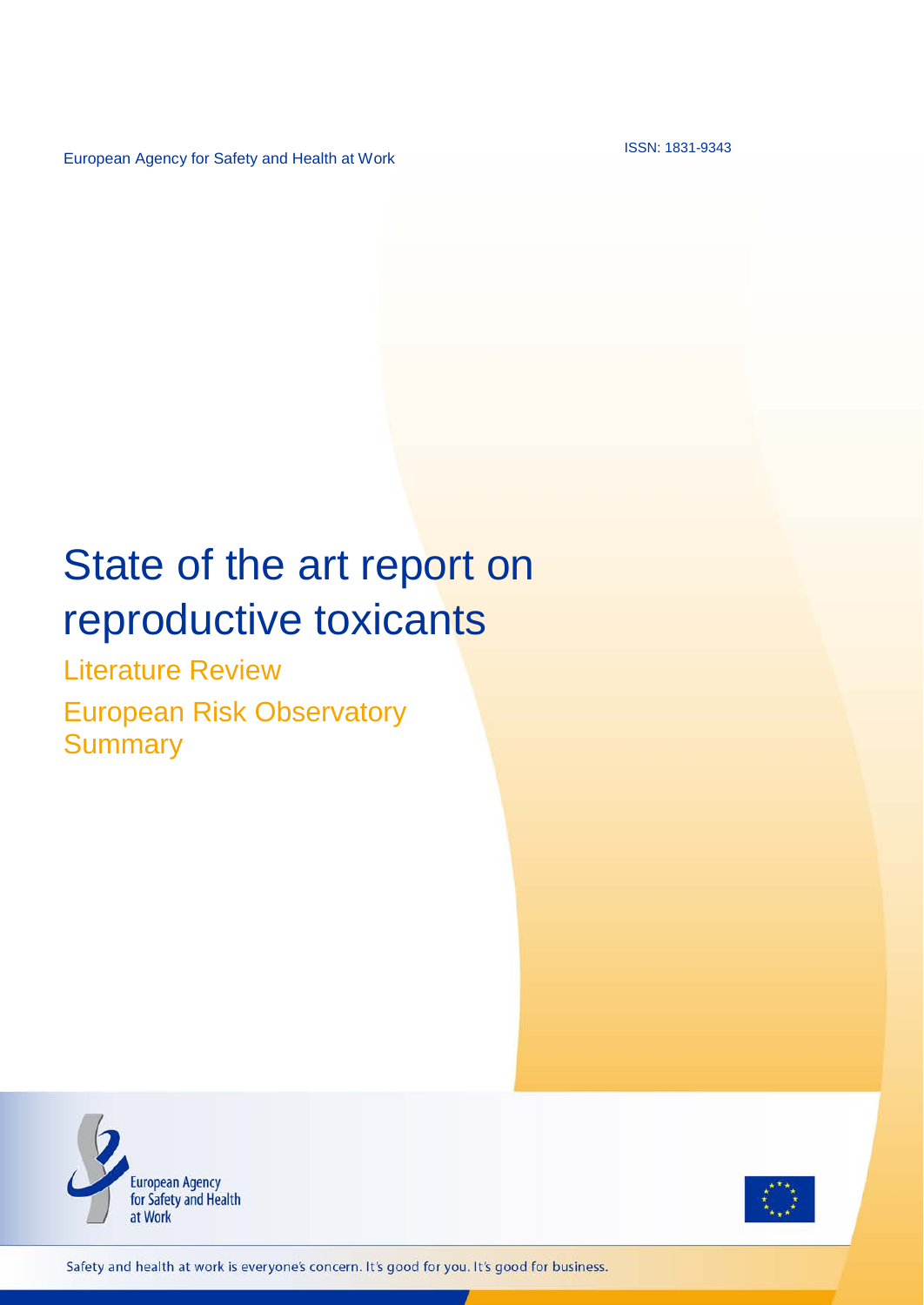#### Authors:

This report was compiled by the following researchers:

Klaus Kuhl, Kooperationsstelle Hamburg IFE, Germany

The main report was compiled by researchers from three institutes:

- Dr Ellen Schmitz-Felten and Klaus Kuhl (task leader), Kooperationsstelle Hamburg IFE, Germany;
- Dr Karin Sørig Hougaard, Det Nationale Forskningscenter for Arbejdsmiljø, Denmark;
- Dr Katarzyna Miranowicz-Dzierżawska, Centralny Instytut Ochrony Pracy: Państwowy Instytut Badawczy, Poland

The report was cross-checked by:

- **Professor Dr György Ungváry, National Labour Office, Hungary;**
- Dr Ferenc Kudász, National Labour Office, Hungary

Project management: Dr. Elke Schneider - European Agency for Health and Safety at Work (EU-OSHA)

This report was commissioned by the European Agency for Safety and Health at Work (EU-OSHA). Its contents, including any opinions and/or conclusions expressed, are those of the authors alone and do not necessarily reflect the views of EU-OSHA.

## **Europe Direct is a service to help you find answers to your questions about the European Union**

## **Freephone number (\*): 00 800 6 7 8 9 10 11**

(\*) Certain mobile telephone operators do not allow access to 00 800 numbers, or these calls may be billed.

More information on the European Union is available on the Internet [\(http://europa.eu\)](http://europa.eu/).

Cataloguing data can be found on the cover of this publication.

Luxembourg: Publications Office of the European Union, 2016

ISBN: 978-92-9496-224-9

doi:10.2802/87916

© European Agency for Safety and Health at Work, 2016

Reproduction is authorised provided the source is acknowledged.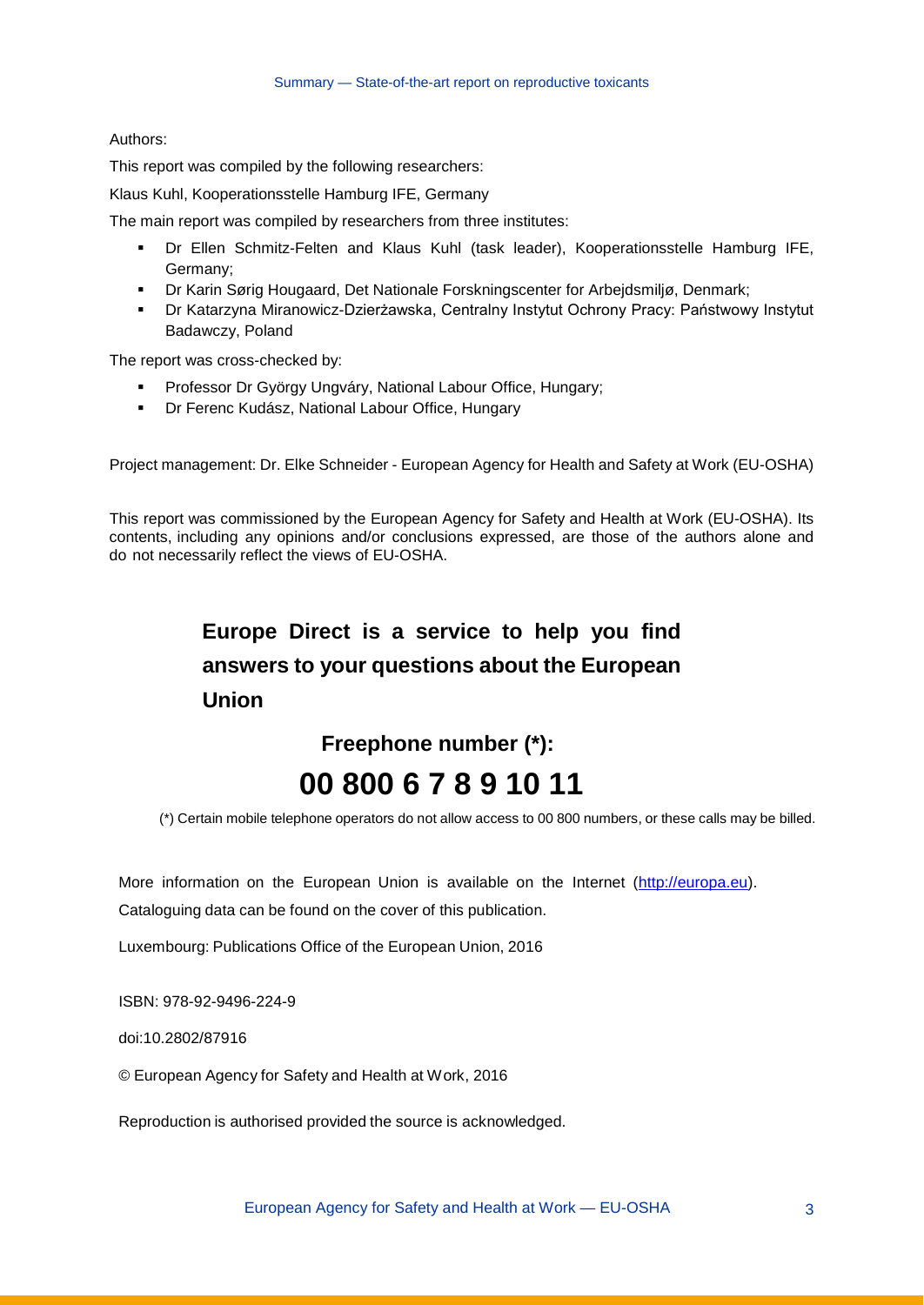## **Table of contents**

| 1            |     |                                                                                    |  |
|--------------|-----|------------------------------------------------------------------------------------|--|
| 2            |     |                                                                                    |  |
|              |     |                                                                                    |  |
|              |     |                                                                                    |  |
| $\mathbf{3}$ |     |                                                                                    |  |
|              | 3.1 |                                                                                    |  |
|              | 3.2 |                                                                                    |  |
|              | 3.3 |                                                                                    |  |
|              | 3.4 | Directive on pregnant workers, workers who have recently given birth and women who |  |
| 4            |     |                                                                                    |  |
|              | 4.1 | Registration, Evaluation, Authorisation and restriction of Chemicals (REACH) 11    |  |
|              | 4.2 |                                                                                    |  |
|              | 4.3 |                                                                                    |  |
|              | 4.4 |                                                                                    |  |
|              | 4.5 |                                                                                    |  |
|              | 4.6 |                                                                                    |  |
|              |     |                                                                                    |  |
|              | 4.7 | Polychlorinated biphenyls, polychlorinated dibenzo-p-dioxins and polychlorinated   |  |
|              | 4.8 |                                                                                    |  |
|              | 4.9 |                                                                                    |  |
|              |     |                                                                                    |  |
|              |     |                                                                                    |  |
| 5            |     |                                                                                    |  |
|              | 5.1 |                                                                                    |  |
|              | 5.2 | 33                                                                                 |  |
|              | 5.3 |                                                                                    |  |
| 6            |     |                                                                                    |  |
|              | 6.1 |                                                                                    |  |
|              | 6.2 |                                                                                    |  |
|              | 6.3 |                                                                                    |  |
|              | 6.4 |                                                                                    |  |
| 7            |     |                                                                                    |  |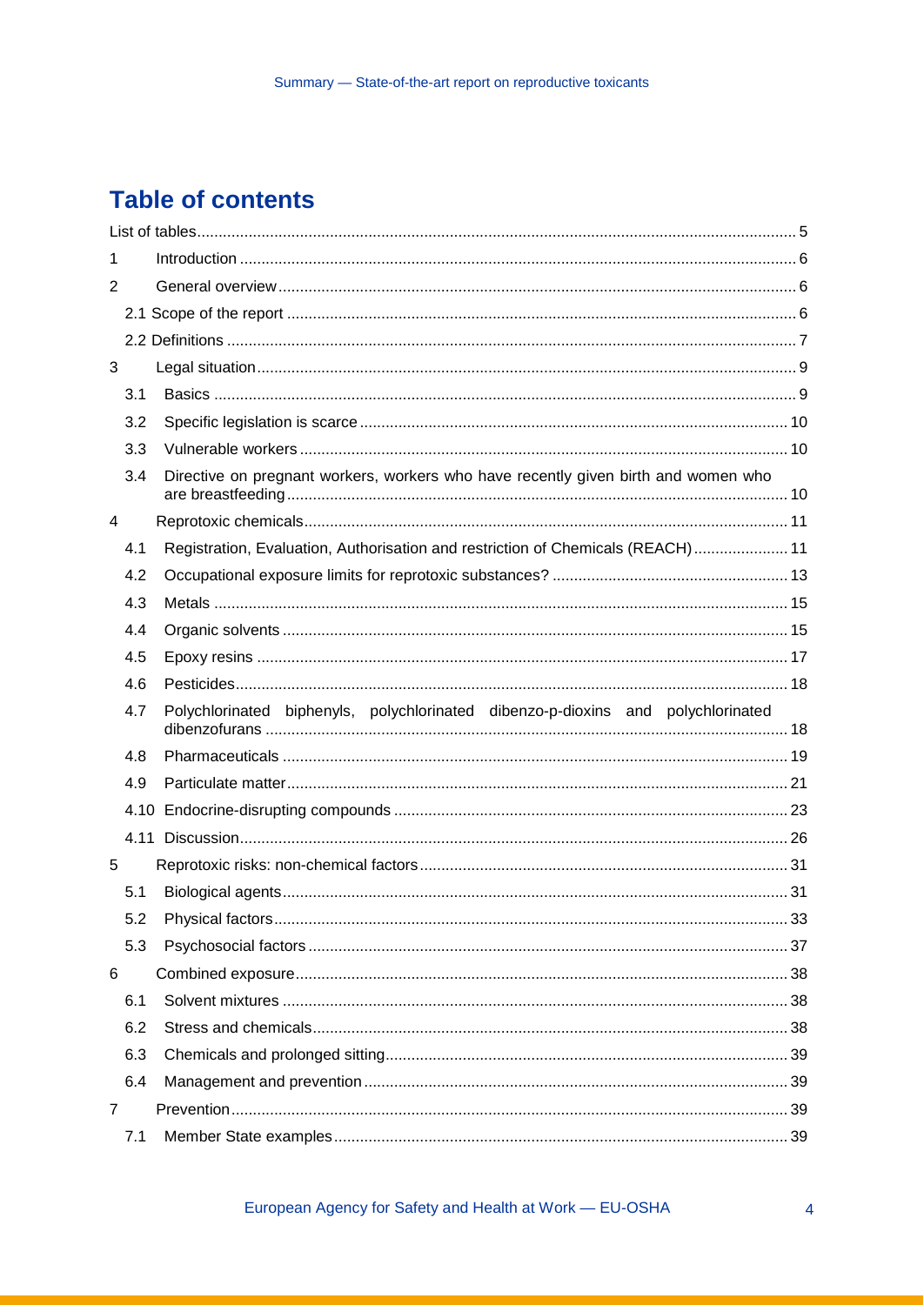#### Summary - State-of-the-art report on reproductive toxicants

| 8   |  |
|-----|--|
| 8.1 |  |
| 8.2 |  |
| 8.3 |  |
| 8.4 |  |
| 8.5 |  |
| 8.6 |  |
| 8.7 |  |
| 9   |  |
| 10  |  |
| 11  |  |
|     |  |
|     |  |
|     |  |

## **List of tables**

| Table 4: Summary of conclusions on testing and evaluation of negative reproductive and developmental |  |
|------------------------------------------------------------------------------------------------------|--|
|                                                                                                      |  |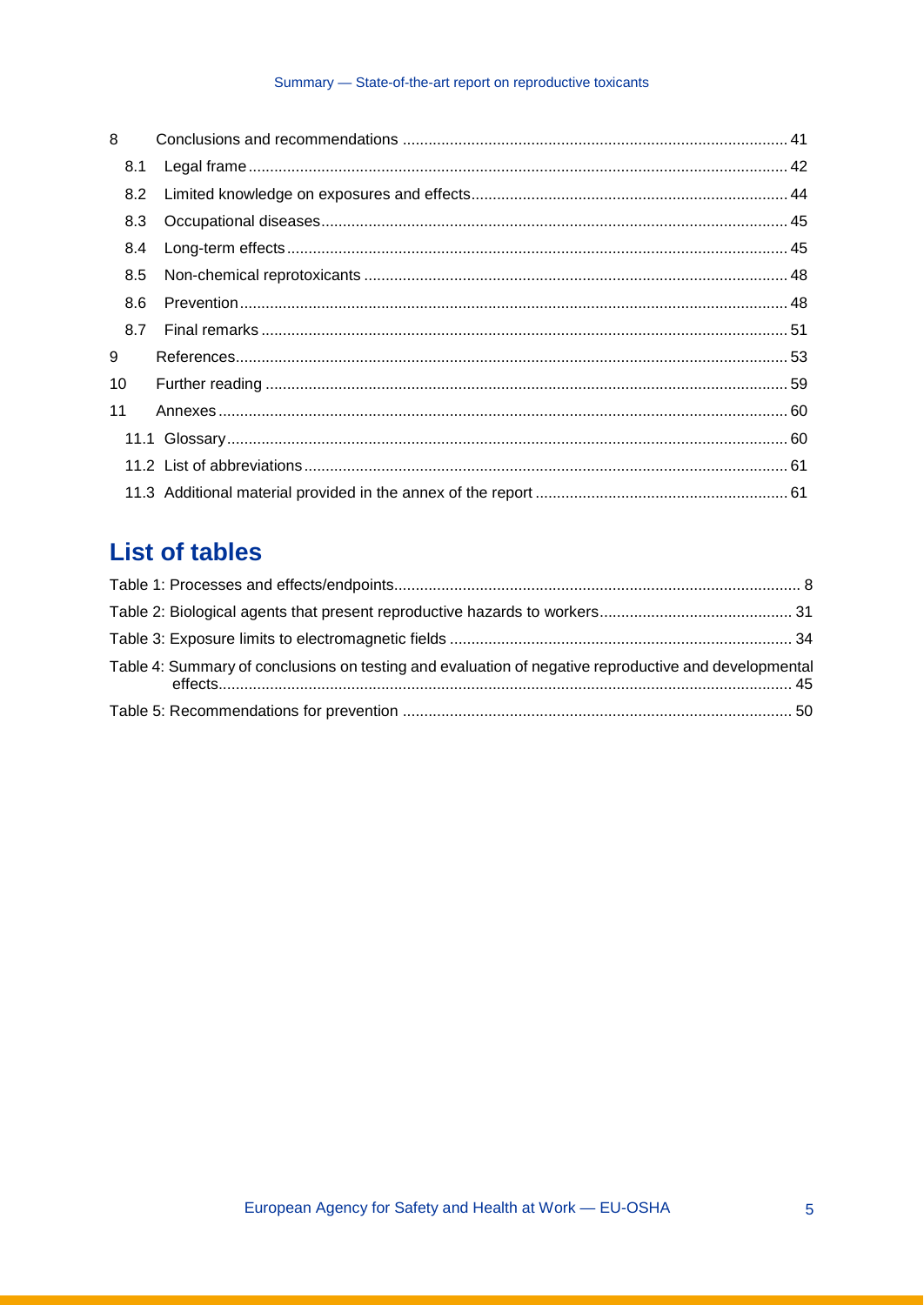## **1 Introduction**

This document forms the summary of a comprehensive report that was commissioned by the European Agency for Safety and Health at Work (EU-OSHA) on reproductive and developmental health effects and workplace exposure in order to establish an evidence base for future activities in this area, including recommendations for policy, research, monitoring and practice. The identification of gaps in the knowledge should help to focus future research and develop improved prevention methods, while making the results more accessible for small and medium-sized enterprises (SMEs). Awareness, knowledge and understanding of reprotoxic risk is rather low, especially at a the company level.

The main target group of the report are occupational safety and health (OSH) researchers and policy makers, whereas the sections on prevention measures will be of special interest to company OSH practitioners.

The preliminary results were discussed at a workshop in Paris organised by EU-OSHA with the French Agency for Food, Environmental and Occupational Health and Safety (ANSES) to stimulate debate on workplace risks to reproductivity, and support a constructive dialogue between stakeholders on approaches to prevention. Approximately 60 participants from different EU Member States attended. The presentations and discussions are available on the EU-OSHA website and were incorporated into the main report (EU-OSHA, 2014).

The reproductive potential of the workforce can be affected by hazardous chemicals, pesticides and pharmaceuticals, as well as biological, physical and psychosocial factors. These risk factors may prevent workers from having children at all, or they may affect the offspring of workers, thus endangering the future of our society. Therefore, the problem of workplace risks to reproductivity deserves more attention than it currently receives.

Data on workers' exposure to risks are poor and incomplete. In France, data from the 2003 SUMER survey indicate that 180,000 of the country's 29.5 million workers were exposed to three reprotoxicants included in the survey: lead (and derivatives), dimethylformamide and cadmium (and derivatives) (Guignon and Sandret, 2005). According to a 2005 trade union survey of four sectors (chemicals, nonmetal mineral products, metal work and food and drink) carried out in Madrid, workers were exposed to up to 31 products that are toxic to embryo development, 23 products that are toxic for reproduction and 40 potential endocrine disruptors (Rubio *et al*., 2005; Vogel, 2009).

A significant part of the workforce is, therefore, exposed to reprotoxicants and, in particular, to suspected endocrine disrupters. Reproductive effects deserve special attention from all stakeholders so that the overall well-being of everyone involved in occupational activities is maintained, not only for the current but also for future generations.

## **2 General overview**

#### **2.1 Scope of the report**

Many workplace hazards affect reproduction, including organic and inorganic chemicals (e.g. solvents, pesticides, heavy metals and pharmaceuticals), as well as biological, physical, ergonomic and psychosocial factors. The main report investigates these factors and their effects from the OSH perspective, based largely on review papers.

The report does not only look at chemicals, although these are often the first that come to mind when thinking of reproductive hazards in the workplace. Workplace exposure to biological, physical, ergonomic and psychosocial factors is also taken into account. Some emerging risks, such as those caused by engineered nanomaterials and endocrine-disrupting compounds (EDCs), are also considered, as are combined effects. An overview table including examples of the different groups of substances, factors, conditions and related effects and endpoints is given in the main report.

The identification of all possible risk factors associated with reproductive and developmental health in the work environment was, however, beyond the scope of the report. Instead, examples of characteristic types of chemicals and other relevant factors are described, and typical issues that deserve attention from those involved in improving the work environment are presented.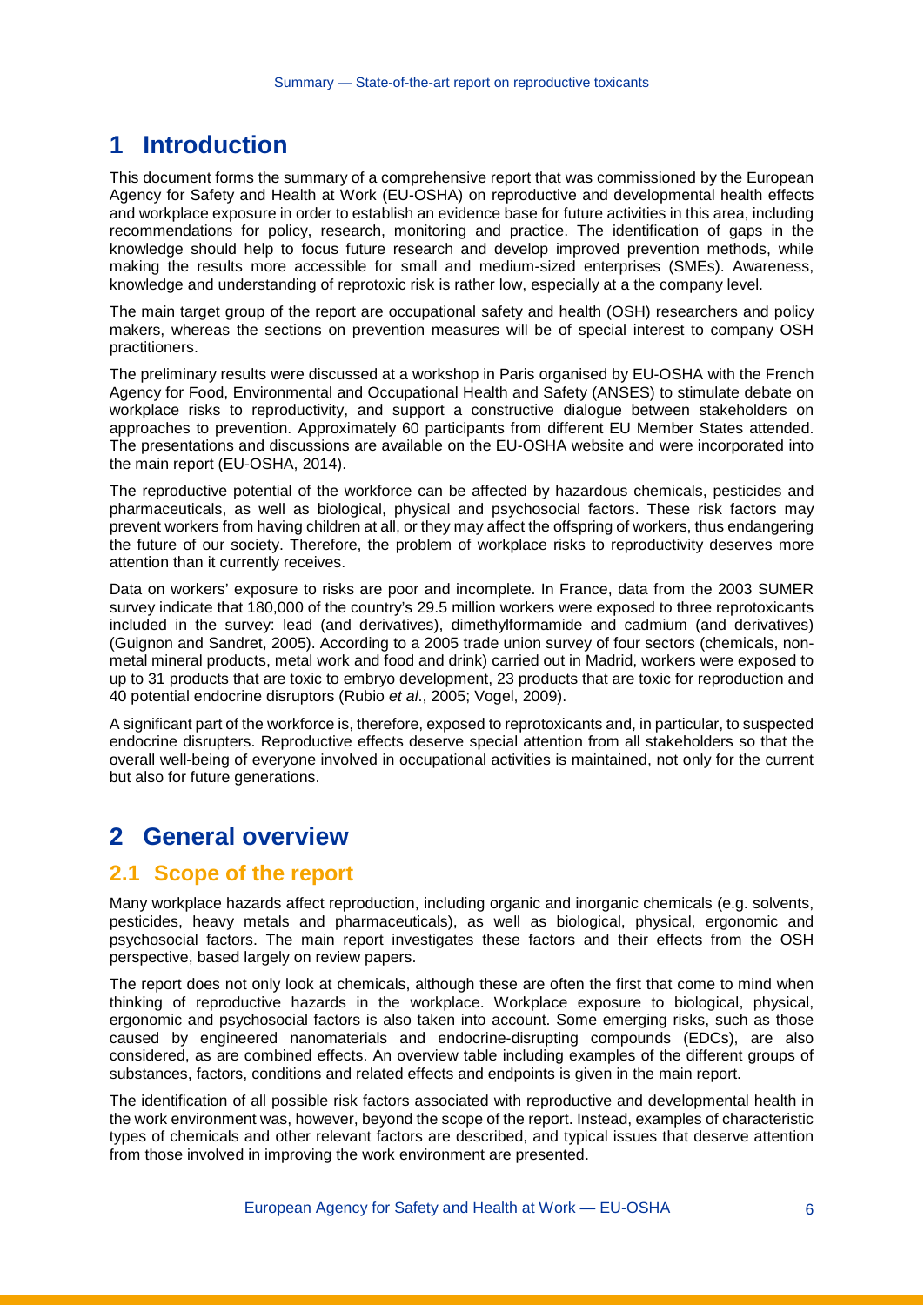For the past 20 years, there has been an increase in sickness absence among pregnant working women in many countries. Pregnancy complications and developmental problems are on the increase. A growing number of would-be parents are unable to conceive and seek treatment for infertility. For example, in Denmark it is estimated that 10-15 % of couples who wish to have a child do not conceive within one year. While the tendency for couples to wait until they are older before starting a family is a factor, some of these issues can be attributed to workplace hazards.

In OSH legislation, particular attention has been given to pregnancy and the effects on the unborn child. Although the focus of workplace prevention has largely been on women, especially expectant mothers, there are increasing concerns and research efforts relating to male fertility. Since 1993, there has been evidence of increases in certain malformations of male genitalia and testicular cancer. In a study among young Finnish men, Jørgensen and colleagues, for example, detected low and decreasing sperm counts in young Finns. In addition, younger Finns born around 1980 had 8-10 times higher incidences of testicular cancer than men born around 1950 (Jørgensen *et al*., 2011). One of the most likely explanations is that hormone-like substances, some of which occur in the work environment, have an impact on reproductive health before and after birth (Storgaard and Bonde, 2003).

There are also other more recently discovered factors affecting women, such as the altered entry into the menopausal transition, identified by Lawson and colleagues as an emerging issue (Lawson *et al*., 2006).

In addition to classic gene mutations leading to malformations, some recently described mechanisms for inheritance do not require changes in DNA, but may alter the expression of DNA and lead to inheritable changes that may be transmitted to the next generations. The term 'epigenetics' refers to such heritable changes in gene expression. Thus, transgenerational epigenetic inheritance has emerged as a new area of research for reproductive toxicity in the workplace. The focus is currently primarily on EDCs as the environmental agents causing transgenerationally inherited modifications (Rissman and Adli, 2014).

The report therefore includes a chapter on endocrine disruptors.

### **2.2 Definitions**

Reproduction is a multistage process, involving the production of germ cells (gametogenesis), fertilisation, the implantation of the fertilised egg (zygote), embryonic and foetal development, childbirth and postnatal development until puberty. This process can be disrupted by a variety of endogenous (internal) and exogenous (external) factors. A number of agents and factors can affect the normal processes of reproduction and development in many ways, including:

- direct injury to the male and female reproductive cells, causing infertility or reduced fertility;
- **EXED** induction of metabolic disorders in the mother's body, causing changes in internal homeostasis and impaired maturation of the embryo;
- $\blacksquare$  abnormal embryogenesis<sup>[1](#page-5-0)</sup> and organogenesis<sup>[2](#page-5-1)</sup> periods;
- a direct toxic effect on the foetus [3;](#page-5-2)
- factors affecting parturition (labour and delivery);
- factors affecting the early stages of a baby's postnatal development;
- **factors affects the later postnatal development of any offspring;**
- transgenerational factors.

-

Technical terms are explained in the Glossary in Annex 9.1 of the main report.

<span id="page-5-0"></span><sup>1</sup> Human embryogenesis is a complex process that occurs during the first eight weeks after fertilization. Week 1 to Week 8 are considered the embryonic period of development.

<span id="page-5-1"></span><sup>&</sup>lt;sup>2</sup> Organogenesis is the formation of organs and organ systems; by the end of the embryonic period, all organ systems are recognizable.

<span id="page-5-2"></span><sup>&</sup>lt;sup>3</sup> Week 9 to week 37of a pregnancy or birth are considered the foetal period of development. The developing child is known as a foetus.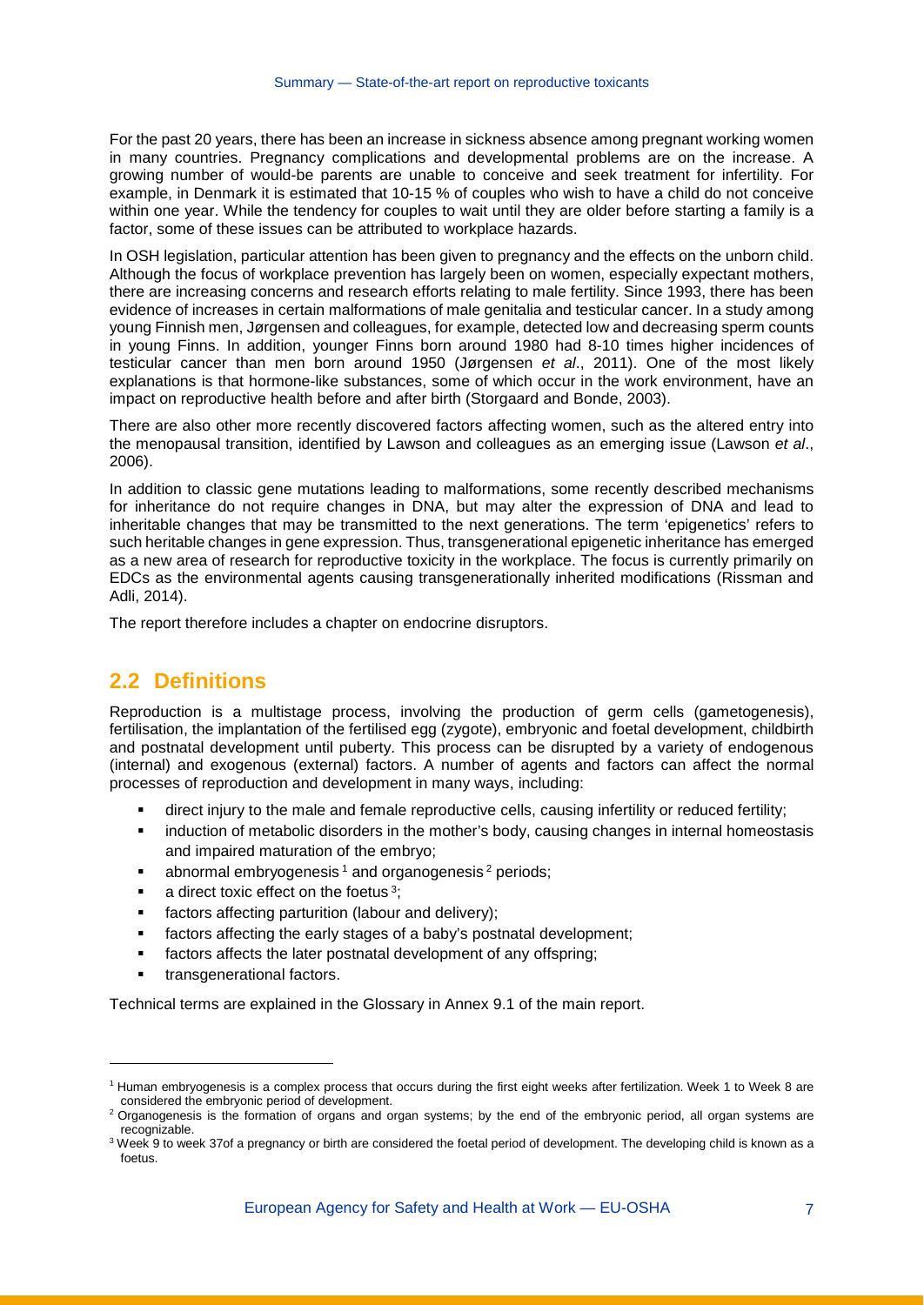These factors can lead to the injury or death of reproductive cells, the intrauterine death of the embryo or foetus, developmental abnormalities, for example abnormal ossification (bone tissue formation), impaired physical development, functional impairment of systems and organs, or enzymatic deficiencies [\(Table 1\)](#page-6-0).

#### <span id="page-6-0"></span>**Table 1:** Processes and effects/endpoints

| <b>Processes</b><br>affected                                                                          | <b>Effects/endpoints</b>                                                                                                                                                                                                                      | <b>Examples</b>                                                                                                                                                                                                                                                                                                                                                 |
|-------------------------------------------------------------------------------------------------------|-----------------------------------------------------------------------------------------------------------------------------------------------------------------------------------------------------------------------------------------------|-----------------------------------------------------------------------------------------------------------------------------------------------------------------------------------------------------------------------------------------------------------------------------------------------------------------------------------------------------------------|
| Production of germ<br>cells<br>(gametogenesis)<br>Libido                                              | Direct injury to the male and<br>female reproductive cells, causing<br>infertility or reduced fertility<br>Premature reproductive<br>senescence (biological ageing)                                                                           | Menstrual dysfunction: irregular<br>$\bullet$<br>periods and stopping of menstrual<br>cycles<br>Delayed conception<br>$\bullet$<br>Erectile dysfunction and ejaculation<br>$\bullet$<br>difficulty<br>Reduced semen quality, low motile<br>$\bullet$<br>sperm count                                                                                             |
| Fertilisation,<br>implantation of the<br>fertilised egg<br><b>Embryonic and</b><br>foetal development | Induction of metabolic disorders in<br>the mother's body, causing<br>changes in internal homeostasis<br>and impaired maturation of the<br>embryo<br>A direct toxic effect on the foetus<br>Abnormal embryogenesis and<br>organogenesis period | Spontaneous abortions<br>$\bullet$<br>$\bullet$<br>Miscarriage in partners of exposed<br>men or related birth defects<br><b>Masculinisation of female foetuses</b><br>$\bullet$<br>and feminisation of male foetuses<br>Congenital cryptorchidism (absence<br>$\bullet$<br>of one or both testes from the<br>scrotum at birth)<br>Low birth weight<br>$\bullet$ |
| Childbirth and<br>lactation                                                                           | Initiation of preterm uterine<br>contractions through elevated<br>cortisol levels due to physical or<br>psychological stressors<br>Toxic effects from substances,<br>including those mobilised from<br>fatty tissues                          | Preterm delivery<br>Exposure through breast milk                                                                                                                                                                                                                                                                                                                |
| Postnatal<br>development<br>Development until<br>puberty                                              | Effects on the later postnatal<br>development of the offspring                                                                                                                                                                                | Increased risk of childhood cancers<br>$\bullet$<br>Increased propensity to develop<br>allergies<br>Heart malformations,<br>$\bullet$<br>cardiovascular diseases<br><b>Testicular cancer</b><br>$\bullet$                                                                                                                                                       |
| Transgenerational<br>effects                                                                          | Genetically based heritable effects                                                                                                                                                                                                           | Diabetes, obesity<br>$\bullet$<br>Neurodevelopmental effects<br>$\bullet$                                                                                                                                                                                                                                                                                       |

Source: compiled by report authors and project manager.

The most detailed definitions of these effects are set out for chemical agents (see also section 4.2.).

European Agency for Safety and Health at Work — EU-OSHA 8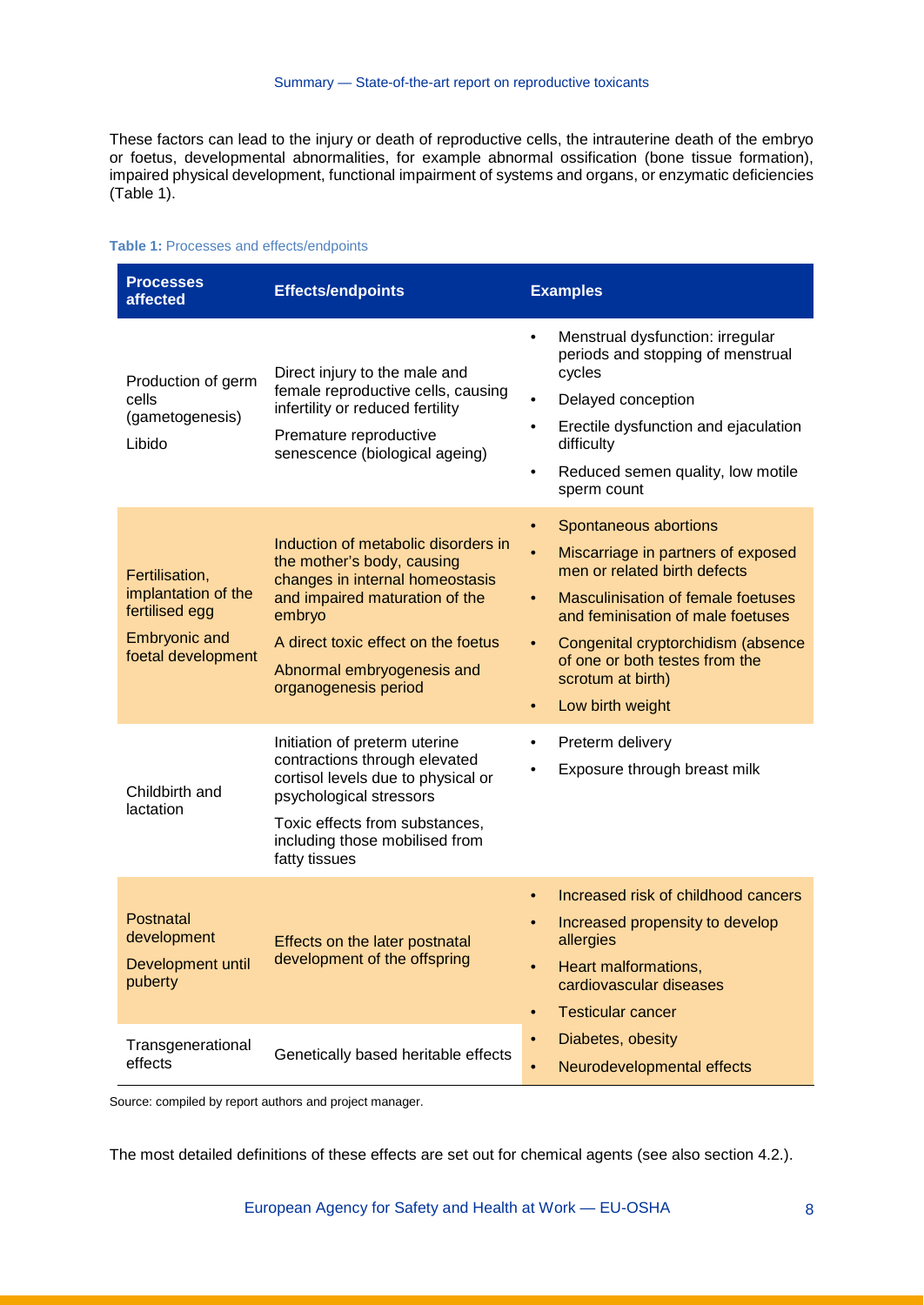During the setting of occupational exposure limits (OEL), setting the relevant committee at European level (Scientific Committee on Occupational Exposure Limits (SCOEL) uses the following definitions:

Fertility includes the processes underlying male and female ability to initiate pregnancy. When evaluating effects on fertility, SCOEL includes

'adverse effects on libido, sexual behaviour, spermatogenesis/oogenesis, any interference with hormonal activity or physiological parameters that affects the ability to fertilise, as well as adverse effects on fertilisation itself and the development of the fertilised ovum up to and including implantation'.

(SCOEL, 2013, p. 24)

Developmental toxicity covers in its widest sense any effect interfering with pregnancy and normal development, before as well as after birth. It includes embryotoxic/foetotoxic effects (such as reduced body weight, growth and developmental retardation, organ toxicity, death, abortion), structural defects (teratogenic effects), functional defects, peri- and postnatal defects and impaired postnatal mental or physical development up to and including normal pubertal development.

(SCOEL, 2013, p.24)

Very similar definitions to those adopted by (SCOEL) are used in the Globally Harmonised System of Classification and Labelling as applied in the recent EU regulation on classification, labelling and packaging of substances and mixtures (CLP) (European Chemicals Agency, 2013). This addresses, for example, premature reproductive senescence, which is not specifically mentioned in the SCOEL definitions, but is probably included in the phrasing 'any interference with hormonal activity or physiological parameters that affects the ability to fertilise' (SCOEL, 2013).

Teratogenic effects (which cause human birth defects) constitute a health hazard for which a separate classification is no longer provided in the recent EU classification legislation (CLP Regulation 2008). Instead, they are seen as developmental toxicants, with developmental toxicity falling within the hazard class of reproductive toxicity. Teratogens are classified for reproductive toxicity in general and for developmental toxicity in particular.

Lactation has its own paragraph. Although adverse effects on or via lactation are included under reproductive toxicity, it is treated separately for classification purposes. By this means, a specific hazard warning about this effect can be provided for lactating mothers.

The known induction of genetically based heritable effects in offspring is addressed in the hazard class of germ cell mutagenicity. This hazard class primarily concerns substances that may cause mutations in the egg or sperm cells (germ cells) of women and men, respectively that can be transmitted to any progeny.

## **3 Legal situation**

#### **3.1 Basics**

The EU regulatory framework covers, in principle, all types of workplace risks to reproductivity: physical, chemical, biological or organisational, either through general or specific provisions (e.g. directives for pregnant or breastfeeding women or young workers). Even directives not directly related to OSH, such as the directive on working time, may contribute to preventing risks to reproductive functions.

There are also EU policies and legislation that are not specifically occupational but that may have an effect on workers' exposure to toxicants, such as chemicals legislation (e.g. REACH) or environmental protection.

The European Framework Directive on Safety and Health at Work (Directive 89/391 EEC) sets out the employer's obligation to ensure the safety and health of workers in every aspect related to work and to conduct risk assessments and establish preventive measures (European Council, 1989) following a specific hierarchy: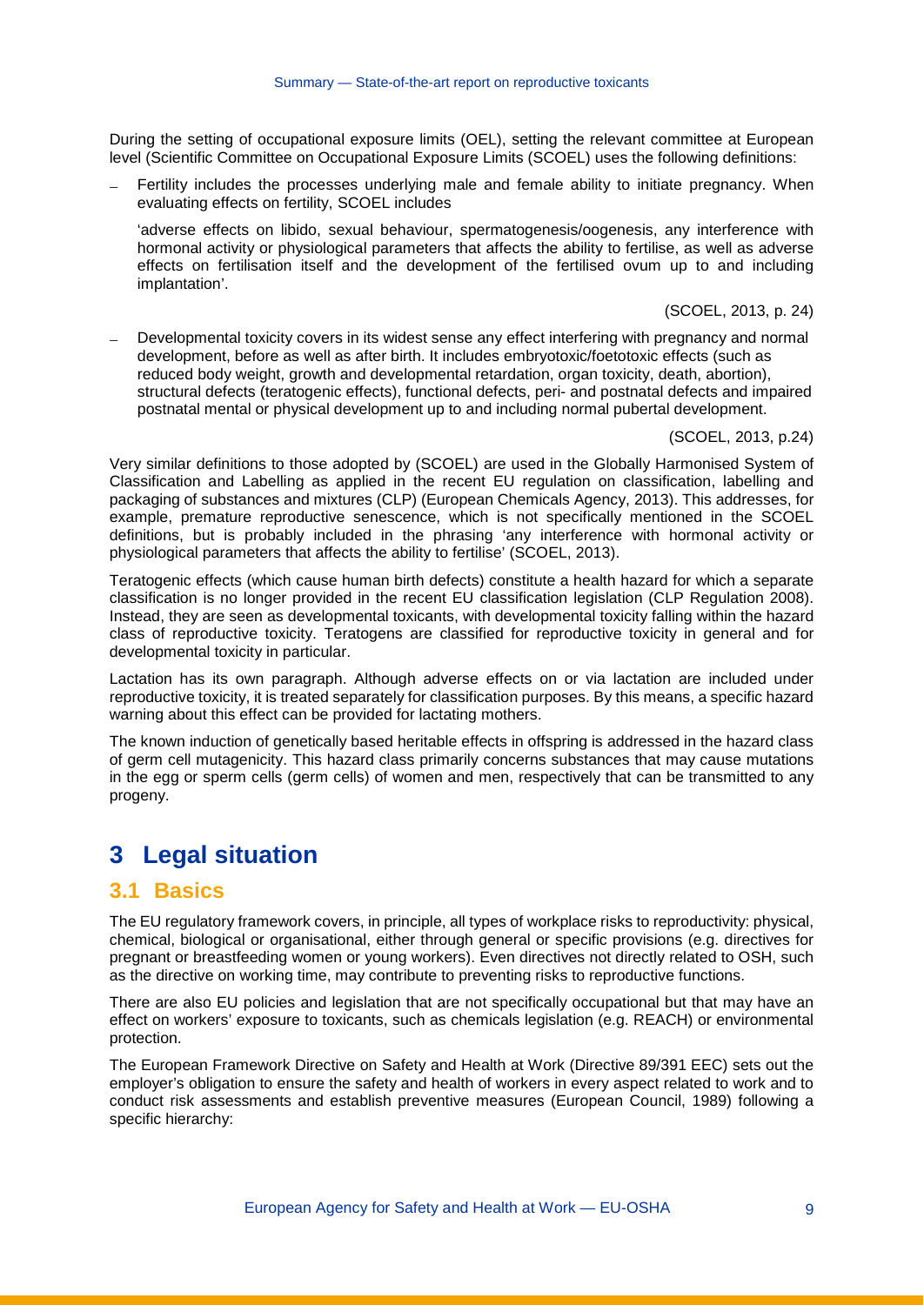- 1. elimination (including substitution): the removal of hazards from the workplace or the substantial reduction of them;
- 2. engineering controls: improved designs or modifications to plants, equipment, ventilation systems and processes that reduce exposure;
- 3. administrative controls: controls that alter the way work is done, including the timing of work, policies and other rules, and work practices such as standards and operating procedures (including training, housekeeping, equipment maintenance and personal hygiene practices);
- 4. personal protective equipment (PPE): equipment worn by individuals to reduce exposure, such as contact with chemicals or exposure to noise.

In situations in which there is not a clear way to control a hazard, or if legislation is not specific. companies should seek guidance from occupational health professionals, such as occupational hygienists or safety professionals. In any case, the Framework Directive and its key requirements still apply, that is, risk assessment, control measures applied in a specific hierarchy, provision of preventive services, information and training of workers, consultation of workers or their representatives, and health surveillance.

## **3.2 Specific legislation is scarce**

Although the Framework Directive is very strict on the safety and health of workers, it does not specifically mention adverse reproductive and developmental factors. However, European legislators have seen the need for more specific directives to complement the general provisions including those that cover:

- chemical and biological agents;
- **•** physical factors;
- psychosocial issues;
- vulnerable groups.

The main report presents chemicals legislation with an OSH focus (including the OEL setting), legislation with OSH relevance, such as REACH (including a comparison between OELs and derived no effect levels (DNELs)), and the harmonised classification (CLP). The report also discusses legislation on solvents, biocides, pesticides and regulations regarding EDCs.

However, there are hardly any specific regulations applying to workplace risks to reproductive function, the reproductive system and causing developmental effects. Below we summarise those pieces of legislation that have specific provisions and discuss the issues they do cover and the gaps identified in them.

#### **3.3 Vulnerable workers**

An important part of the specific legislation concerns vulnerable workers. The International Labour Organization (ILO) conventions and the directives on young workers, pregnant workers, workers who have recently given birth and women who are breastfeeding are described in the report.

#### **3.4 Directive on pregnant workers, workers who have recently given birth and women who are breastfeeding**

The EU directive on the protection of pregnant workers and workers who have recently given birth or who are breastfeeding (Council Directive 92/85/EEC) recognises a broad range of conditions that could present a risk for new and expectant mothers. It provides guidelines for assessing not only risks related to chemical agents but also physical and biological agents and ergonomic, physical and psychosocial factors. It contains specific provisions governing night work, maternity leave, antenatal examinations, employment rights and protection against discriminatory dismissal.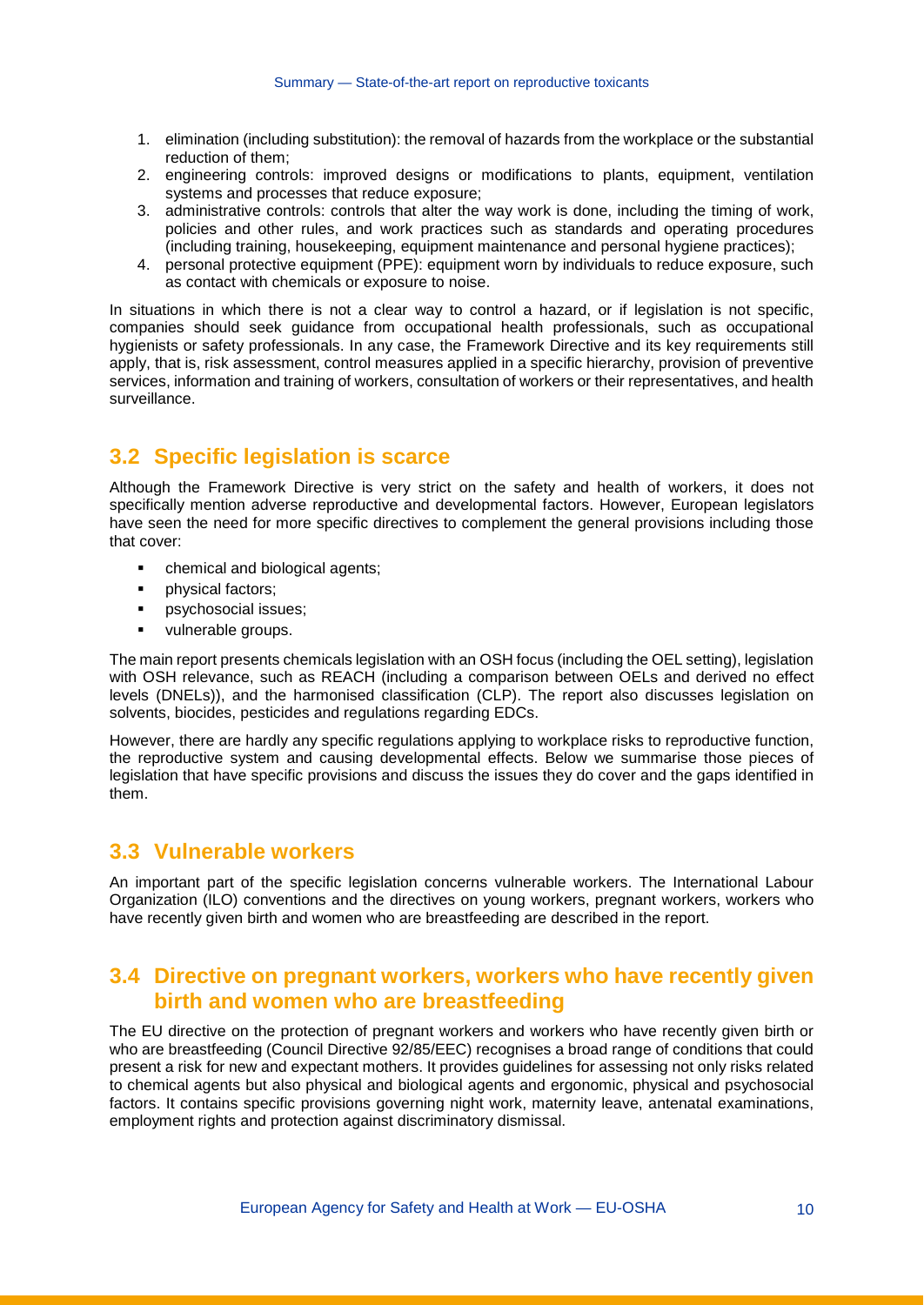The workers in focus under no circumstances may be obliged to perform duties for which the assessment has revealed a risk of exposure to factors that would jeopardise their safety or health, or the safety or health of their offspring. Those agents, factors and working conditions are defined in Annex II of the directive. For example, Member States shall ensure that pregnant workers are not obliged to work night shifts when medically indicated (subject to submission of a medical certificate).

The directive should serve as a basis for a risk assessment of all activities that pregnant or breastfeeding workers may undertake, and related measures should be established to avoid these risks. Workers should be notified of the risk-assessment results and of the measures to be taken (e.g. adjustment of working conditions, transfer to another job or granting leave).

The European Community has published a guideline to support the implementation of the directive (European Commission, 2000). It has been suggested that the directive and the related guidance may need to be updated to reflect changes in workplace exposures and working practices. By way of example, risks from welding include only those related to non-ionising electromagnetic radiation and not to welding particles.

## **4 Reprotoxic chemicals**

j

Reproductive and developmental risks can be recognised as such only if they have undergone appropriate investigation. For chemicals, there is at present a large discrepancy between the number of chemicals in use and the number of chemicals that have been evaluated for reproductive toxicity (Lawson *et al*., 2003). This might also explain the fact that up-to-date lists of reproductive toxicants, which are legally binding within the European Union, include only approximately 150 chemicals (including pesticides) classified as reproductive toxicants (category 1A: substances known to cause reproductive effects in humans; and category 1B: presumed human reproductive toxicants) from thousands of chemicals on the lists of classified substances [4](#page-9-0) (Milieu and RPA, 2013). A list of reprotoxic substances and developmental toxicants is included in the main report. It covers a large variety of substances present in many industrial products, such as paints, adhesives or cleaning products, but also in products used in service sectors such as health care or hairdressing, where awareness of the associated risks may be low.

In the following sections, we explain how the reprotoxic properties and developmental effects of chemicals are assessed, and how this assessment is framed in specific legislation such as the chemicals regulations. To illustrate these properties, we present a selected number of examples where substances have been assessed for these effects and the evidence that is available. At the end of this chapter, conclusions are drawn on the state of knowledge and the gaps identified.

In the full report, more chemicals are discussed, but in this summary, some exemplary findings are presented that illustrate the wide range of chemical factors that may cause reproductive disorders and developmental health problems.

### **4.1 Registration, Evaluation, Authorisation and restriction of Chemicals (REACH)**

The REACH regulation provides a framework for information on hazardous chemicals to be passed up and down supply chains. Under REACH, producers and those who market chemicals above a certain minimum amount need to register substances. The legislation takes a phased approach: the higher the

<span id="page-9-0"></span><sup>4</sup> Annex VI to Regulation 1272/2008 (CLP regulation) includes lists of harmonised classification and labelling for reprotoxic substances and certain other substances or groups of substances which are legally binding within the EU. The harmonised classification and labelling of hazardous substances is updated every year through an "Adaptation to Technical Progress (ATP)" by the European Commission. An excel table containing all updates to the harmonised classification and labelling of hazardous substance is available on the Website of the European Chemicals Agency.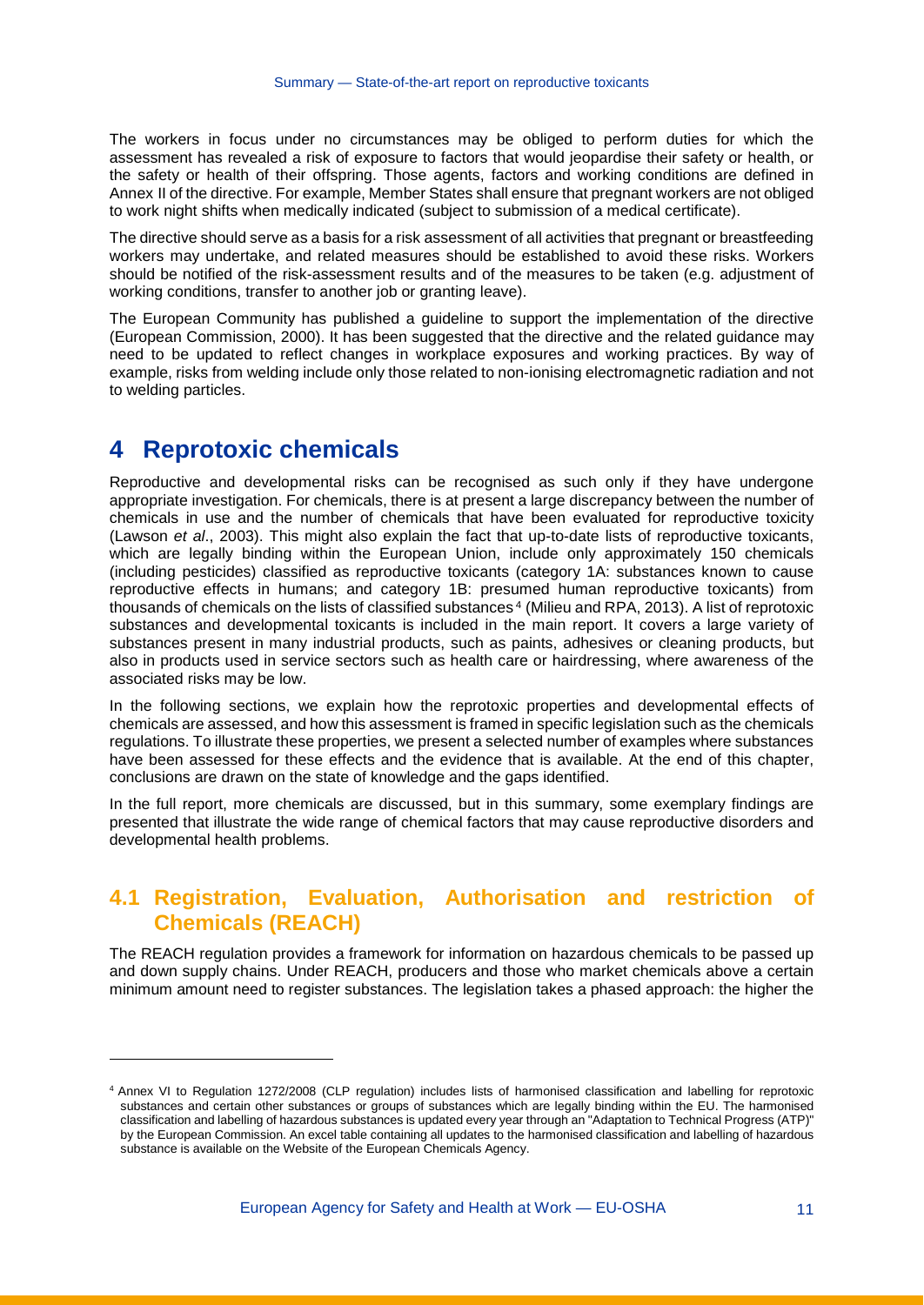amount of a chemical marketed or produced by a single registrant, the earlier the registration deadline and the stricter the requirements.

#### *4.1.1 Testing requirements for chemicals*

For chemicals marketed at quantities of 10 tonnes per year or more, standard animal tests on reproduction, covering male and female fertility and pre- and postnatal development in offspring, are required, which might include tests for developmental immunotoxicity and neurotoxicity. However, these tests can be adapted ('waived') by using a weight of evidence justification, by using tests that were performed with chemically related substances or by exposure-based adaptations.

Testing requirements are also regulated according to tonnage, i.e. the annual tonnage of each chemical produced or imported. Thus, the tonnage level supposedly reflects foreseen exposure. These tonnage rules do not require rigorous testing for reproductive toxicity until rather high levels are reached. The minimal testing requirements at each tonnage level may, however, be enhanced on a case-by-case basis if other mandatory tests give cause for concern (Piersma, 2013). More information on this can be found in a more recent publication on teratology testing under REACH (Barton, 2013) and in ECHA guidance (ECHA, 2015). Testing requirements are presented in detail in the main report, including the Organisation for Economic Co-operation and Development (OECD) test requirements and their application to the tonnage band in REACH. The main report also discusses the implications of new discoveries such as the transgenerational effect and the lack of exposure data. However, as regards reprotoxic effects of chemicals, only very few endpoints are included in the testing requirements

#### **Substances of very high concern**

Under REACH, a Member State or the European Chemicals Agency can also propose a substance to be identified as a substance of very high concern. A number of substances have been proposed to date by Member States because of reproductive endpoints. The listing of a substance as a substance of very high concern (SVHC) by the European Chemicals Agency (ECHA) is the first step in the procedure for restriction of one or all uses of a chemical. In these cases, the substances must no longer be used, except if they pass the authorisation process, meaning the risks can be adequately controlled (Article 60.2). However, authorisation can be granted for such substances only if it is shown that the socioeconomic benefits outweigh the risks, and there are no suitable alternative substances or technologies (Article 60.4) (European Commission, 2011). The first list of SVHCs was published on 28 October 2008 and the list has been updated many times (with the update on 20 June 2016 it includes a total 169 SVHCs), while there is also a list of SVHCs in articles. Once a substance has been listed, ECHA commissions a technical report, which analyses the available information on manufacture, imports, uses and releases of the substance, as well as possible alternatives. On the basis of this report, ECHA decides whether or not to prioritise the substance, in effect, whether or not to make a recommendation to the European Commission to add the substance to Annex XIV of the REACH Regulation, making its use subject to authorisation.

#### **A lack of data and assessments of health effects leads to a lack of protection**

While registration under REACH is expected to improve the knowledge of adverse effects of chemicals and the overall quality of the data set on hazardous substances; the tonnage banding approach is considered, problematic, as it results in a lack of data for chemicals produced in small quantities. In addition, regarding reprotoxic effects of chemicals, only a few endpoints of reproductive and developmental toxicity are included in the testing requirements. For many of the assumed reproductive effects, evaluation methods do not exist (effects on the male reproductive system, many effects (especially long-term effects) on the offspring, effects on immune function and metabolism, menopausal effects, earlier onset of puberty, transgenerational effects, etc.), which means that they will not be covered by the obligation for registrants to draw up exposure scenarios and any DNELs (a no-effect level under REACH), as systems are not in place to consider these effects. These limitations are not widely known, even among OSH professionals, which risks widespread underestimation of workplace risks to reproductivity.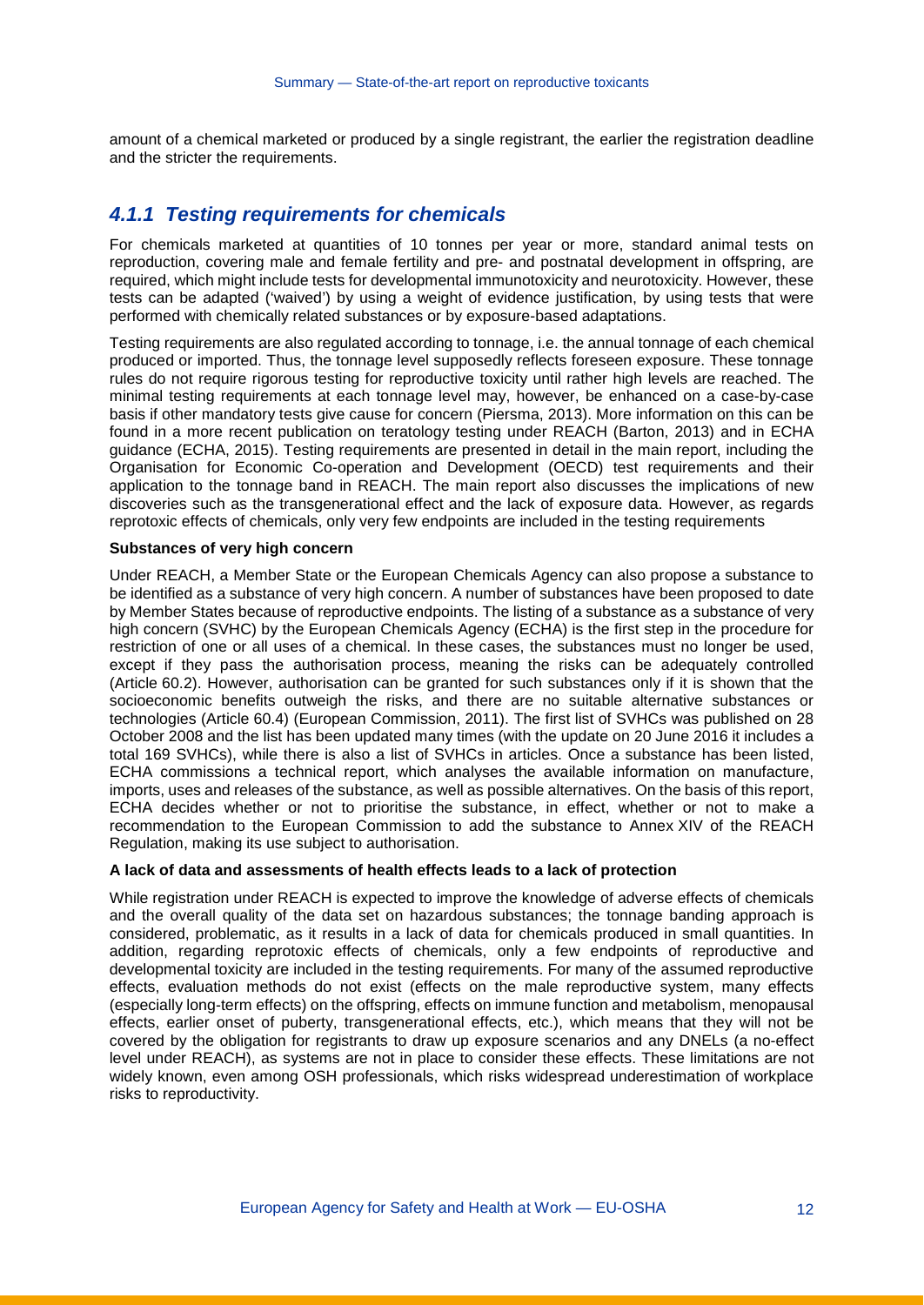Manufacturers and importers should therefore consider the precautionary<sup>[5](#page-11-0)</sup> principle if data gaps have been identified or are suspected.

The candidate list for authorisation under REACH promotes efforts to reduce adverse effects of reprotoxins by limiting their use, but the process of developing the list is slow. After eight years, the list contains around 169 entries, of which only some are reprotoxic.

### **4.2 Occupational exposure limits for reprotoxic substances?**

Occupational exposure limits (OELs) for hazardous substances provide important information for risk assessment and management. Regarding reprotoxicants, there are, however, limitations and gaps that need to be considered and addressed.

#### **Definitions and establishment of occupational exposure limits**

-

The EU Scientific Committee on Occupational Exposure Limits (SCOEL) has described the methodology that the committee applies when setting OELs and includes, in its considerations, effects on the offspring. The aim is

'to set limits for exposure via the airborne route such that exposure, even when repeated on a regular basis throughout a working life, will not lead to adverse effects on the health of exposed persons and/or their progeny at any time'

#### (SCOEL, 2013, p. 8).

In principle, limit values should therefore be protective of an unborn child and future generations. Available published information on negative reproductive effects is considered by SCOEL for the derivation of occupational exposure limit values for chemicals in the workplace, but for many substances such data are insufficient or missing. SCOEL usually signals this lack of data in its documents.

Health-based OELs can be established in only those cases in which a review of the total available scientific data leads to the conclusion that it is possible to identify a clear threshold dose below which exposure to the substance in question is not expected to produce adverse effects (Bertazzi, 2010).

For substances for which there is no safe threshold (e.g. carcinogens) in many countries, recommended OELs are not determined, but it is recommended that, if they cannot be eliminated, they are maintained at the lowest possible concentrations. In others, such as Germany and the Netherlands, recommended exposure limits are set, based on the concept of acceptable risk, usually in the range of  $10^{-2}$  to  $10^{-5}$ . depending on whether the risk concerns the frequency of changes in health status during a year or over a lifetime (Czerczak, 2004). The 2014 EU-OSHA workshop in Paris identified a continuing discussion on whether or not to consider reprotoxic substances as threshold substances.

According to an EU-OSHA study on OELs for substances that are carcinogenic, mutagenic or toxic for reproduction (CMRs), there are different approaches to reproductive risks, OELs and pregnant workers' regulations. With the exception of common European OELs, each Member State establishes its own national OELs (EU-OSHA, 2009a).

Because of the complicated process for their establishment, OELs have been set for only a limited number of the substances currently used in the workplace. Many available data on humans support no estimation of dose–response or dose–effect relationships for occupational exposure to chemicals.

<span id="page-11-0"></span><sup>5</sup> The precautionary principle is detailed in Article 191 of the Treaty on the Functioning of the European Union (TFEU). It relates to an approach to risk management whereby if there is the possibility that a given policy or action might cause harm to the public or the environment and if there is still no scientific consensus on the issue, the policy or action in question should not be pursued. Once more scientific information becomes available, the situation should be reviewed. The EU's regulatory framework for chemicals (REACH) is based on the precautionary principle, as is its general regulation on food law ((Regulation (EC) N178/2002)). A Communication from the Commission on the precautionary principle (COM (2000) 1 final of 2 February 2000) informs interested parties how the Commission intends to apply the principle. In a wider sense, the precautionary principle (or precautionary approach) to risk management states that in case of threats of harm to human health or the environment, precautionary measures should be taken even if some cause and effect relationships are not fully established scientifically. The burden of proof that it is not harmful falls on those taking an action that may cause risk.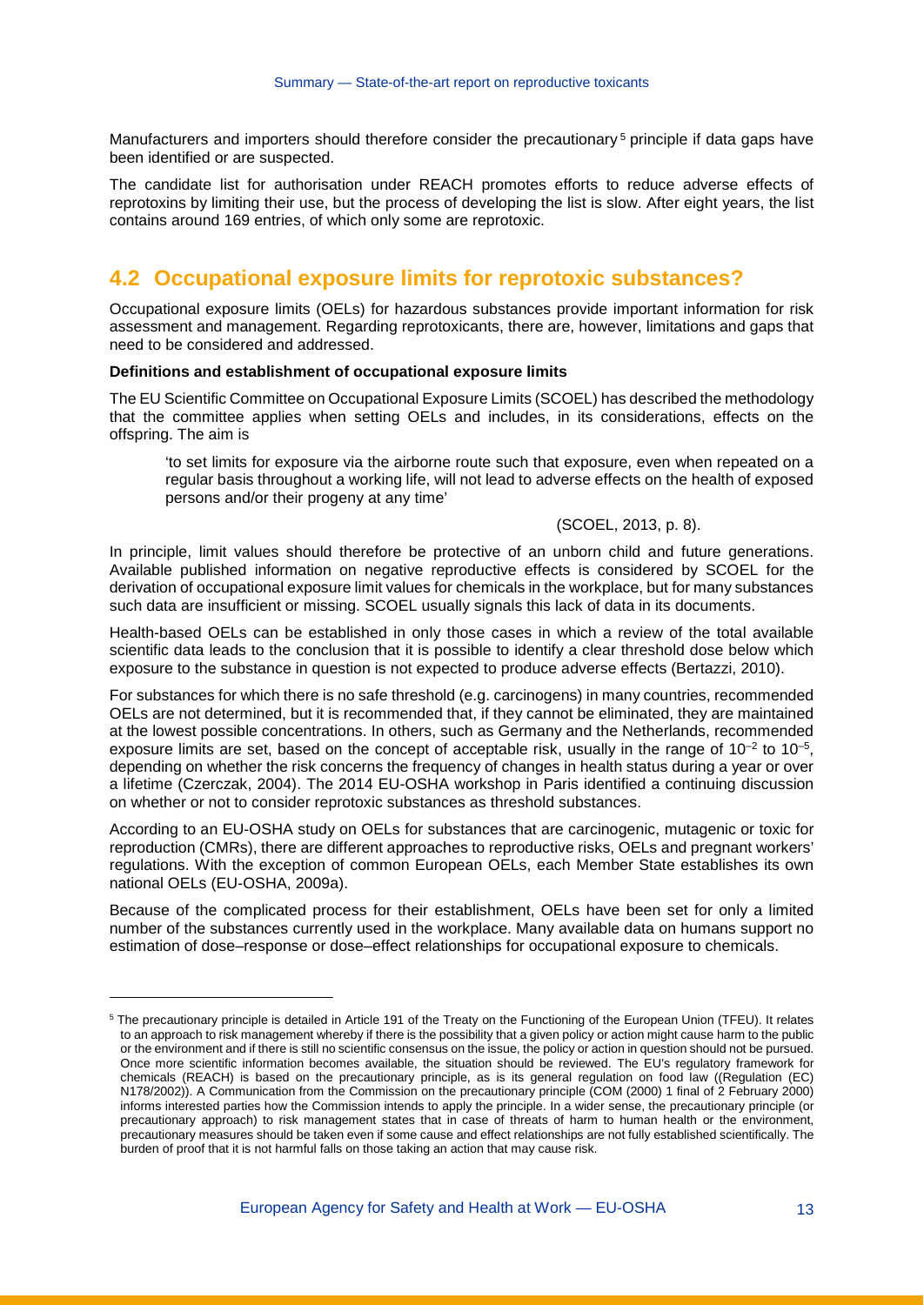#### *4.2.1 Lack of data and uncertainty factors*

Occupational limit values are predicted from the contemporary state of knowledge. This makes sense, as limit values shall reflect expert evaluation based on scientific data. The available data are, however, frequently incomplete, and extrapolation of the results of animal experiments aimed at setting limits of concentrations that are safe for humans gives rise to multiple doubts (Gromiec and Czerczak, 2002). Many of the health effects described above (developmental and reproductive effects), so-called endpoints, are not included in the considerations in the standard process of setting values of chemicals because there are no testing/evaluation methods.

If toxicology studies are not requested by e.g. REACH, knowledge will not increase unless action is taken by other bodies (SCOEL, 2013). Academic institutions do carry out large well-designed prospective epidemiological studies to investigate effects at low exposure levels (e.g. financed by national research funding), but typically there is a long delay before the results feed into a re-evaluation of regulation (e.g. of occupational limit values). Updating legislation is in itself a slow process and represents a further delay between recognition of new data and implementation of worker protection. This is true even when new findings indicate adverse effects at much lower dose levels than previously anticipated. An example is the very small margin between effects levels and biological limit values for lead, which are only twice the numerical value of the approximate threshold for effect on male fertility, although many workers are still exposed to lead and its compounds. A more flexible approach to the re-evaluation of OELs is therefore needed that is able to act promptly upon new data that indicate adverse effects at lower exposure levels than previously observed.

Also, typically, the recommended exposure limit is derived from only one measurable toxic effect, which is considered the most sensitive of the observed changes, and is of relevance to the normal functioning of the body (Czerczak, 2004). Therefore, it is not certain that OELs are really set for reproductive endpoints.

The Working Party on Chemicals of the Advisory Committee for Safety and Health at Work is therefore looking at mechanisms to improve OEL setting for non-threshold substances. Repeated findings of adverse effects at exposure levels close to or below those of established OELs in well-designed studies could trigger re-evaluation or initiation of studies specifically designed to trigger this effect. This is especially important for reproductive and developmental toxicity that may not otherwise undergo testing.

#### **Uncertainty factors and pregnancy, gametes (sperm and egg cells)**

Lower uncertainty factors are generally accepted when health-based exposure limits are set for the occupational setting compared with limit values set for the environment and the population as a whole. This is based on the underlying (but sometimes questioned) assumption that the working population varies less in age and health than the general population. In addition, there is an unrealistic assumption regarding the levels of monitoring and control of exposure to chemicals in the workplace that chemical exposures are monitored and controlled at the workplace (Fairhurst, 1995). During pregnancy, however, a woman exposes her foetus to hazards in the workplace, thereby increasing the variation in age and also, perhaps, health status, in that foetuses in some instances are more sensitive than adults to chemical exposures. Toxic injury may also in some instances be reversible in adults, but a similar exposure might lead to permanent effects when it occurs during foetal development. One reason for this is that the developing foetus undergoes intense cellular division and differentiation, which is a very different environment to more static (i.e. adult) tissue (Larsen, 2001). This, to some degree, also applies to gametes (sperm and egg cells), as these are the precursors of conception. Moreover, exposures tend to be higher in the work place than in the general community. It has been suggested that sometimes workers 'are the "canaries" or "sentinels", first exhibiting the health effects which might be expected in a wider community exposure' (McDiarmid and Gehle, 2006).

It may be concluded that even if a substance that is reprotoxic is subject to an OEL, this does not necessarily mean that it is protective for the reproductive effects (EU-OSHA, 2009a). More awareness of this fact should be raised among workers, and also among the general public.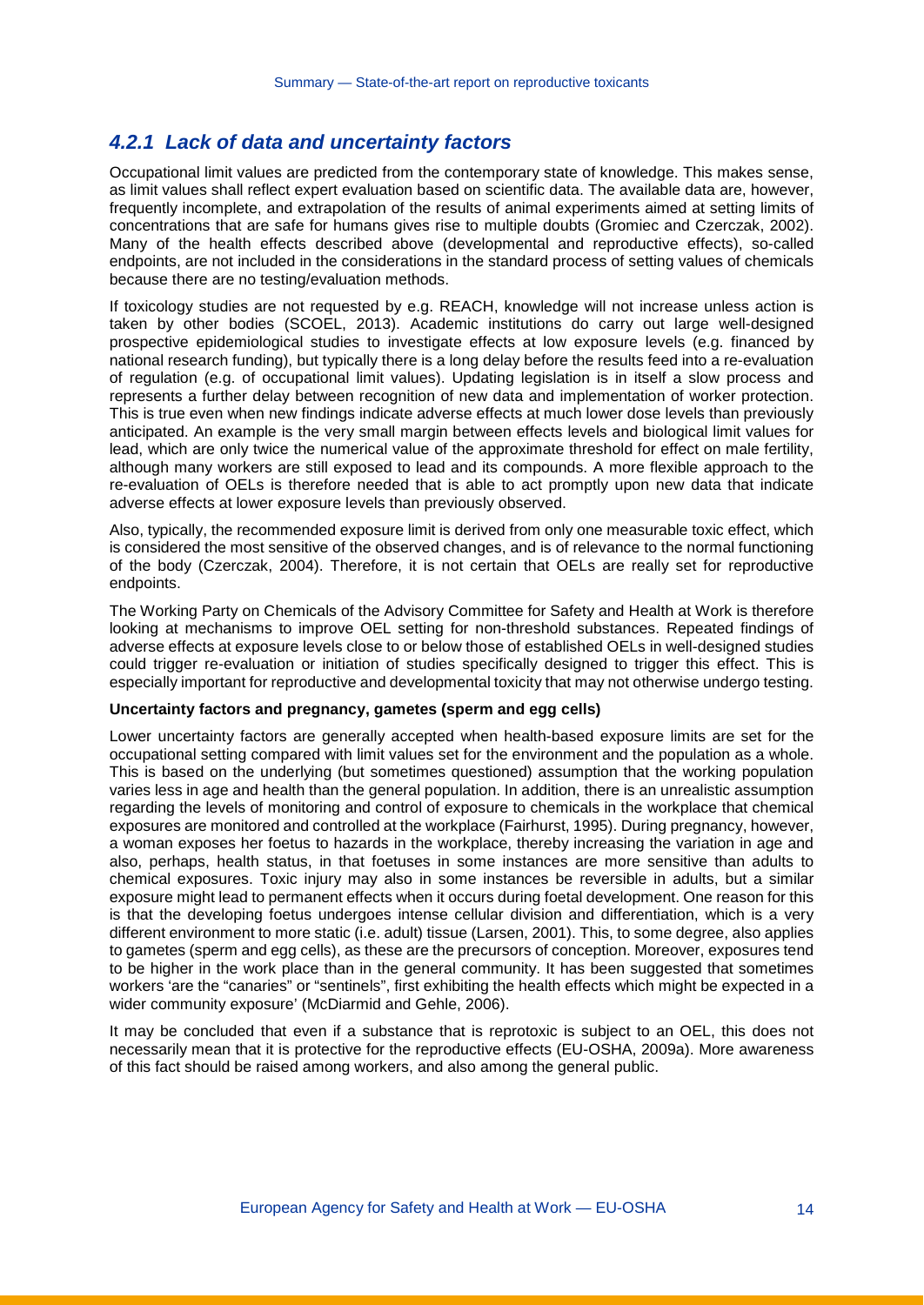#### **4.3 Metals**

Metals and metalloids are among the chemicals for which reproductive and developmental toxicity have been studied in epidemiological studies as well as in experimental animals, and several metals are classified as developmental toxicants (i.e. they present a risk to foetal development). It is beyond the scope of the report to describe the reproductive toxicity of all metals in workplace settings. Instead, lead and lead compounds are presented in more depth as illustrative examples of some relevant issues.

#### *4.3.1 Lead as an example of a reproductive and developmental toxicant*

Lead is one of the most studied and serious occupational hazards. Lead has been used in increasing amounts since World War II, in several European countries. Currently, the manufacture and recycling of batteries consumes by far the highest amount of lead, but exposure also occurs in, for example, construction and demolition, and smelting and handling of metal scrap. Lead appears in several different, including organic, forms, and exposure is mostly by inhalation of lead-containing dust. Once absorbed, lead accumulates in the body with half-lives in different tissues ranging from several days to several years. In the general population, blood lead levels are approximately 2-10 µg/dL, but blood lead levels above 60 µg/dL are not uncommon, particularly in exposed male workers. Lead transfers readily from the mother to the foetus.

In males, lead alters sperm properties and it decreases fertility at moderately high blood levels. SCOEL estimated a blood lead level threshold for effects on male fertility to be in the region of 40  $\mu$ g/dL. The results from some recent epidemiological studies, however, indicate that lead affects male fertility at considerably lower blood lead levels, but epidemiological studies to clarify this finding have apparently not been initiated within the European Union.

Female fertility has been studied very little in relation to lead exposure. Lead deposits in women may be mobilised during pregnancy and expose the child during foetal development and lactation. The latter is especially worrying, as the nervous system is very sensitive to lead toxicity after birth.

The foetal nervous system is probably most at risk when blood lead levels in the mother increase as a result of occupational exposure. SCOEL concluded in 2002 that a definite threshold for effects on foetal development of the nervous system cannot be derived.

The European Commission has set a binding occupational exposure limit of 0.15 mg lead/m<sup>3</sup> calculated over a 40-hour working week, and a binding biological limit value of 70 μg lead/dL. It has been noted that this leaves no margin of uncertainty between the no-effect level and the (blood) occupational limit value and many European countries enforce lower biological limit values. The German MAK Commission for example distinguishes between workers in general (max. blood lead levels of 40 µg/dL) and women of childbearing age (i.e. less than 45 years of age) in particular (max. blood lead levels of 10 µg/dL) to minimise the potential risk to the foetus.

As was noted at the abovementioned EU-OSHA Paris workshop, the lead OEL is currently under review, and despite technological advancement many workers are still exposed to lead and its compounds (EU-OSHA, 2014).

### **4.4 Organic solvents**

Organic solvents include a number of compounds of different chemical structure belonging to different chemical groups. For example, aromatic hydrocarbons are chemicals such as benzene, toluene and xylenes; the first is a constituent of fuels, the other two can be found in paints. Trichloroethylene, carbon tetrachloride and dichloromethane are chlorinated hydrocarbons, which are in declining use because of their toxic properties. Still widely used in industry are hydrocarbons, glycol ethers and acetone. The physical properties of these compounds, such as solubility in water and in lipids and their generally low evaporating temperatures, make it likely that they are absorbed into the body by inhalation and/or through the skin.

Some examples of effects described in the literature for these substances are outlined below.

European Agency for Safety and Health at Work — EU-OSHA 15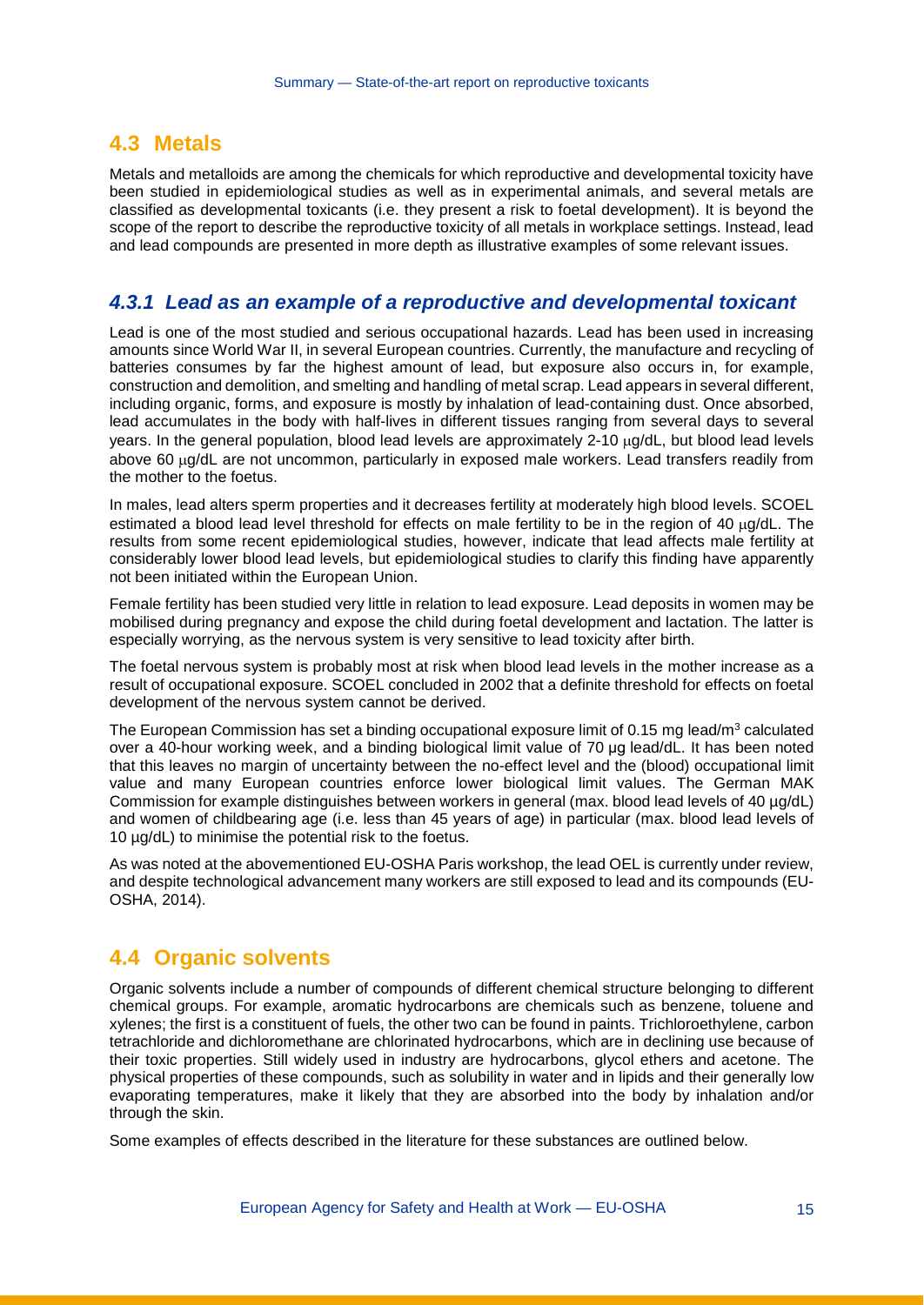Owing to the widespread use of solvents, the number of potentially exposed workers is relatively large. Solvents are mostly used in mixtures; therefore, studies often address, especially when they take an epidemiological approach by occupation, mixtures of solvents. While this makes it more difficult to trace the effects to specific substances, it is more representative of the actual workplace exposure.

Although complete data are not always available to assess the connection between exposure to specific solvents and reproductive abnormalities, there is a consensus that the compounds of this group of chemicals cause reproductive disorders in humans. Therefore, protective measures to reduce occupational exposure are necessary and **pregnant women are considered to require special protection from the effects of exposure to these substances**.

The report presents a table with recommendations regarding the classification of organic solvents with respect to effects on fertility, developmental toxicity and lactation, as established by the Health Council of the Netherlands (Health Council of the Netherlands, undated).

#### **Organic solvents may have significant effects on male fertility.**

The chemical 2-ethoxyethanol **disrupts male fertility** by causing a reduction in the number of sperm in the semen. There are several studies indicating that 2-methoxyethanol, methanol, styrene and xylene can cause different reproductive abnormalities in laboratory animals. A strong gonadotoxic agent is ethylene glycol methyl ether, which causes a reduction in the number of spermatocytes and testicular atrophy (wasting away).

In addition, a significant correlation was observed in these studies between occupational exposure to mixed organic solvents and time taken to conceive (time to pregnancy (TTP)).

#### **Effects on female reproductive functions**

The literature indicates that **menstrual cycle disorders** occur more frequently in populations of women exposed to toluene, xylene, styrene and formaldehyde. However, these results should be treated with caution, as the effects of exposure analysis did not always take possible confounding factors (e.g. stress, age, socioeconomic conditions, general health, nutrition, addictions, etc.) into account, nor the concentration levels of these substances in the workplace.

In women exposed to benzene and its homologues, as well as to styrene and trichloroethylene, an increased incidence of irregular and longer, often heavy and painful, menstrual bleeding was noted. Menstrual irregularities were also observed in women working in the refining and rubber industry. Chronic ethanol abuse is also considered toxic for reproduction.

#### **Effects on the foetus**

Research has also shown that ethylene glycol ethers (2-methoxyethanol and 2-ethoxyethanol) have **teratogenic effects in animals**. Intrauterine growth retardation is caused by butan-2-one, trichloroethylene, xylene and toluene.

A number of studies have shown that the risk of spontaneous abortions is higher in women exposed to organic solvents. These studies, however, did not analyse the type of solvent, or the type of industry that the exposed women were employed in, for example. Despite the lack of some detailed information on the exposure of workers, the studies concluded that there is a **causal relationship between exposure to organic solvents and the increased risk of spontaneous abortion in women**. There is also a **potential link between the exposure of men and the rate of miscarriages in their partners**.

Some studies also show that the frequency of birth defects in the offspring of women exposed to organic solvents during pregnancy (especially during the first trimester) is higher than in the population of newborns of women not exposed to such conditions. A **higher incidence of birth defects in newborns** was also found when the fathers were occupationally exposed to organic solvents used to dilute paint.

Another study showed that there was a significant correlation between spontaneous abortion and occupational exposure to organic solvent mixtures, and this correlation increased with rising levels of exposure to organic solvents.

Owing to the widespread use of solvents, the number of potentially exposed workers is relatively large. The physical properties of these compounds, such as solubility in water and lipids and the generally low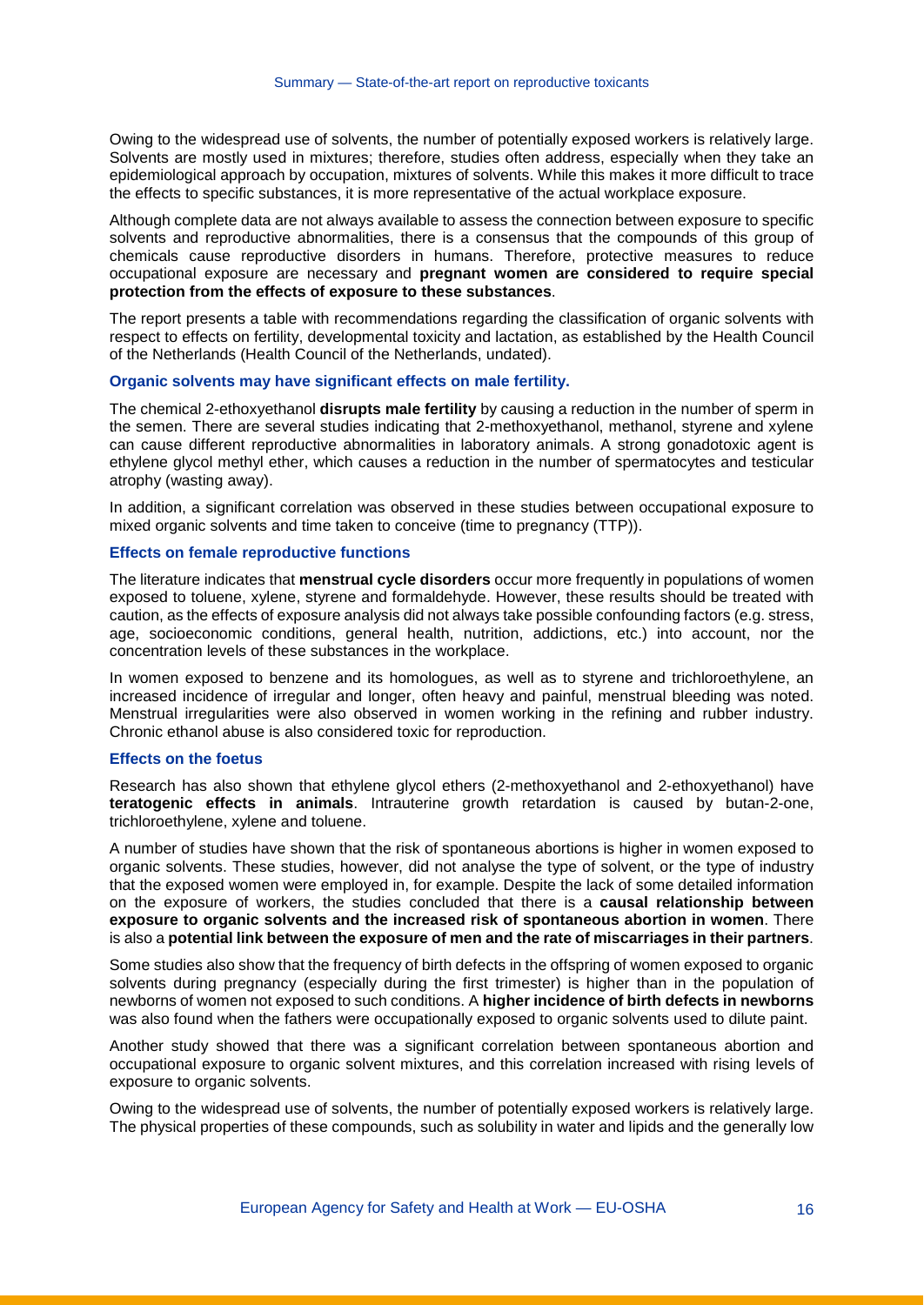evaporating temperature, make it likely that they are absorbed into the body by inhalation and/or through the skin.

#### *4.4.1 Glycol ethers*

Glycol ethers are a group of solvents based on alkyl ethers of ethylene glycol commonly used in paints, inks, varnishes and cleaning agents. These solvents typically have a relatively high boiling point, together with the favourable solvent properties of low-molecular weight ethers and alcohols. Therefore, they evaporate slowly but can penetrate the skin fairly easily.

Some glycol ethers and their acetates have caused adverse reproductive and developmental effects in animal species exposed by different routes of administration. The compounds with the shortest chain lengths are the most toxic. Among manufacturing workers, exposure to ethylene glycol ethers has been related to an increased risk of **miscarriage, birth defects, subfertility and prolonged menstrual cycles** (Chapin and Sloane, 1997).

Several studies on various glycol ethers suggest the following effects:

- reduced fertility and elevated risk of spontaneous abortion for female workers; in addition, cases of genital defects in boys were associated with occupational exposure of the mother to 2 methoxyethyl acetate during pregnancy;
- reduced semen quality in shipyard painters, metal casters, chemical industry workers and semiconductor industry workers; later studies on less toxic glycol ethers showed low motile sperm count.

The exposure of female workers to these chemicals may occur in the semiconductor industry, but also in sectors in which paints, inks, varnishes and cleaning agents are used.

#### *4.4.2 N-Methyl-2-pyrrolidone*

This substance is a powerful solvent with broad solubility for resins and high chemical and thermal stability. It is completely soluble in water at all temperatures and is also soluble in most organic solvents. It has become a substitute for many chlorinated solvents.

N-Methyl-2-pyrrolidone has been found to **harm the developing foetus** when tested in pregnant animals and it is **toxic to the reproductive system of male and female test animals** (Hazard Evaluation System and Information System, 2006).

The chemical is used in a wide range of industrial applications, including process chemicals, engineering plastics, coatings, agricultural chemicals, electronics, paint stripping and cleaning, adhesives and pigment dispersions.

### **4.5 Epoxy resins**

Epoxy resins are a class of reactive prepolymers that can be cross-linked (cured) either with themselves or with a wide range of co-reactants (i.e. hardeners). The most common and important classes are formed by reacting epichlorohydrin with bisphenol A (BPA) to form diglycidyl ethers of BPA.

Epoxy resins have many different uses. For example, resins that are cured through exposure to ultraviolet light are commonly used in fibre optics, optoelectronics and dentistry. Industrial applications use epoxy resins as glue and to make laminates, castings, fixtures and moulds. In the electronics industry, epoxy resins can be used to make insulators, transformers, generators and switchgear.

Studies suggest the following effects:

- **testicular abnormalities;**
- **erectile dysfunction and ejaculation difficulty;**
- **irregular periods and stopping of menstrual cycles.**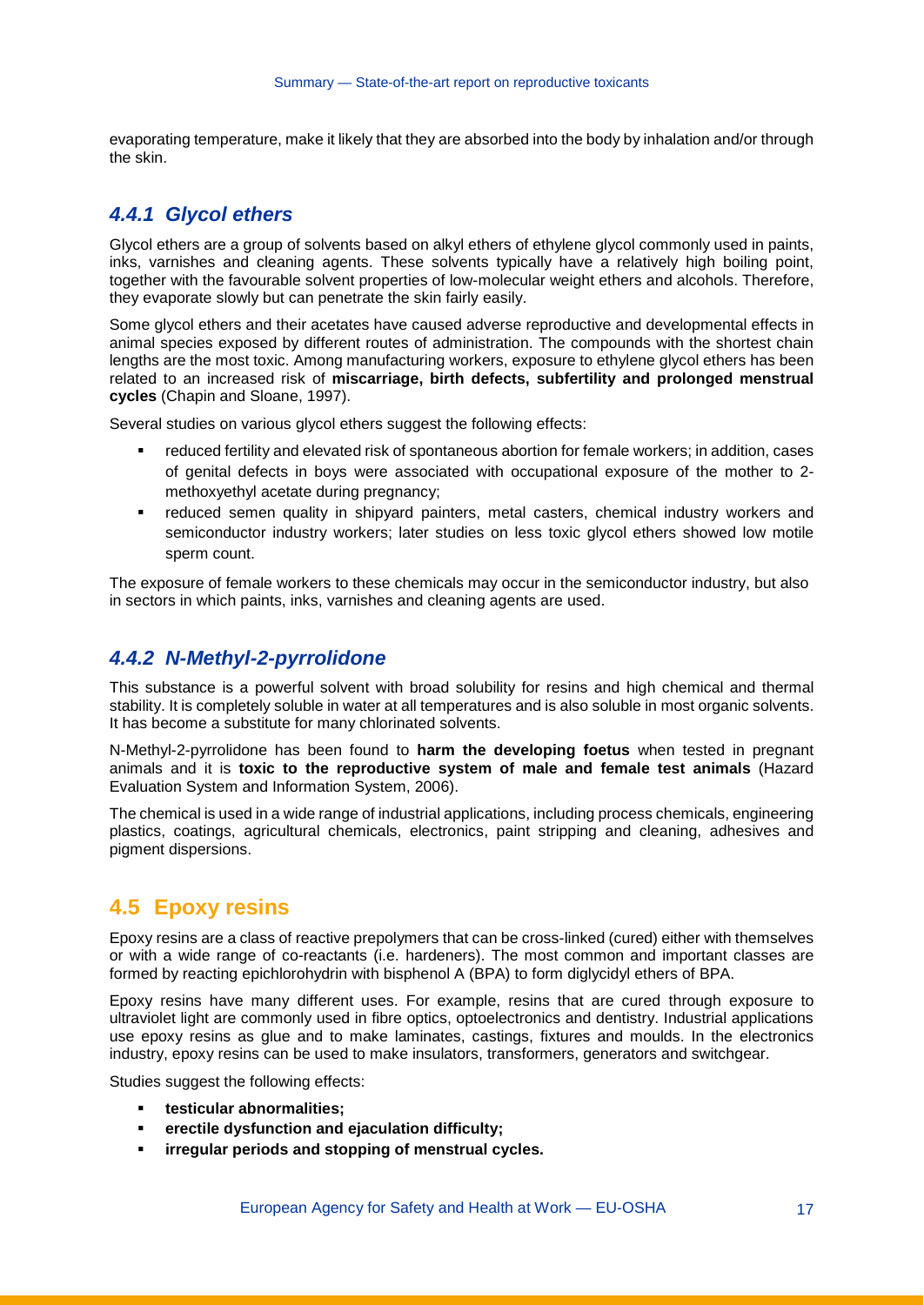Female-specific effects may also be attributed to BPA (see section [4.10\)](#page-21-0).

Workers are exposed during the preparation of the production and processing of resins.

#### **4.6 Pesticides**

Pesticides function as herbicides, insecticides, fungicides and fumigants. The most common chemical groups are organophosphates, carbamates and phenoxyherbicides.

Some pesticides (e.g. carbaryl, benomyl, ethylenthiourea, maneb, zineb and thiram) have demonstrated reproductive and/or developmental toxicity in experimental animals. **Many pesticides are suspected to be EDCs**, that is, chemicals that can lead to an increase in birth defects, sexual abnormalities and reproductive failure (for more on EDCs, see section [4.10\)](#page-21-0). A mixture of organophosphorus pesticides has been found to harm male fertility and offspring development. This study showed that human sperm chromatin is sensitive to organophosphorus pesticide exposure and that such exposure may contribute to adverse reproductive outcomes (Sánchez-Peña *et al.,* 2004).

Lawson and colleagues mention a study (Cardinale and Pope, 2003) that showed additive adverse reproductive effects from anti-androgenic fungicides (Lawson *et al*., 2006).

Although in most studies risk factors could not be attributed to individual pesticides, the following effects were suggested:

- **interference with male reproductive functions;**
- negative reproductive effects among women such as **spontaneous abortions, congenital defects and pre-maturity, as well as infertility and delay in conception;**
- increased **risk of miscarriage or birth defects in partners of exposed men;**
- **impaired fertility** owing to a reduction in semen quality and possibly lower testosterone levels in exposed males;
- **impairment of foetal growth and development, miscarriages;**
- maternal occupational exposure to pesticides seems to **increase the risk of childhood leukaemia**. Pesticide exposure has also been **linked to other cancer types** (e.g. lymphomas, cancers of the brain and nervous system, Wilms' tumour and Ewing's sarcoma), but the increased risk may also be related to childhood exposure. Findings for paternal exposure are inconsistent.

The following sectors and professions may be affected: agriculture, greenhouse workers, pest controllers, chemical industry, production of pesticides and florists. In general, men and women working on or living near farms could also be affected.

## **4.7 Polychlorinated biphenyls, polychlorinated dibenzo-p-dioxins and polychlorinated dibenzofurans**

Polychlorinated biphenyls (PCBs) are compounds with a very wide range of applications used in many industries owing to their favourable physicochemical properties; they are also formed by the thermal decomposition of industrial waste in incinerators. Enclosed systems are used in the processes of heat exchange, as a component of lubricants, hydraulic fluids, and for the production of capacitors and transformers in the electrical industry. Exposure in open systems may occur when they are used as a component of plasticisers, printing inks, other inks, adhesives, dyes and pesticides.

Organochlorines are widespread pollutants. Concern over the adverse reproductive effects of these compounds arises from the accidental exposure of humans and from experimental studies. A number of studies in exposed populations indicate that **high concentrations of persistent organochlorines may adversely affect semen quality and cause testicular cancer in males, induce menstrual cycle abnormalities and spontaneous abortions in females, and cause prolonged conception time**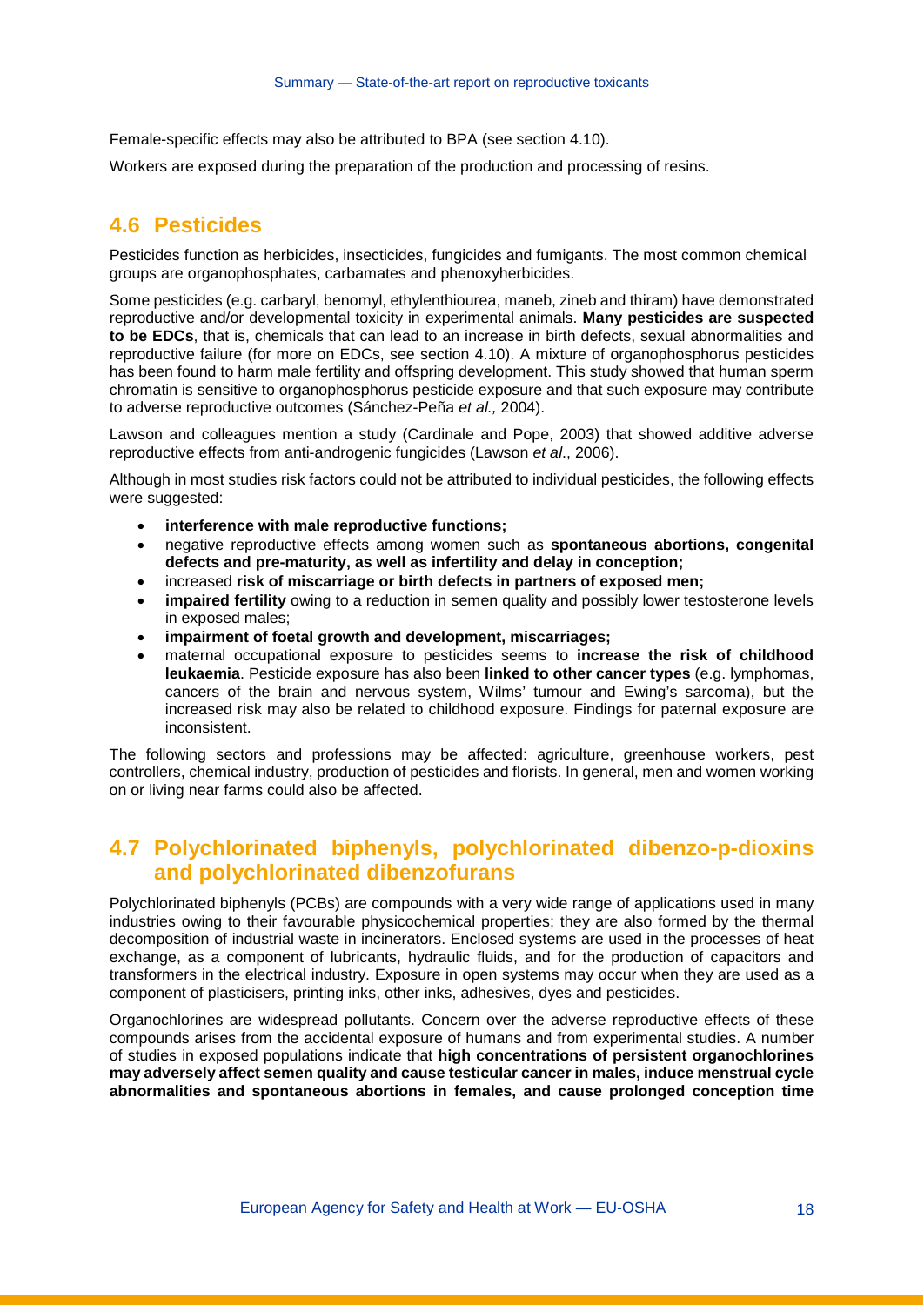**(time to pregnancy), reduced birth weight, skewed sex ratio [6](#page-17-0) , and altered age of sexual development**. However, additional research is needed to fully elucidate the possible adverse effects of organochlorines on human reproductive health.

**Developmental effects** of long-term exposure were evaluated in eastern Slovakia in a region in which PCBs from a chemical plant contaminated the surrounding district: a **dose–response relationship between PCB exposure and developmental enamel defects of permanent teeth in children** was demonstrated (Jan *et al.*, 2007).

#### **4.8 Pharmaceuticals**

Some drugs have known adverse effects on the development of the foetus. Data on the effects of occupational exposure are, however, limited. Pharmaceutical factory workers may be exposed to drugs, and nurses, for example, to pentamidine or ribavirin (antimicrobial drugs), when administered to patients as an aerosol.

Diethylstilbestrol, a synthetic oestrogen formerly used as a medication to reduce the risk of pregnancy complications, is a known human reproductive hazard. Some sex hormones have induced masculinisation of female foetuses and feminisation of male foetuses in animal experiments. Azathioprine, cyclosporin A and some antiviral agents, such as acyclovir, ganciclovir and zidovudine, have also induced adverse reproductive effects (none specified) in animal experiments. Below, selected data on frequently used pharmaceuticals, which have undergone workplace measurements, are presented.

#### *4.8.1 Anaesthetic gases*

Anaesthetic agents are drugs that are used to block or suppress the sensation of pain in patients undergoing surgery.

In the work environment, concerns are mainly related to inhalational anaesthetic agents. Contemporary anaesthetic gases include isoflurane, sevoflurane and desflurane, and nitrous oxide. These are delivered to the (human or animal) patient by inhalation and may be released into the work atmosphere. This presents a risk of exposure to personnel, especially in rooms without ventilation or anaesthetic gas extraction ('scavenging') equipment, during mask anaesthesia and when disconnecting the gas circuits of patients.

Exposure occurs primarily in the health sector, dental clinics and veterinary surgeries. Workers are subject to much lower gas concentration exposures than the patients. Exposure may, however, last a whole working life.

Anaesthetic gases are pharmaceuticals, but exposure in the work environment is regulated by OSH legislation. The specific regulations and information requirements (such as the ones provided by exposure scenarios and safety data sheets) for chemicals do not apply to pharmaceuticals, and risks may therefore not be readily identifiable for workers. Also, most EU Member States lack OELs for airborne anaesthetic agents.

Several epidemiological studies have addressed the potential adverse effects of anaesthetic agents on reproduction. In some studies, occupational exposure is associated with increased risks of spontaneous abortion, malformations and increased time to achieve pregnancy, for example. It is difficult, however, to identify single agents as developmental toxicants, because workers are typically exposed to several anaesthetic gases. To evaluate the reproductive and developmental effects of specific anaesthetic gases, it is necessary to evaluate information obtained from animal studies. Many animal studies, however, have involved prolonged exposure to very high doses of gases and may, therefore, be more relevant for patients than for those exposed at work.

j

<span id="page-17-0"></span><sup>&</sup>lt;sup>6</sup> Number of male births relative to the number of female births.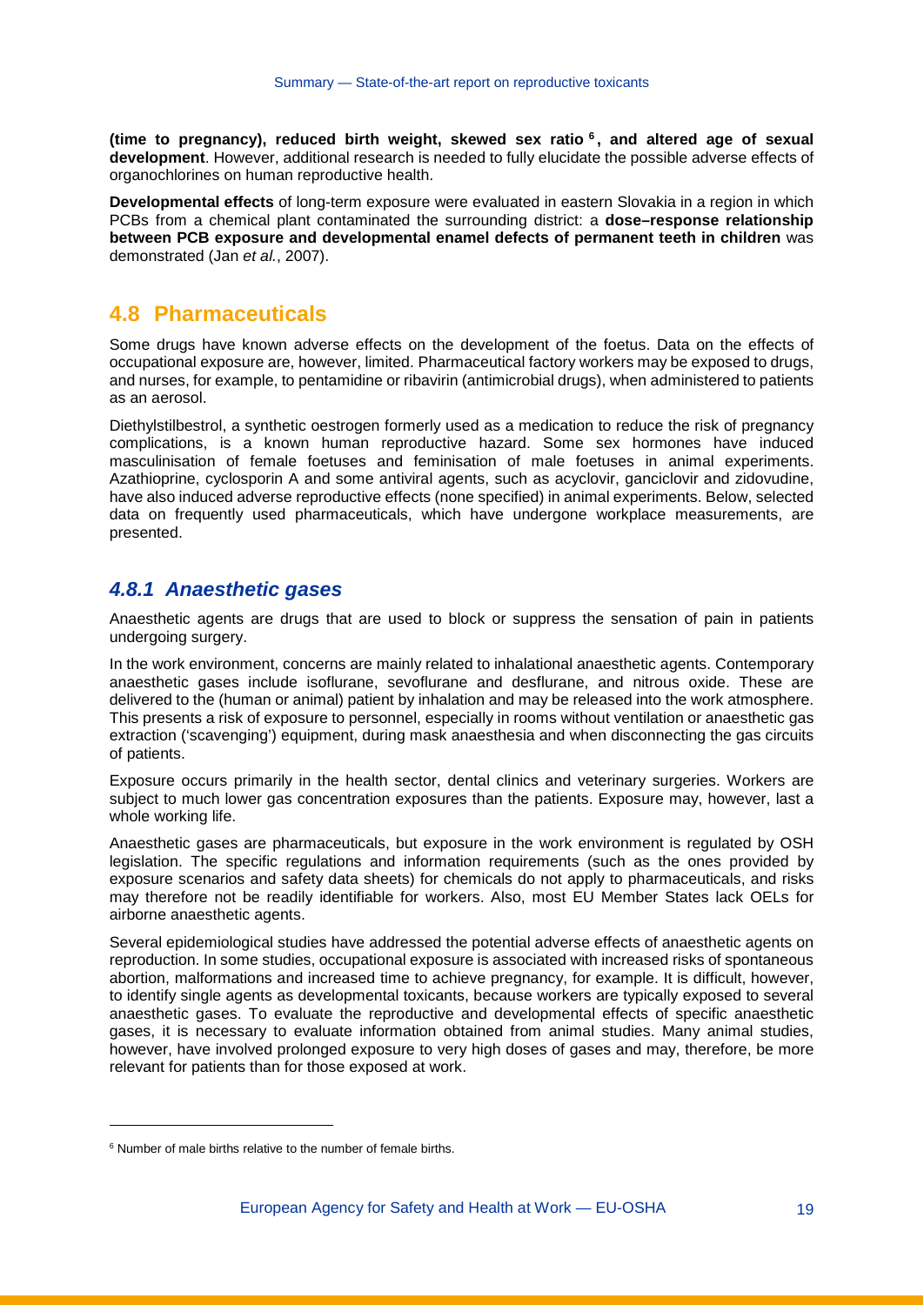In the following sections, isoflurane, sevoflurane and desflurane, and nitrous oxide are described as model compounds to illustrate some of the issues regarding inhalational anaesthetics in the work environment.

#### **Reproductive toxicity of isoflurane, sevoflurane and desflurane**

Isoflurane, sevoflurane and desflurane are closely related halogenated ethers. Isoflurane is the most potent of the three and the most studied. Anaesthesia occurs at dose levels above 12,000 parts per million (ppm). The toxicological data on sevoflurane and desflurane are poor.

When inhaled, fluranes distribute rapidly in the body and pass the placenta from the maternal to the foetal organism almost unimpeded. They are metabolised only a little and do not accumulate in body tissues. There is generally no knowledge of the potential mechanisms leading to their reproductive and developmental toxicity.

Occupational exposure has generally decreased in the past decades. At hospitals using modern systems for delivery of inhalational anaesthetics and for scavenging, exposure generally stays below 1- 2 ppm. Some studies indicate however that exposures may be much higher at veterinary clinics.

Isoflurane has been shown to affect male fertility in rabbits but not in mice. The quality of the two available studies does not, however, allow for a hazard assessment for this effect. Studies investigating effects on female fertility were not identified for any of the three fluranes.

In pregnancy, exposure of laboratory animals to dose levels below 4,000 ppm has not been associated with overt effects on pregnancy or foetal development. Findings in rodents and non-human primates, however, indicate that the foetal nervous system is sensitive to isoflurane. At present, only anaesthetic dose levels have been investigated. No lower limit for this adverse effect has therefore been identified.

For breastfeeding, no studies were identified. As the fluranes are metabolised only a little and do not accumulate, no exposure through milk would be expected to occur as a result of maternal occupational exposure.

#### **Reproductive toxicity of nitrous oxide**

Nitrous oxide, or laughing gas, has been in use as an inhalational anaesthetic for more than 150 years. It is not very potent and may constitute as much as 70 % of the air that patients inhale. Occupational exposure regularly exceeds 50 ppm on an 8-hour time-weighted average and may show peaks in excess of 2,000 ppm. Nitrous oxide distributes rapidly in the body and quickly crosses the placenta.

In several animal studies, adverse effects have been reported, such as damage to testicular tissue and male-mediated developmental toxicity (i.e. developmental effects that arise in the offspring owing to exposure of the father before conception). These issues have, however, never been properly clarified.

In female rodents, nitrous oxide has been shown to interfere with the hormonal control of reproduction. At anaesthetic dose levels, it inhibits ovulation. Whether or not this also occurs at lower exposure levels has not been investigated.

Effects on pregnancy have been observed in some studies in laboratory animals at exposure levels at and above 1,000 ppm nitrous oxide, for 8 hours/day and over. Developmental neurotoxicity is an issue when exposure occurs in pregnancy. No studies have aimed to identify a no-effect level for this endpoint.

A lack of data precludes evaluation of effects during breastfeeding. Nitrous oxide leaves the body quickly and does not accumulate; therefore, exposure through breastfeeding would not be expected.

#### **Conclusions**

In conclusion, there is a general lack of knowledge as regards the reproductive and developmental toxicity of inhalational anaesthetics. Around the year 2000, isoflurane, nitrous oxide, enflurane and halothane were evaluated for reproductive and developmental toxicity by the Dutch Committee for Compounds Toxic to Reproduction (DECOS). DECOS recommended the classification of nitrous oxide as a substance of concern for effects on fertility and foetal development, and halothane of concern for developmental toxicity, according to EU Directive 93/21/EEC. For other compounds/types of effects, a lack of appropriate data precluded an assessment of classification.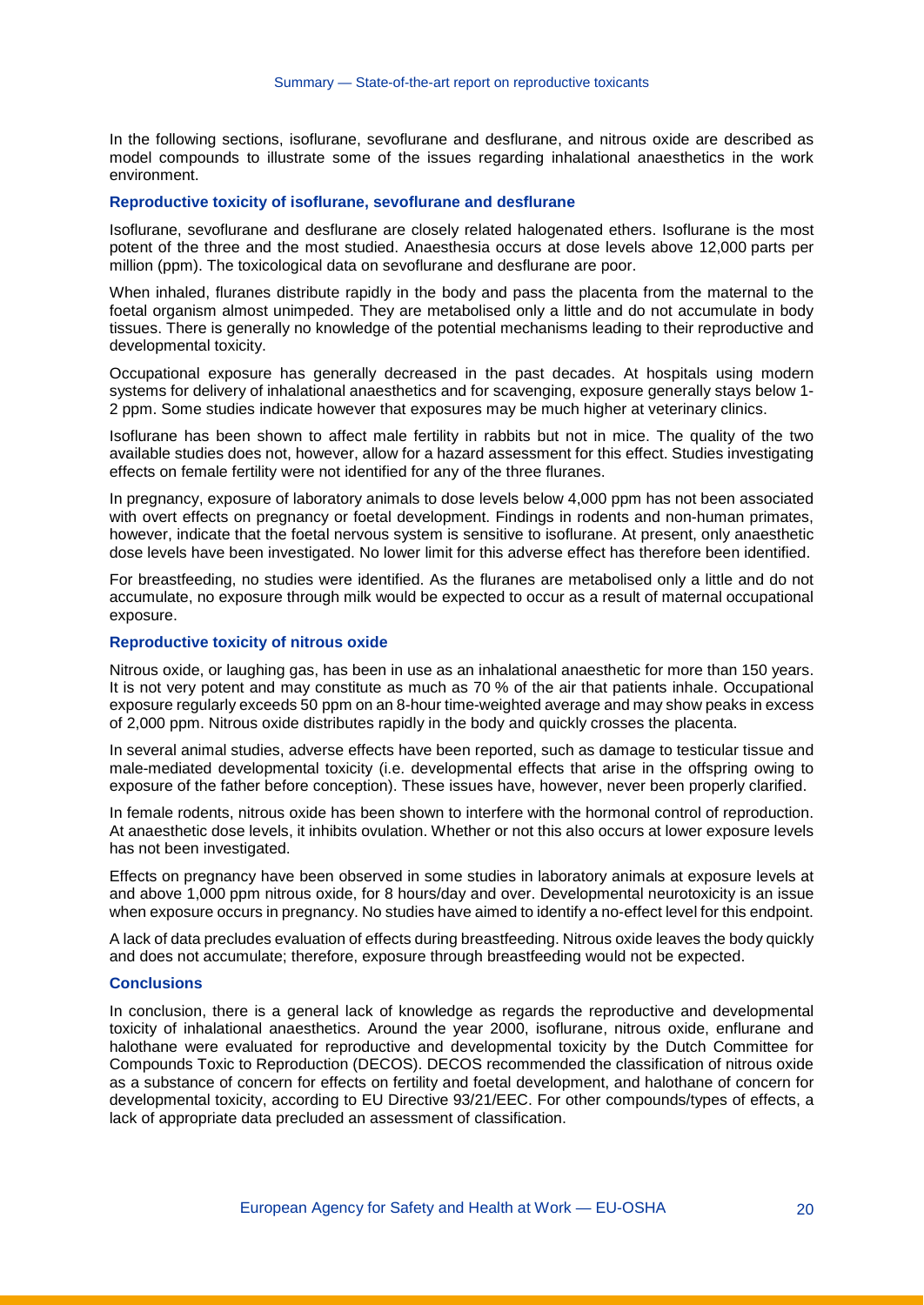Reported observations indicate that isoflurane, sevoflurane and desflurane, and nitrous oxide have the potential to affect male and female reproductive function. Furthermore, developmental neurotoxicity is an issue when exposure occurs in pregnancy. It is therefore recommended that these endpoints be assessed in appropriately designed studies, in order to identify the lower limits of effects.

#### *4.8.2 Antineoplastic agents*

Antineoplastic substances are also called cytostatics and are drugs used in chemotherapy.

The reproductive toxicity of antineoplastic drugs is known from clinical evidence of treated patients (they suppress cell proliferation). Effects on nurses, or among women working in pharmaceutical companies producing antineoplastic drugs, have been studied in many epidemiological studies, which found the following:

- effects on nurses or among women working in pharmaceutical companies producing them were spontaneous abortion and infertility;
- handling of antineoplastic agents in hospitals has been associated with menstrual dysfunction, subfertility, miscarriage, premature birth, low birth weight and birth defects in children;
- male fertility problems may be attributable to antineoplastic drugs.

Those affected include workers in hospital dispensaries, other hospital workers, and workers in medical practices or outpatient facilities. Workers can be exposed when cytostatic drugs are delivered, when medication vials are being unpacked and stored, during the preparation of cytostatic infusions for individual patients, during the in-house transport of inadequately packaged ready-to-use infusions and cytostatic waste products (e.g. between the dispensary and the ward), during the application of cytostatic drugs on the wards, when handling patients who are undergoing cytostatic therapy (sweat, vomit, secretions) or in cleaning activities.

#### **4.9 Particulate matter**

Particles of concern in the occupational setting include diesel exhaust particles (DEPs), engineered nanoparticles and particulates released during welding. These types of particles are also the focus of this report. Particles can also be found in environmental tobacco smoke and exhaust from gasoline engines, for example. Very small particles behave similarly to chemicals in a gas or vapour, and inhalation is the main route of exposure.

The most relevant characteristic of particles is their size and, in particular, their diameter. Trafficgenerated particles are mostly referred to as fine (< 2.5 µm) and ultrafine particles (< 0.1 µm). Fine and ultrafine/nanosized particles deposit deep in the lung upon inhalation and are removed very slowly. Once in the lung, the particles may induce inflammation.

Particles may potentially affect reproduction and development in several ways. When inhaled, they may cause inflammation and oxidative stress in the airways and the resulting inflammatory mediators may harm reproduction and foetal development. Toxicity might also occur as a result of toxic compounds bound to the particles. Finally, if particles are released into the blood stream, direct effects on reproductive organs, the placenta or foetal development cannot be excluded.

#### *4.9.1 Engineered nanoparticles*

Nanoparticles are particles between 1 and 100 nanometres in size. Engineering of nanoparticles may result in new properties owing to the ability to design and control atomic structure, shape and surface coatings. Toxicity may, therefore, differ from that of the bulk material. However, regulation of engineered nanoparticles currently follows that of all other chemicals in the work environment (i.e. nanosized particles are regulated similarly to the bulk material). Thus, specific occupational exposure limits are not set for nanoparticles, even if the number of particles increases substantially as the particles become smaller.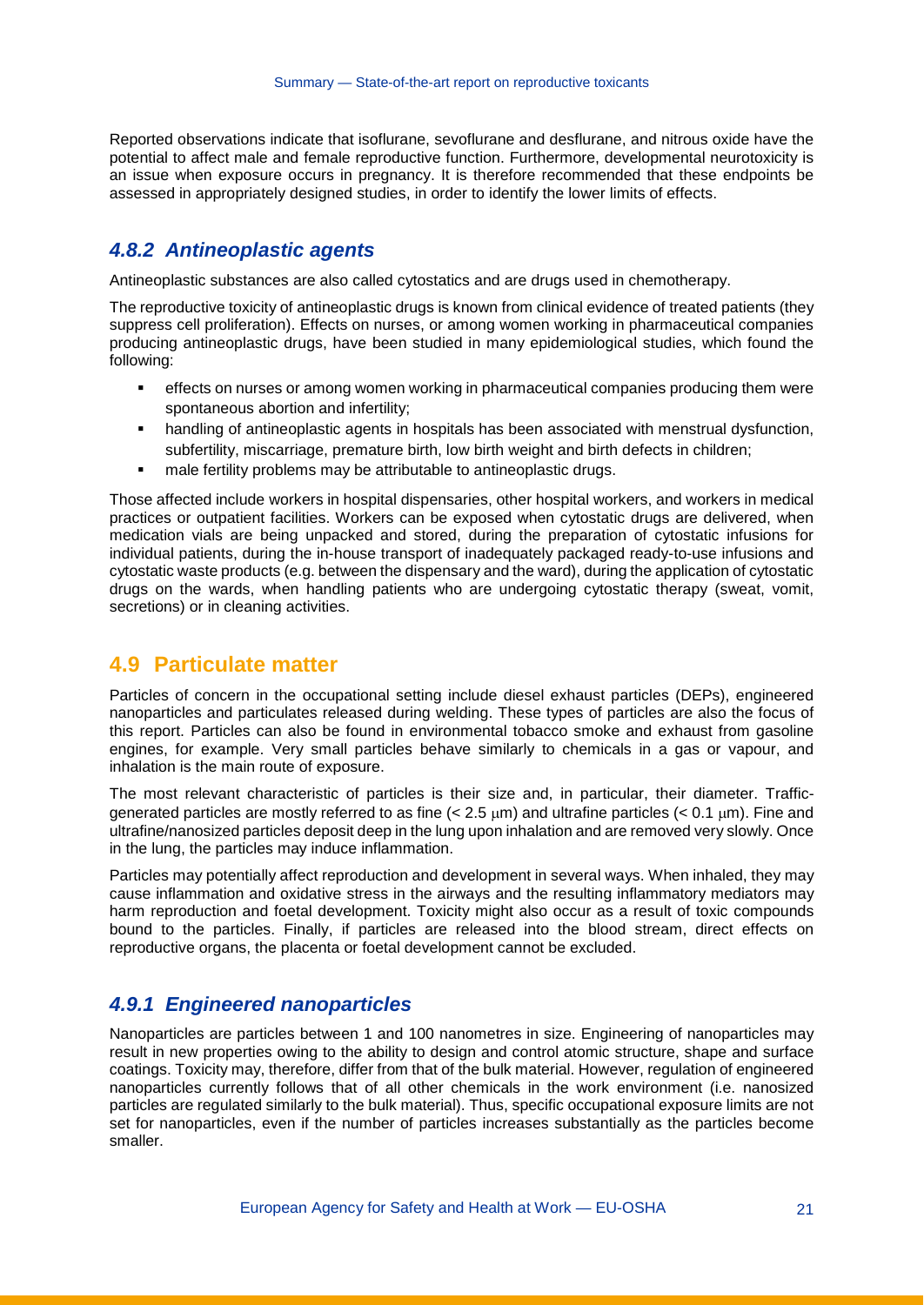Only the US National Institute for Occupational Safety and Health (NIOSH) has set an example by recommending two separate exposure limits. NIOSH recommends that fine TiO<sub>2</sub> particles be set at an exposure limit of 2.4 mg/m<sup>3</sup>, and ultrafine TiO<sub>2</sub> be set at an exposure limit of 0.3 mg/m<sup>3</sup>, at time-weighted average concentrations of up to 10 hours a day for a 40-hour working week (NIOSH, 2011).

Some nanomaterials have been in use for several years (e.g. the black pigment of carbon black), but new nanomaterials are being engineered at a fast pace. Until large-scale production is initiated, these are mainly manufactured and handled in the laboratory. In the workplace, workers can be exposed during manufacture, use (including research), transport, storage and waste treatment. Examples of trades in which exposure to ENPs might occur include the construction, automobile and textile industries, and in the production of paints and lacquers.

Most research into the developmental and reproductive toxicity of nanomaterials must be categorised as hypothesis generating. Despite the observed diversity in approach of the existing studies, whether administration is by inhalation or by the intravenous route, particles seem to distribute in organs with relevance for male and female fertility, although the amount may vary with route of exposure.

Male fertility has been investigated in a few mouse studies, and exposure through both the airways and subcutaneous injection affected sperm counts and male reproductive hormones.

Only one published study has investigated female fertility and reproductive function *in vivo* in mice. The route of ENP exposure had little relevance for the occupational setting and the dose was very high. Exposure affected female fertility as well as the balance of sex hormones.

For effects on and during pregnancy, it is mainly carbon black and titanium dioxide nanosized particles that have been assessed. Maternal gestational airway exposure does not seem to interfere with, for example, birth weight, litter size or gestation length, even if exposure was associated with lung inflammation in the mother. However, several other effects have been observed in offspring, including impaired fertility and change in hormone levels in males, altered immune function towards a more allergic phenotype and neurodevelopmental effects. Exposure has also been associated with significant changes in gene expression. At the time of writing, there was no information available on whether or not nanoparticles may be transmitted through lactation.

#### *4.9.2 Welding particles*

During welding, metals are joined, usually by melting a filler material that bonds the surfaces together upon cooling. Fumes are released during the process, and ultrafine particles constitute a major part of these fumes. Several different welding methods exist and new processes are introduced on a regular basis. Particle composition varies with the type of welding, but many are metal oxides. Welding is a common industrial process and up to 2 % of the EU workforce are estimated to be engaged in some sort of welding.

In contrast to ENPs, welding fumes and particles have been investigated in relation to reproductive and developmental toxicity in only epidemiological studies.

Effects on male fertility have mostly been studied in Denmark. Welding was found to adversely affect male reproductive potential over a range of different study designs, methods and endpoints, although not in all studies. No studies have been identified for effects on female fertility.

As for effects on the outcomes of pregnancy, some inconclusive data support the hypothesis that preconceptional exposure of the father might affect the outcome of pregnancy. Findings in one study of maternal gestational exposure indicate that working in welding may harm the intrauterine growth of the child. No studies are available for breastfeeding.

#### *4.9.3 Diesel exhaust particles*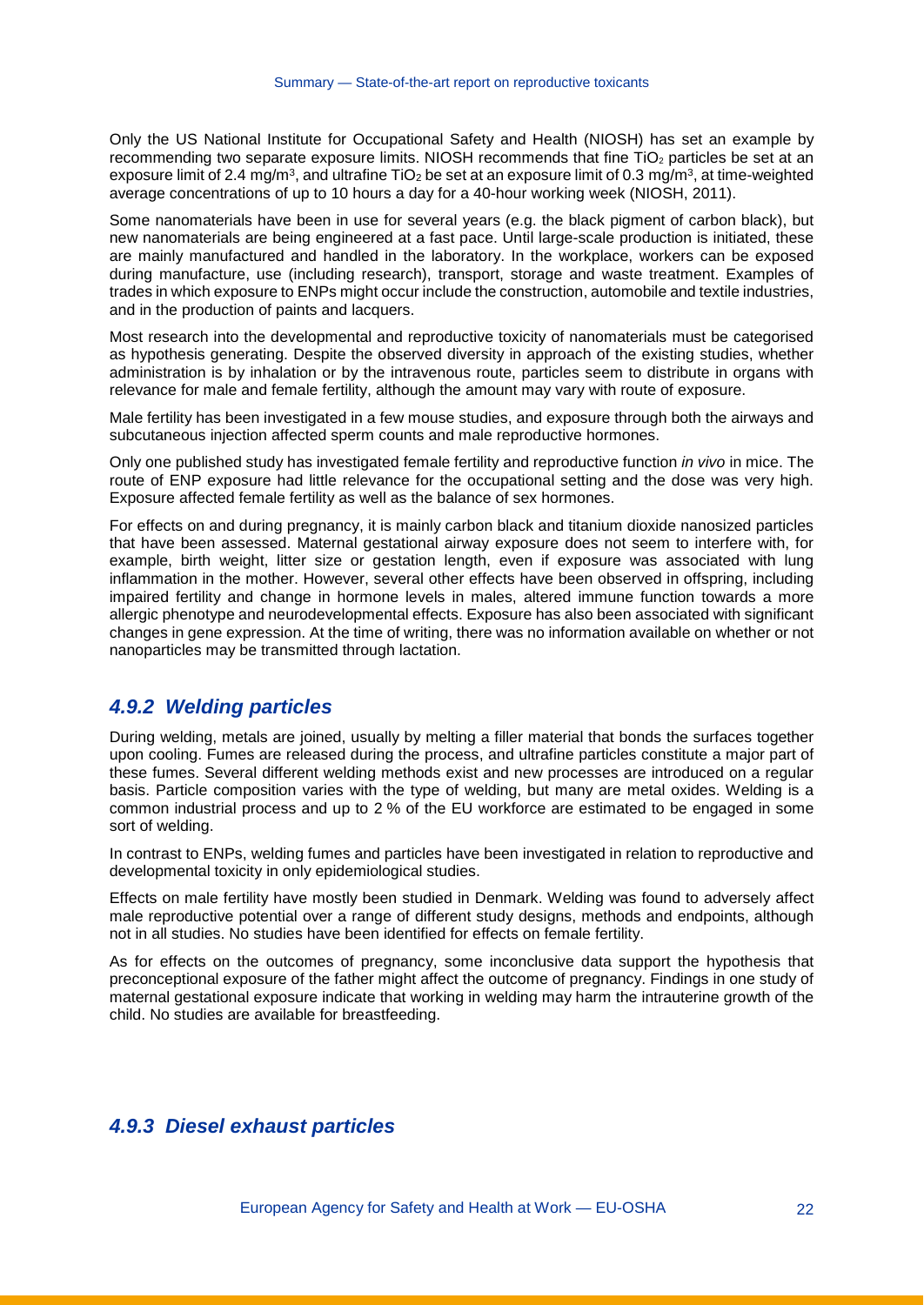Diesel exhaust particles (DEPs) and gases are released from diesel engines following combustion of diesel fuel, from both on-road and non-road engine exhaust. In occupational settings, levels may be much higher than in outdoor ambient air. Occupational exposure levels are highest for enclosed (underground) work sites, when heavy equipment is used. Intermediate levels are reported for working above ground in (semi-)enclosed areas, and the lowest levels are reported for enclosed areas separated from the source machinery or outside. Few countries have specific occupational exposure limits for DEPs.

DEPs often contain several different polycyclic aromatic hydrocarbons (PAHs). These substances are suspected to possess hormone-like properties, and this property has been confirmed in some animal studies of DEPs. It is highly debated whether it is the particles, associated compounds, exhaust gases or (maternal) lung inflammation that account for reproductive effects. Effects of fumes from pre-2006 diesel engines may differ significantly from those of post-2006 engines, because of improved engine technology and fuel formulations.

A few epidemiological studies indicate that working in heavy road traffic might affect male reproductive parameters. These findings are corroborated by findings of decreased semen quality and hormonal changes in male rodents exposed to diluted whole diesel exhaust, albeit at milligram  $DEP/m<sup>3</sup>$  exposure levels, rather than the microgram DEP/m<sup>3</sup> exposure levels in ambient air. Furthermore, exposure to ambient polluted air has been associated with male reproductive effects related to stability of the genetic material in sperm cells, i.e. fragmentation of the DNA (humans) and heritable germline mutations (animals). It should be noted, however, that epidemiological studies observe effects at ambient air exposure levels, which are rarely as high as the exposure levels reported in the work environment, meaning that effects may have been underestimated. Increased numbers of germline mutations have also been observed in mice after maternal inhalation of resuspended DEP during pregnancy, indicating that DEP may potentially induce germline mutations.

Female fertility has not been investigated in relation to particulate air pollution in humans. The only information available comes from a study in mice. Housing of female, sexually mature mice in heavy traffic pollution disturbed the foetal reproductive cycle and mice breeding under polluted conditions also took longer to become pregnant.

Exposure to air pollution during pregnancy was found to be associated with low birth weight, preterm birth and being born small for gestational age in a meta-analysis of more than 40 epidemiological studies.

Maternal exposure also seems to increase the propensity to develop allergic disease later in life in both animals and humans. DEP might be toxic to genetic material, as shown in humans as well as animals. The consequences for health later in life are largely unknown. DEP have, however, been shown to induce mutations in DNA from male mouse sperm cells, and these mutations were inherited by male offspring in the next generations (Ritz *et al*., 2011). DEP-associated PAHs may transfer to breast milk, but the consequences for the child of such lactational exposure have apparently not been studied.

## <span id="page-21-0"></span>**4.10 Endocrine-disrupting compounds**

Since 1993, researchers have presented evidence of an apparent increase in the prevalence of certain malformations of the male genitalia and testicular cancer. Male fertility may have been impaired in recent decades, but reliable data are still not available. One of the prevailing hypotheses points to hormonelike substances as possible causes of such effects (Storgaard and Bonde, 2003).

In June 2012, researchers indicated that increases/changes are clearly visible in the incidence statistics of the following effects from developed countries (EU conference proceedings, 2012):

- sperm/semen quality and count;
- cancers of the breast, testicles, prostate, thyroid;
- feminisation, anogenital distance reduction (as a measure of feminisation);
- diabetes, obesity;
- **asthma**;
- cardiovascular diseases;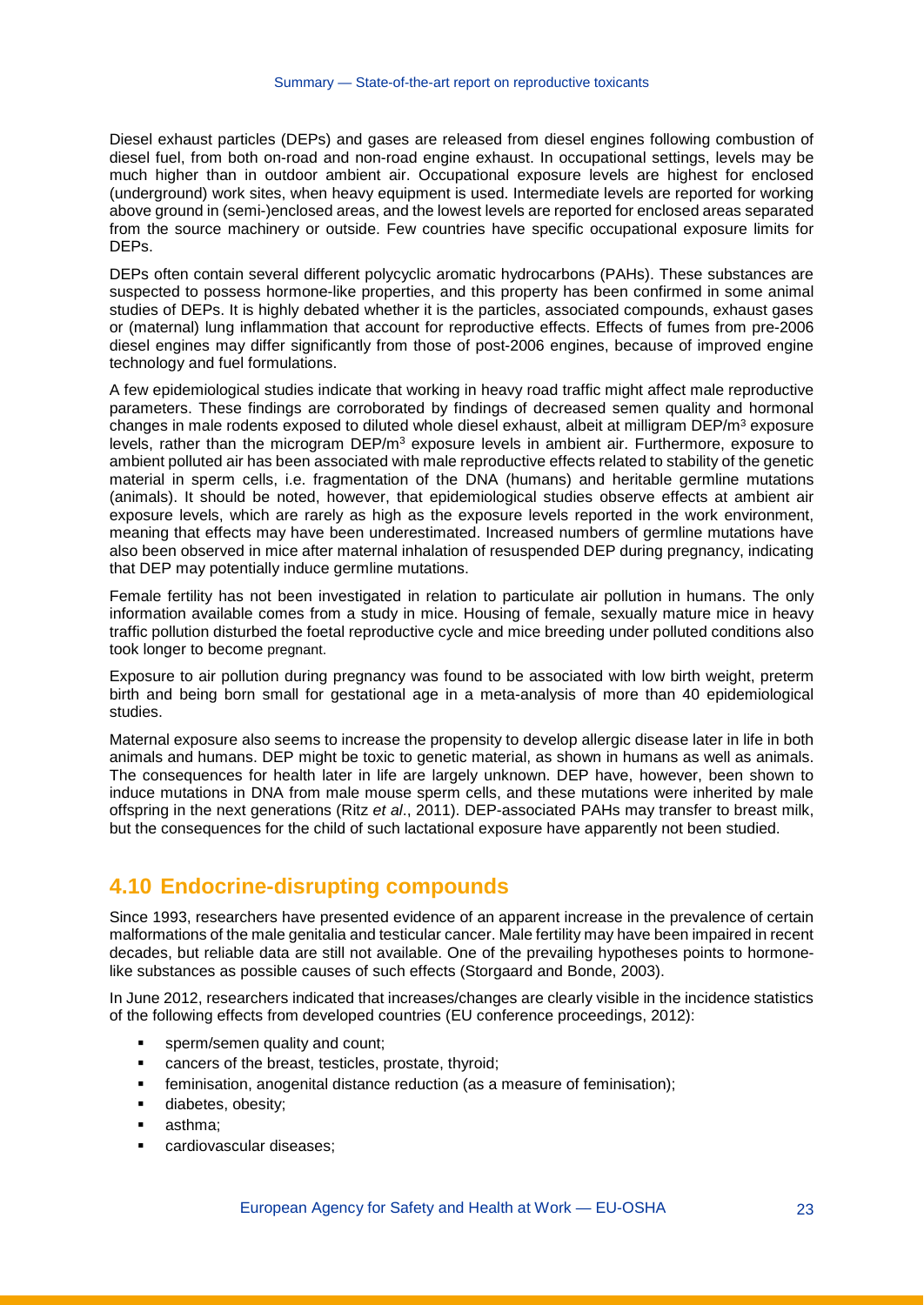- **attention deficit hyperactivity disorder;**
- **autism:**
- **impact on intelligence quotient.**

Birnbaum noted that these effects can sometimes be observed long after exposure has taken place, which would be especially true if the exposure occurred during growth and development (Birnbaum, 2012).

However, these findings are challenged by other researchers. So far, it has been demonstrated in animal studies that endocrine disruptors have clear adverse effects. There are, however, only few human studies, for example on the connection between congenital cryptorchidism (absence of one or both testes from the scrotum at birth) and levels of certain organochlorine pesticides in breast milk (Damgaard *et al*., 2006).

Epidemiological cross-sectional studies show some associations between exposure to hormone-like substances and effects in children. Endocrine disrupters are thought to influence boys' development. For example, there were 20 % more deformed children registered in 2005 than in the late 1990s in Denmark, and the increase is greater for malformations of the urinary organs in young children (National Board of Health, 2007). The increased focus might explain part of the observed increase. However, the incidence of male reproductive disorders and results from animal studies indicate that a wide range of chemicals with endocrine-disrupting properties are playing a part, even when levels of exposure to the chemicals are extremely low (Sharpe and Irvine, 2004). Decreases in anogenital distance among male infants have also been associated with prenatal phthalate exposure (Swan *et al*., 2005).

Toxicants that could cause endocrine disruption include a large number of xenobiotics used in various products, as well as naturally occurring toxicants produced by plants and fungi (Evans, 2011). The following are particularly interesting from the OSH perspective:

- plastics and related additives, such as BPA (Li *et al*., 2010);
- pesticides manufactured in chemical plants and used by farmers, farm workers, gardeners and greenhouse workers — about 105 substances can be listed, according to Mnif and colleagues, and of these, 46 % are insecticides, 21 % are herbicides and 31 % are fungicides; some were withdrawn from general use many years ago but are still found in the environment, potentially exposing workers (Mnif *et al*., 2011);
- heavy metals, which are another group of chemicals that are common at workplaces in the metallurgical and metal processing sectors (Iavicoli *et al*., 2009).

In 2009, Brouwers and colleagues developed a job-exposure matrix, which was first established by van Tongeren and colleagues in 2002. It was used to estimate the exposure to potential endocrine disruptors in several job categories in order to assist epidemiological research identify professions of concern (Brouwers *et al*., 2009). Chemicals with endocrine-disrupting properties (varying levels of evidence) were identified from the literature and classified into 10 chemical groups and further subgroups:

- 1. PAHs;
- 2. polychlorinated organic compounds;
- 3. pesticides;
- 4. phthalates;
- 5. organic solvents;
- 6. BPA;
- 7. alkylphenolic compounds;
- 8. brominated flame retardants;
- 9. metals;
- 10. miscellaneous (subgroups: benzophenones, parabens, siloxanes).

Phyto-oestrogens were not considered, because occupational exposure was expected to be negligible in comparison with other sources of exposure.

Three experts scored the probability of exposure to each chemical group and subgroup for 353 job titles as 'unlikely', 'possible' or 'probable', on the likelihood that the occupational exposure level would exceed background levels. Exposure to any chemical group was rated 'unlikely' for 238 professions (67 %), whereas the likelihood of exposure to one or several endocrine disruptors for 102 professions (29 %)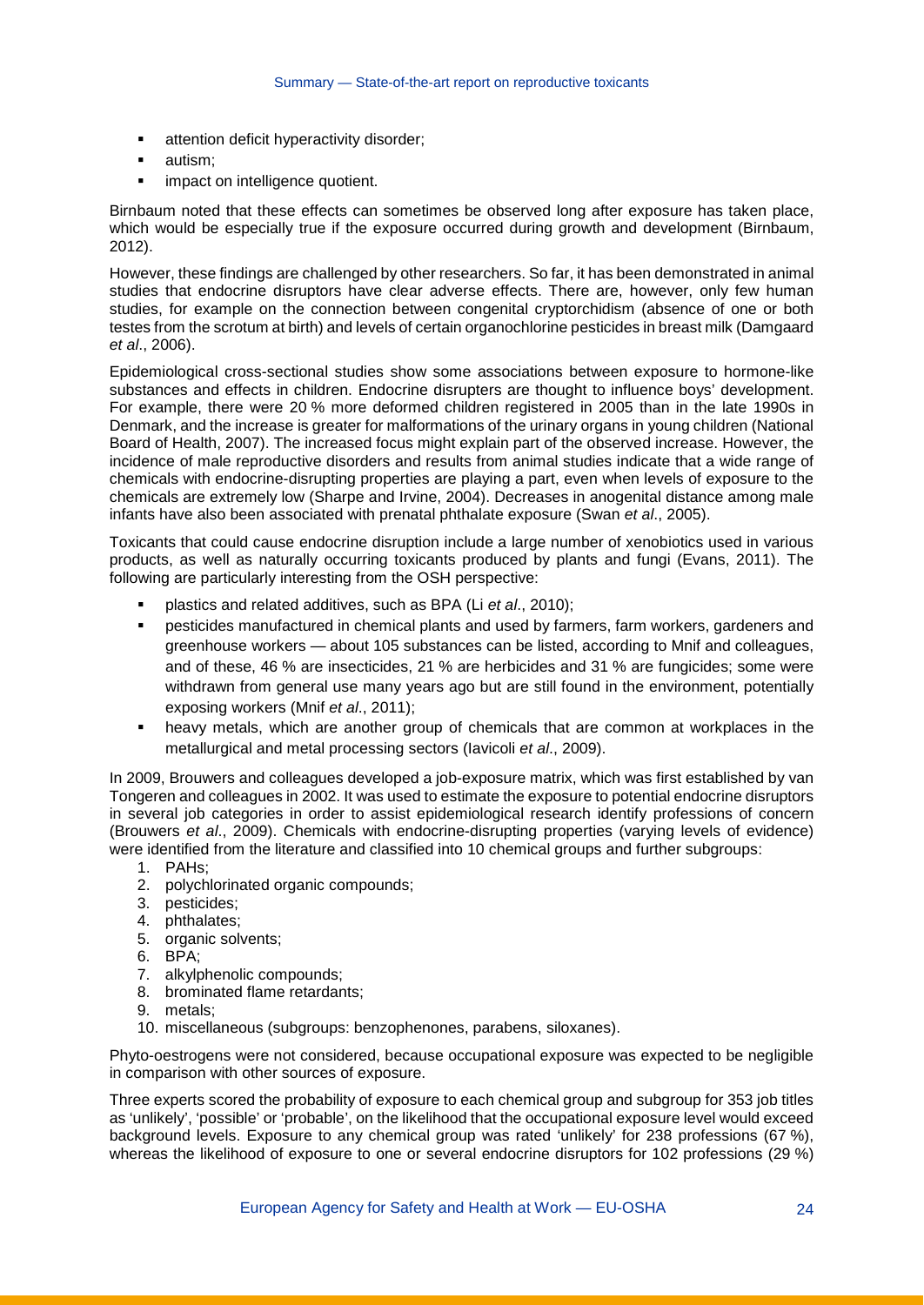was classified as 'possible' (17 %) or probable (12 %). The unexposed professions were mainly managers, or science, technology, teaching, business and public services, administrative and secretarial, or sales and customer services professionals.

The exposed workers were predominantly skilled workers or process, plant and machine operators. PAHs, pesticides, phthalates, organic solvents, alkylphenolic compounds and metals were often linked with a specific job in the job-exposure matrix (JEM). The remaining chemical groups were found to involve very few occupations. The most commonly documented exposures were exhaust fumes (27 times), copper fumes (10 times) and lead fumes (7 times), and working with lead solder (5 times), metal cleaning and degreasing agents (7 times), pesticides for general agricultural purposes (13 times), adhesives (9 times) and coatings (5 times). It is important to note that no studies have been performed regarding the validity of this matrix. Such a study is greatly needed, but would require, according to Brouwers and colleagues, the collection and analysis of blood samples from potentially exposed workers and a reference population.

In recent years, apart from the studies by Brouwers *et al*. mentioned above, a number of studies focusing on occupational settings have been carried out. Mantovani and Baldi (2010) list several studies on exposure to EDCs, including:

- intensive agriculture work, especially greenhouse work;
- **dioxin exposure in the steel industry;**
- manufacturing of EDCs still in use (pesticides, phthalates, BPA, parabens, perfluorinated compounds, brominated flame retardants (BFRs));
- plastic (PVC) and rubber manufacturing related to phthalate internal exposure;
- polycarbonate plastic and epoxy resins manufacturing related to BPA internal exposure;
- office jobs and BFRs (household and upholstery dust).

A scenario of great concern, according to the authors, is the disposal of electronic waste (e-waste) in developing countries, which is associated with high exposure to dioxins, heavy metals and, above all, BFRs; nevertheless, BFR exposure was also reported in US facilities.

Hougaard and colleagues examined the possible association between employment in the plastics industry and infertility. Workers in this sector may be exposed to a large variety of different chemicals, such as monomers (ethylene, styrene, BPA, etc.), additives (phthalates, etc.), flame retardants, release agents and cleaners (organic solvents). Several are suspected to have endocrine-disrupting properties. During processing, additional agents, such as formaldehyde and cyclic hydrocarbons, may be generated. Economically active women and men in the Danish Occupational Hospitalisation Register were followed for hospital visits for infertility from 1995 to 2005 and the authors found an increased incidence of infertility treatment in female plastics workers (compared with all working Danish women), but not in male workers. They urged more specific studies of reproductive occupational health in the plastics industry (Hougaard *et al*., 2009).

BPA is produced in large amounts worldwide to manufacture polycarbonate plastics, the epoxy linings for most food and beverage cans, dental sealants and additives for other consumer products. Li and colleagues report that highly exposed workers in BPA manufacturing and epoxy resin manufacturing companies have significantly higher risks of male sexual dysfunction (Li *et al*., 2010). In France, restrictions on the use of BPA have been proposed (e.g. for their use in handling of thermal paper (cash register receipts, credit card receipts, etc.)), especially in an occupational environment (ANSES, 2014). The conclusions of the assessment show a potential risk to the unborn children of exposed pregnant women related to a change in the structure of the mammary gland in the unborn child that could promote subsequent tumour development.

In a review, Iavicoli and colleagues found reproductive and developmental abnormalities in workers exposed to cadmium, mercury, arsenic, manganese, zinc and iron (Iavicoli *et al*., 2009). Such exposure is likely in metallurgy and metalworking sectors, as well as in industries involving welding and soldering. Taskinen and colleagues describe workers' exposure to heavy metals and note that cadmium and other metallic ions may function as metallo-oestrogens and endocrine disruptors (Taskinen *et al*., 2011).

With regard to pesticides with endocrine-disrupting effects, Mnif and colleagues note in a review paper that residential proximity to agricultural activity may explain developmental abnormalities in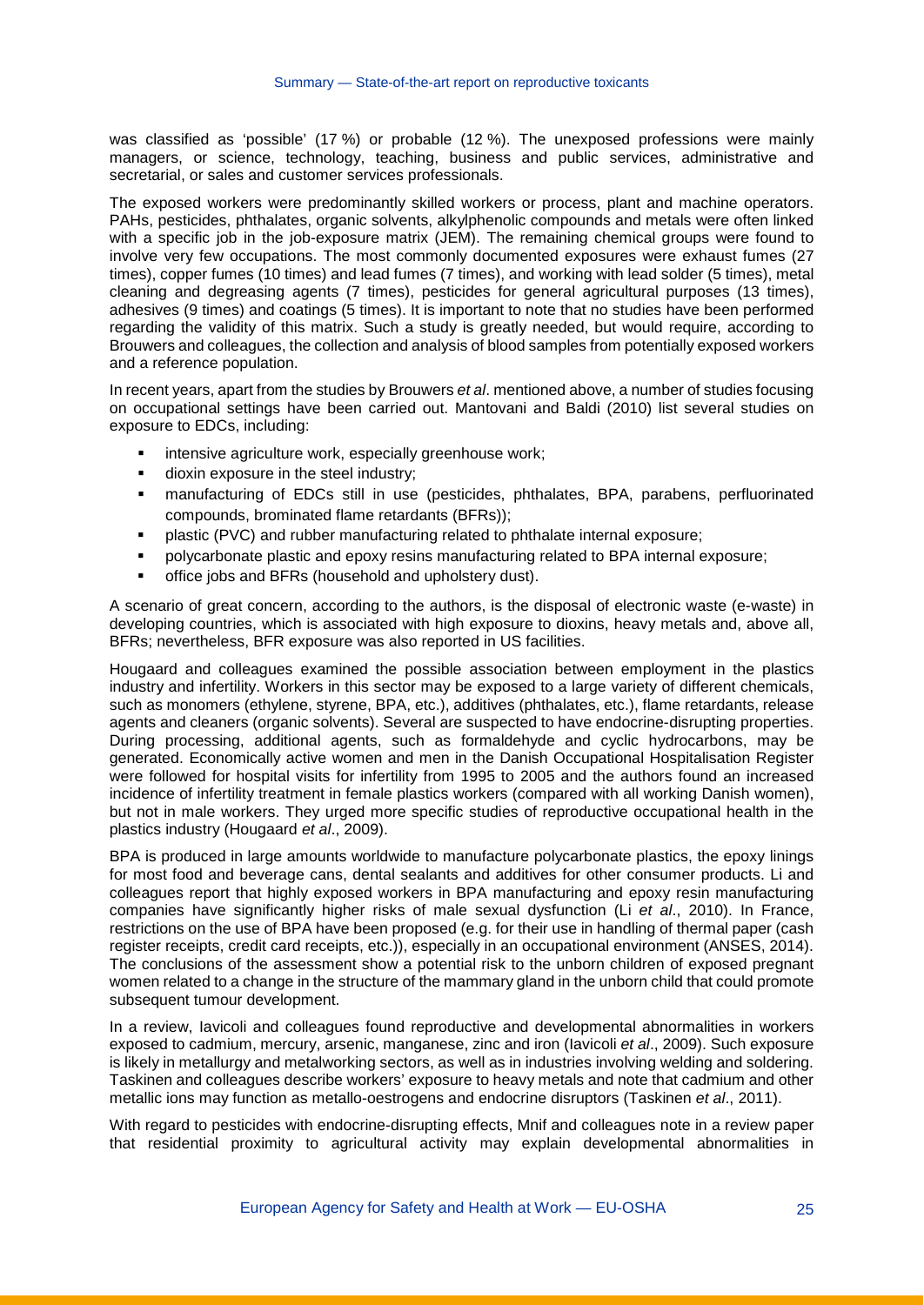epidemiological studies of low birth weight, foetal death and childhood cancers. In addition, a higher prevalence of certain effects was found in areas with extensive farming and pesticide use, and in the sons of women working as gardeners (Mnif *et al*., 2011).

In summary, there is increasing evidence that endocrine disruptors are of concern in the occupational setting. In addition to the sectors mentioned above, it can be assumed that waste collection and processing occupations, as well as the maintenance and cleaning sectors, in European countries could be affected, because workers are exposed to heavy metals, organic solvents, paints and adhesives.

#### *4.10.1 Specificities of endocrine disruptors*

Although the results are disputed, several studies suggest that EDCs have non-monotonic responses, which means that the toxic effects may be greater at lower doses than at higher doses. Vandenberg and colleagues analysed hundreds of scientific publications and concluded that non-monotonic effects and low-dose effects are common in studies of hormones and EDCs. Thus, the effects of low doses cannot be predicted by the effects observed at high doses. They state that low doses cannot be ignored, as exposure to chemicals at levels found in the environment can have adverse effects on animals and humans (Vandenberg *et al*., 2012).

#### *4.10.2 Mixtures of endocrine-disrupting compounds*

Animal studies with concomitant exposure to several EDCs with similar modes of action have shown clear effects on early markers for endocrine-disrupting effects, such as anogenital distance, nuclear receptors and reproductive organ weight in male offspring (Hass *et al*., 2012).

Laboratory experiments with oestrogenic or anti-androgenic chemicals showed substantial mixture effects even though each individual chemical was present at ineffective doses (Silva *et al*., 2002; Hass *et al*., 2007; Metzdorff *et al*., 2007). Because workers may already have been exposed through the environment or food, only limited room is therefore left for workplace exposure to mixtures of endocrine disruptors, although the reproductive effects may have been taken into account by SCOEL when setting OELs for every substance. Consequently, highly exposed women of reproductive age may not be protected sufficiently against the combined endocrine-disrupting effects of chemicals on the health of the unborn child (Hass, at EU-OSHA, 2014).

The European Commission has examined the way in which exposure to multiple endocrine disruptors is currently addressed in EU legislation, noting that current legislation does not provide a comprehensive, integrated assessment of cumulative effects taking into account different routes of exposure and different product types. What is required is a framework that provides both for an assessment of the endocrine-disrupting potential of individual chemicals as well as the possibility to assess, when appropriate, the cumulative impact of identified combinations of substances on the endocrine system (European Commission, 2011).

#### **4.11Discussion**

The discrepancy between the number of chemicals in workplaces and the number of chemicals that have been evaluated for reproductive toxicity is huge. This is the primary reason for the lack of knowledge on the potential adverse effects of chemicals on male and female fertility and on pregnancy. Currently, the testing of chemicals under REACH is triggered by considerations of volume produced or marketed. From the point of view of worker protection, reproductive toxicity assessments should also be applied to low-volume chemicals that are currently not subject to registration under REACH.

#### *4.11.1 Methodological challenges*

Knowledge on chemicals may emerge from epidemiological studies, animal studies and alternatives to animal studies (i.e. *in vitro* and *in silico* models). All three types of studies have their own advantages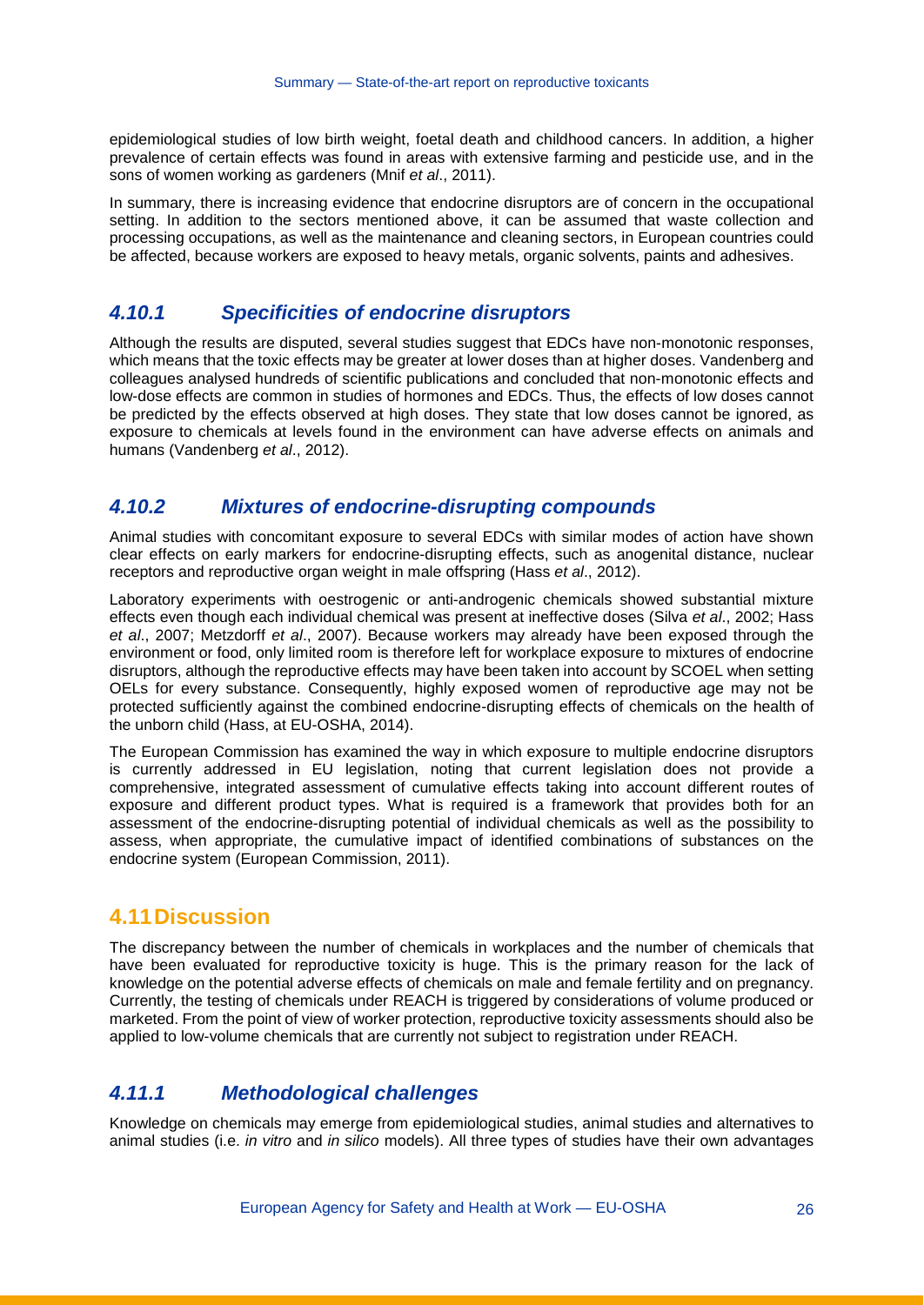and disadvantages for the identification of occupational factors with potential harmful effects on reproduction and pregnancy.

An exposure may be classified with certainty as harmful to human reproduction only if a causal relationship has been observed in an appropriate study in humans. However, epidemiological studies are not performed on a regular basis and they are not required under chemical regulation (e.g. REACH). Furthermore, it is mostly effects that are relatively close to the course of pregnancy that have been studied.

For most chemicals, knowledge of reproductive toxicity is therefore provided by experimental studies in animals. Interpretation must however acknowledge that testing has been performed in species different from humans, in a much smaller number of individuals and at dose levels exceeding those usually found in occupational settings.

Also, some relationships between dose and effect cannot be adequately studied in conventional experimental animal studies, because animals may be less sensitive than humans, as has been proposed for the effects of lead on male fertility, for example. Therefore, the relationship between dose and effect in animals cannot adequately serve as a basis for health-based OELs. This indicates the need for prospective epidemiological studies. However, by using only epidemiologic data, it can be very difficult to demonstrate a definitive cause-and-effect relationship. For humans exposed to EDCs, for example, when the xenobiotics have a weak hormonal activity, the endpoints are subtle or evident only after long exposure or later in life, and/or a number of different factors can have a causative role.

The most valid or most relevant conclusions are from retrospective studies of documented exposures to known agents. In conclusion, a combination of studies and data on exposure is warranted. Studies should consider concentrations and mixtures of chemicals that occur in workplace settings.

#### **Existing tests for reproductive and developmental toxicity have a limited scope**

There is also a lack of knowledge as regards the reproductive and developmental toxicity testing of chemicals, and testing routines have a limited scope. Although a wide range of endpoints are included in regulatory guidelines on reproductive toxicity, potentially important domains, such as the function of the nervous, cardiovascular, immune and endocrine systems, and hepatic and renal function are not typically examined in the tests. Effects that do not become evident until old age, induction and transfer to future generations of mutations in the germline, developmental toxicity owing to chemical exposures of the father (male-mediated developmental toxicity), epigenetic changes (see Glossary) and decreased stability of the sperm's DNA are not part of existing guidelines. Furthermore, although the weight and size of the body's organs are recorded in OECD animal testing guidelines, for example, the function of organ systems is rarely, if ever, assessed.

Existence of a test guideline does not guarantee its application either. Although test guidelines for developmental neurotoxicity were implemented by the US EPA and the OECD, only 15 industrial chemicals and solvents had been tested for developmental neurotoxicity as of 2008.

Furthermore, some types of toxicity may be multifactorial. Turning again to the example of lead, not only the stage of developmental exposure (e.g. prefertilisation, early/mid/late pregnancy), but also the duration of exposure and the genetic and nutritional background contribute.

Furthermore, unpredictable dose–effect relationships may be observed (e.g. for EDCs) and many different mechanisms are in play. Metal toxicity, for example, is characterised by a high degree of complexity and a multifactorial background. Several metals are essential components of normal cell and physiological functions, so both a lack of and an excess of exposure elicits adverse symptoms. Furthermore, toxicity might arise when one metal mimics another, as has been described for lead and calcium.

Issues of process-generated substances, such as those from diesel combustion and from welding, also need to be addressed, as REACH does not cover these substances, and therefore they are not addressed by testing routines.

Another methodological problem concerns nanomaterials; as particles supposedly exert effects through mechanisms involving oxidative stress, traditional methods of assessing reproductive effects, such as sperm counts, ought to be supplemented by assessments of other measures relating to sperm function, for example DNA fragmentation (for more on nanomaterials, see section 3.12).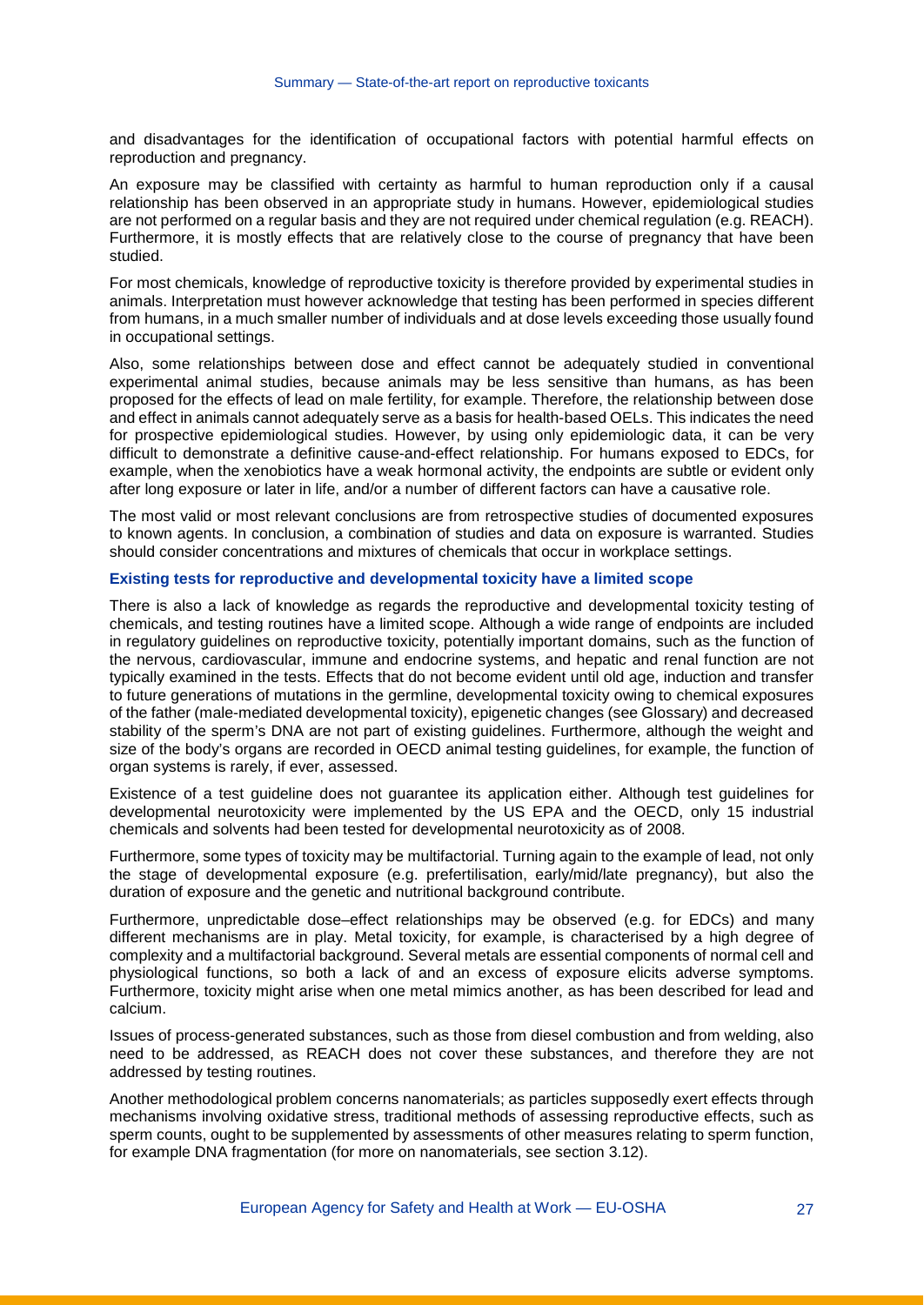#### **There is a need for up-to-date exposure data**

It is often the case that available data from epidemiological studies do not reflect contemporary exposure scenarios. This is, for example, the case for anaesthetics, where many studies were conducted before, or do not consider the introduction of, modern ventilation and scavenging systems. Studies are therefore performed at exposure levels that are much higher than those occurring in the present setting and may overestimate the risk of effects.

For diesel exhaust particles, past and recent studies primarily investigate the health effects of older diesel-engine technology and emissions. As new diesel technology and current fuel formulations differ considerably from pre-2006 technology, these older studies may have limited relevance for health effects.

#### *4.11.2 OELs*

It is evident from the report that the data on reproductive and developmental toxicity is limited for many chemical exposures in the occupational setting (e.g. nanoparticles, diesel particles and welding particles, and EDCs). Thus, relatively large uncertainty factors seem appropriate where the effects of the evaluated substances are serious and irreversible, e.g. malformations (Fairhurst, 1995).

Although the availability of data on the potential of various substances to produce adverse effects on aspects of the reproductive process is limited, the potential of each substance to cause reprotoxic effects should be considered, namely in respect of effects on male and female fertility and developmental toxicity as defined in section 2.2. of this summary.

Furthermore, some extra protection may be provided by the Member States. In Denmark, for example, for anaesthetic gases and organic solvents, as a rule, the risk to the foetus is regarded to be negligible if the air concentration is lower than one-tenth of the limit value.

A study comparing OELs and DNELs found that DNEL values could be far below, as well as far above, OEL values. These discrepancies may create confusion in terms of legal compliance, risk management and risk communication and need to be addressed, especially when discrepancies concern reproductive and developmental effects.

Improved cooperation between SCOEL, ECHA and its risk assessment committee, and better access to registration data and 'grey literature' would help create a better knowledge base for the consideration of reproductive effects in OEL settings and address these discrepancies

Findings indicating that there is no typical dose–response curve for some substances, such as endocrine disruptors, affect many of the traditional approaches and processes, the underlying concepts, such as linear dose–response relationships for OEL setting, but also the REACH approach (based on an effectrelated DNEL). Because of this and the fact that effects depend on the endocrine state of exposed persons, EDCs are considered non-threshold substances by some stakeholders. This discussion needs to be resolved to be able to take decisions on OEL setting for EDCs and whether or not to set the same legislative requirements for them as for carcinogens and mutagens.

#### *4.11.3 Endocrine-disrupting compounds*

Important health effects have been associated with exposure to EDCs, including damage to the reproductive system, cancer and metabolic diseases, obesity and diabetes. There is also increasing evidence that endocrine disruptors are of concern in occupational settings. Low-dose effects, nonmonotonic effects and transgenerational effects are a concern and need to be studied further.

Sectors in which workers encounter heavy metals, organic solvents, pesticides, plastics, paints, resins and adhesives may be affected. A JEM has proved able to identify areas of concern that need further attention. It could be improved, validated and applied in other sectors and occupations, and be tailored to national specificities.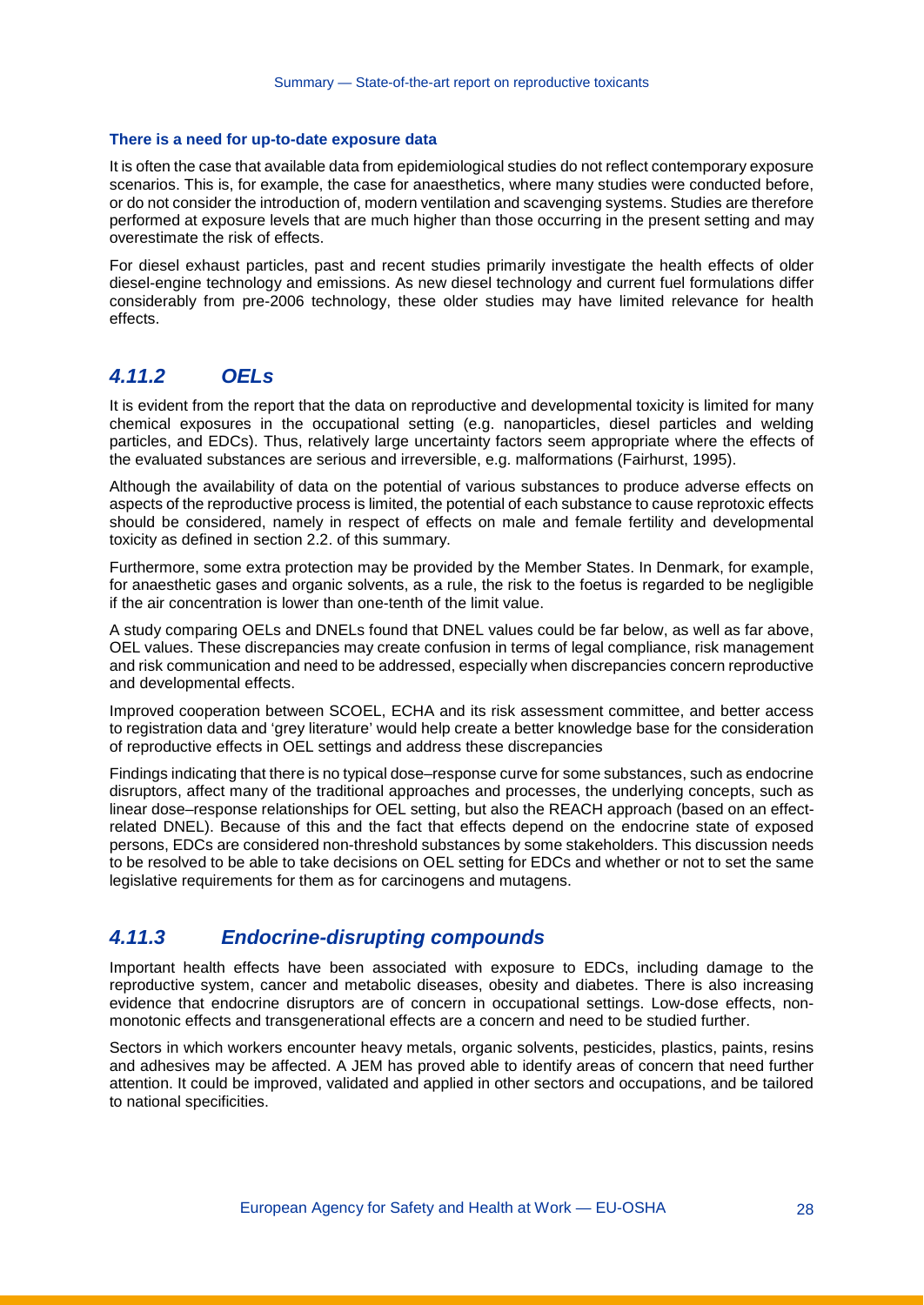Regulatory actions as regards OSH are still in their early stages. Given the many, often delayed and irreversible effects of reprotoxicity, there is an urgent need to decide which substances and mixtures should be banned, which should be restricted in use and what these restrictions should look like.

#### **Endocrine disruptors — legal instruments**

As regards EDCs, the EU strategy on endocrine disruption and the monitoring of the implementation are described in the main report. Chemical substances were screened and evaluated for their endocrinedisrupting effects and a preliminary priority list was established at the end of 2006. These lists have been followed up by several studies and reports.

According to REACH Article 57, substances with endocrine-disrupting properties may also be included in the List of Substances Subject to Authorisation (Annex XIV) provided that there is scientific evidence of the probable serious effects on human health or the environment, which gives rise to a level of concern equivalent to that of carcinogenic, mutagenic or toxic for reproduction (CMR) categories 1A or 1B (or substances of equivalent concern).

The European Commission´s recent definition of endocrine disruptors (European Commission, 2016) has drawn comments from a number of institutions. The French Agency for Food, Environmental and Occupational Health & Safety (ANSES), expressed regret that the current choice results in only 'known' EDs and not 'presumed' EDs being identified in the definition (ANSES, 2016). The EU proposal is based on the WHO/IPCS definition<sup>[7](#page-27-0)</sup>, taking into account the effects on humans and non-target organisms in the environment (WHO, 2002), which is essential for a comprehensive assessment of the effects of EDCs. Some non-governmental organisations (NGOs) have noted that the acknowledged WHO definition refers to factors 'causing adverse health effects' requiring a high level of proof. In their view, this will limit the impact of legal restrictions and would prefer a definition that refers to 'the probability of causing adverse effects' to reproduction.

Before the European Commission´s definition was released, some experts recommended the creation of a separate regulatory class for EDCs and the use of, as yet, non-validated, test methods in order to generate more data. They also requested the development of further guidance documents for the interpretation of test data (Kortenkamp *et al*., 2011).

As mentioned above, the non-monotonic effects and potentially additive or multiplicative effects of endocrine disruptors present a particular challenge for the current legislative framework. A precautionary approach should therefore be considered. Furthermore, the EU policy on EDCs should take into account workplace exposures and workplace risks, as well as combined exposures.

#### *4.11.4 Nanomaterials and other particles*

-

Engineered nanoparticles present another challenge, as increasing use of nanotechnology is foreseen to considerably increase human exposure, both at work and from consumer products. No research programmes within the European Union address effects on pregnancy and foetuses, and the present database on the developmental toxicity of engineered nanoparticles is extremely poor and insufficient for even a preliminary hazard assessment for mother and foetus.

Published research on the reproductive and developmental toxicity of particles present a great diversity of study designs, for example with respect to particles and particle characteristics, model systems and animal species, dose levels, routes of exposure and endpoints. This diversity makes it difficult to deduce general rules for reproductive and developmental toxicity. It is also not known if chronic, low-dose exposure leads to an accumulation of particles that interferes with reproductive and developmental processes, even after termination of exposure. There is some evidence that nanosized and ultrafine

<span id="page-27-0"></span><sup>7</sup> Definition of an endocrine disruptor 2002, International Programme on Chemical Safety, a joint programme of various UN Agencies, including the World Health Organisation:

<sup>-</sup> *A potential endocrine disruptor is an exogenous substance or mixture that possesses properties that might lead to endocrine disruption in an intact organism or its progeny, or (sub)populations.*

*<sup>-</sup> An endocrine disruptor is an exogenous substance or mixture that alters function(s) of the endocrine system and consequently causes adverse health effects in an intact organism, or its progeny, or (sub)populations*.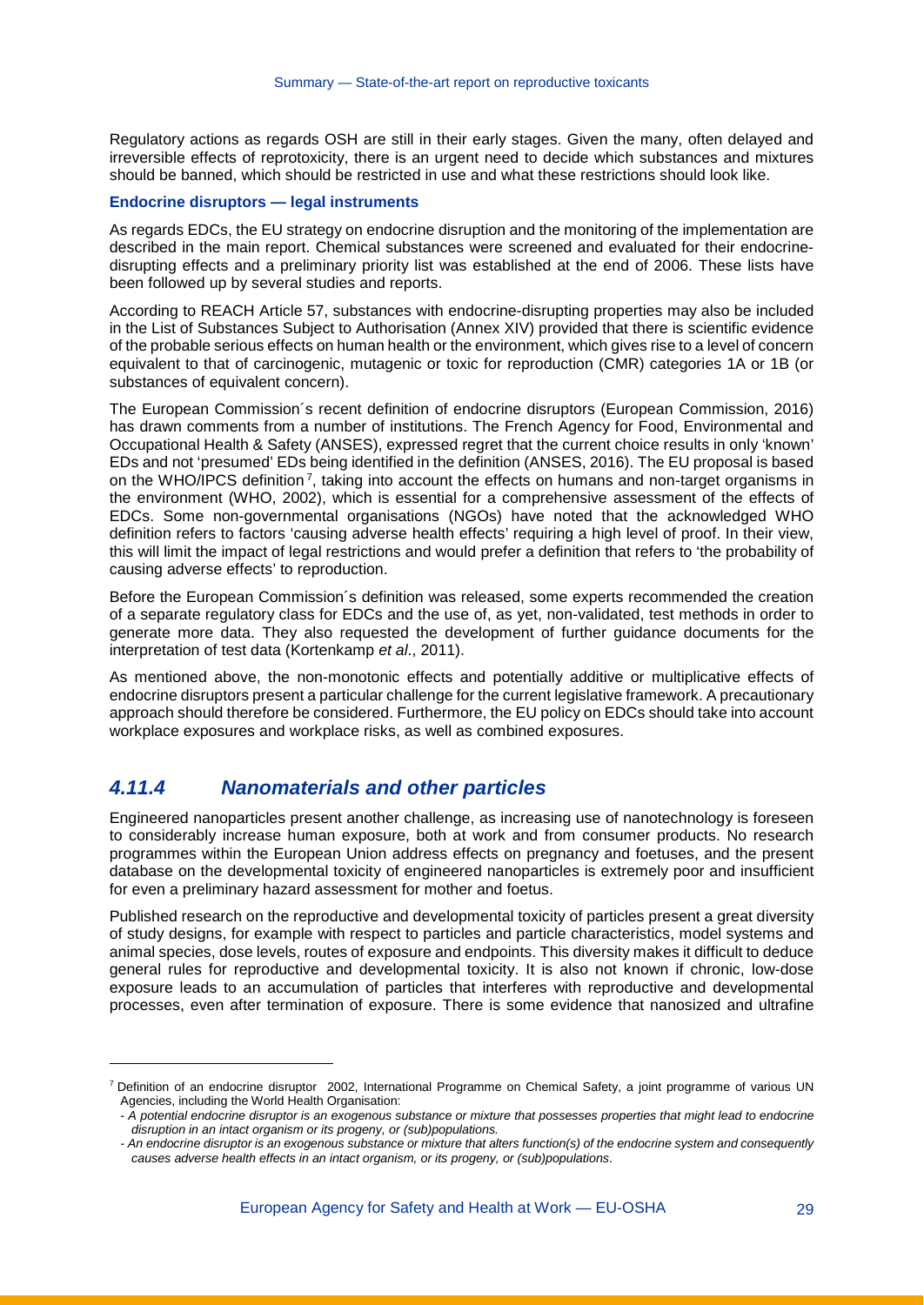particles may primarily affect the function of organ systems not traditionally assessed in guideline studies on developmental toxicity.

The determining characteristics of particle-related reproductive toxicity are not known. Surface area is likely to be an important determinant of lung inflammation after lung exposure to nanosized particles, but several other particle parameters are also believed to contribute to their toxicity (e.g. shape, surface chemistry, composition, solubility, charge, release of chemical components, etc.). Adding to the confusion are the myriad of measuring methods used to characterise these parameters, which hampers a comparison of studies. In addition, measuring these parameters is hindered by the highly specialised skills required, the fact that different instruments are needed for monitoring each parameter, as well as the considerable size of the instruments

At present, neither type of particle described in this report triggers toxicological testing in REACH. Furthermore, high-exposure particles such as diesel exhaust and welding fumes are 'process generated' and are therefore not covered by the formal testing system for industrial chemicals linked to REACH, as these are 'unintentionally generated in industrial and combustion processes'. There is a general need for clarification, namely that workers need to receive adequate protection at work.

It has been proposed to treat nanomaterials as distinct substances awaiting clarification, as the nanoscale makes all or only some types of particles display unique toxicological properties Under REACH, however, engineered nanoparticles are at present regulated in the same way as the corresponding bulk material. Test guidelines in support of REACH rely on conventional toxicological methods and these may not be appropriate for assessing the risks associated with nanoparticles. Even if REACH adopts specific rules for toxicity testing of engineered nanoparticles in the future, developmental toxicity will probably not be tested for, owing to the tonnage rules.

Overall, assessment of reproductive and developmental health effects of particles is urgently needed as a basis for regulation that adequately protects not only exposed workers but also their progeny. For maximum benefit for the work environment, research ought to prioritise lung/inhalation exposure.

### *4.11.5 Pharmaceuticals*

There is a general lack of knowledge as regards the reproductive and developmental toxicity of pharmaceuticals and a lack of data for risk assessments of pharmaceutical agents in the work environment. For these agents, specific regulations apply regarding toxicological testing. Depending on the regulation in force at the time of marketing, many pharmaceuticals will have been tested for reproductive and developmental toxicity (i.e. animal test data are available in principle). They are, however, not easily accessible to risk assessors. One way to bypass lack of data for pharmaceuticals is therefore to open access to pharmaceutical toxicological data as well as to data for in vivo toxicity for the risk assessment processes of chemicals that may result in workplace exposures (for example through the pharmacovigilance system) (Gould *et al*., 2013).

Pharmaceutical exposures in the workplace are regulated within the general framework of worker protection, although they do not form part of REACH. Pharmaceuticals do not, therefore, undergo mandatory labelling as other chemicals do, nor are they necessarily supplied with a safety data sheet, although pharmaceutical information is available for therapeutic use. Risks may therefore be difficult to identify for these exposures.

Given the fact that health professions are on the increase, there is an urgent need to address these issues in order to raise awareness among workers in the sector, and to organise health and safety protection for them. Many of them may also be subject to other conditions that increase their potential higher exposure, for example when working shifts or at patient's homes.

### *4.11.6 Multiple exposures are the norm*

A significant problem, along with the identification of hazards and interpretation of data, may be the fact that mixtures of chemicals are more often used in industrial processes than single chemical substances. For mixtures, there is a possibility of chemical substances interacting with each other, and such mixtures can produce an effect different from those of each separate substance. This is rarely addressed.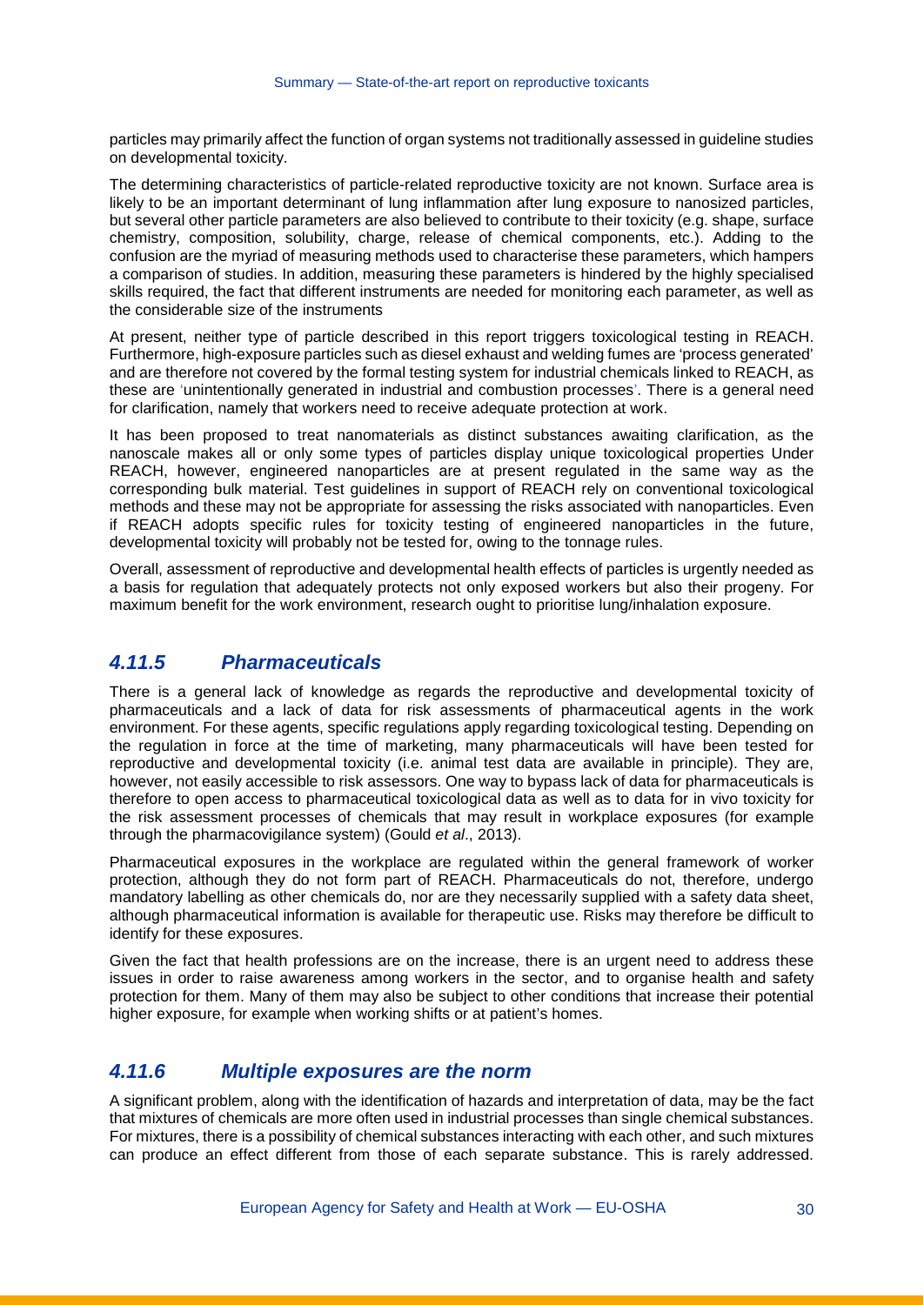Occupational exposures such as shift work, ergonomic factors, psychosocial strain (stress) and noise can also interact with these effects and may, for example, have an effect on the uptake of substances or on metabolisation and elimination. Very few combinations have been explored, but a few are presented in the report and briefly in this summary.

## **5 Reprotoxic risks: non-chemical factors**

#### **5.1 Biological agents**

'Biological agent' is a term used to describe micro-organisms that can cause illness or injury to human health. Biological agents include bacteria, viruses, chlamydia, fungi and parasites (or parts thereof or products they generate), and their metabolites, parasitic worms and plants. They can enter the body by inhalation, ingestion or absorption through the skin, eyes, mucous membranes or wounds (bites from animals, needle injuries, etc.) (EU-OSHA, 2010).

Some biological agents may have the potential to cause ill health and are classified, according to their infection risk level in Directive 90/679/EC, into four risk groups.

Workers can be exposed to biological agents either directly, through working with them (e.g. in a research laboratory), or indirectly (e.g. healthcare workers, farmers, workers in waste-sorting plants) (EU-OSHA, 2010). Infectious agents may impair fertility (in men and women) or cause adverse effects during pregnancy. Examples of exposures associated with increased risk of birth defects include exposures to infectious agents, such as cytomegalovirus, rubella (German measles) and toxoplasmosis, which may also be workplace hazards for healthcare workers, teachers, childcare workers or animal workers (Drozdowsky and Whittaker, 1999).

Biological agents that adversely affect reproduction include bacteria, viruses and fungi. Some of these are sexually transmitted and not relevant for workplaces, but others can be associated with occupations. [Table 2](#page-29-0) lists the most relevant infections associated with occupations.

| <b>Agent</b>                       | <b>Observed effect</b>                                         | <b>Potentially exposed workers</b>                                                                                       |
|------------------------------------|----------------------------------------------------------------|--------------------------------------------------------------------------------------------------------------------------|
| Cytomegalovirus                    | Birth defects, low birth<br>weight, developmental<br>disorders | Healthcare workers, workers in contact with<br>infants and children                                                      |
| <b>Hepatitis B virus</b>           | Low birth weight                                               | Healthcare workers, social workers, police,<br>emergency workers, tattooists, body<br>piercers                           |
| Human<br>immunodeficiency<br>virus | Low birth weight, childhood<br>cancer                          | Healthcare workers, social workers,<br>emergency workers, tattooists, body<br>piercers                                   |
| Human parvovirus<br><b>B</b> 19    | <b>Miscarriage</b>                                             | Healthcare workers, workers in contact with<br>infants and children                                                      |
| Rubella (German<br>measles)        | Birth defects, low birth weight                                | Healthcare workers, workers in contact with<br>infants and children                                                      |
| <b>Toxoplasmosis</b>               | Miscarriage, birth defects,<br>Developmental disorders         | Animal care workers, veterinarians, cattery<br>workers, street cleaners and park cleaners<br>(grounds maintenance staff) |

#### <span id="page-29-0"></span>**Table 2:** Biological agents that present reproductive hazards to workers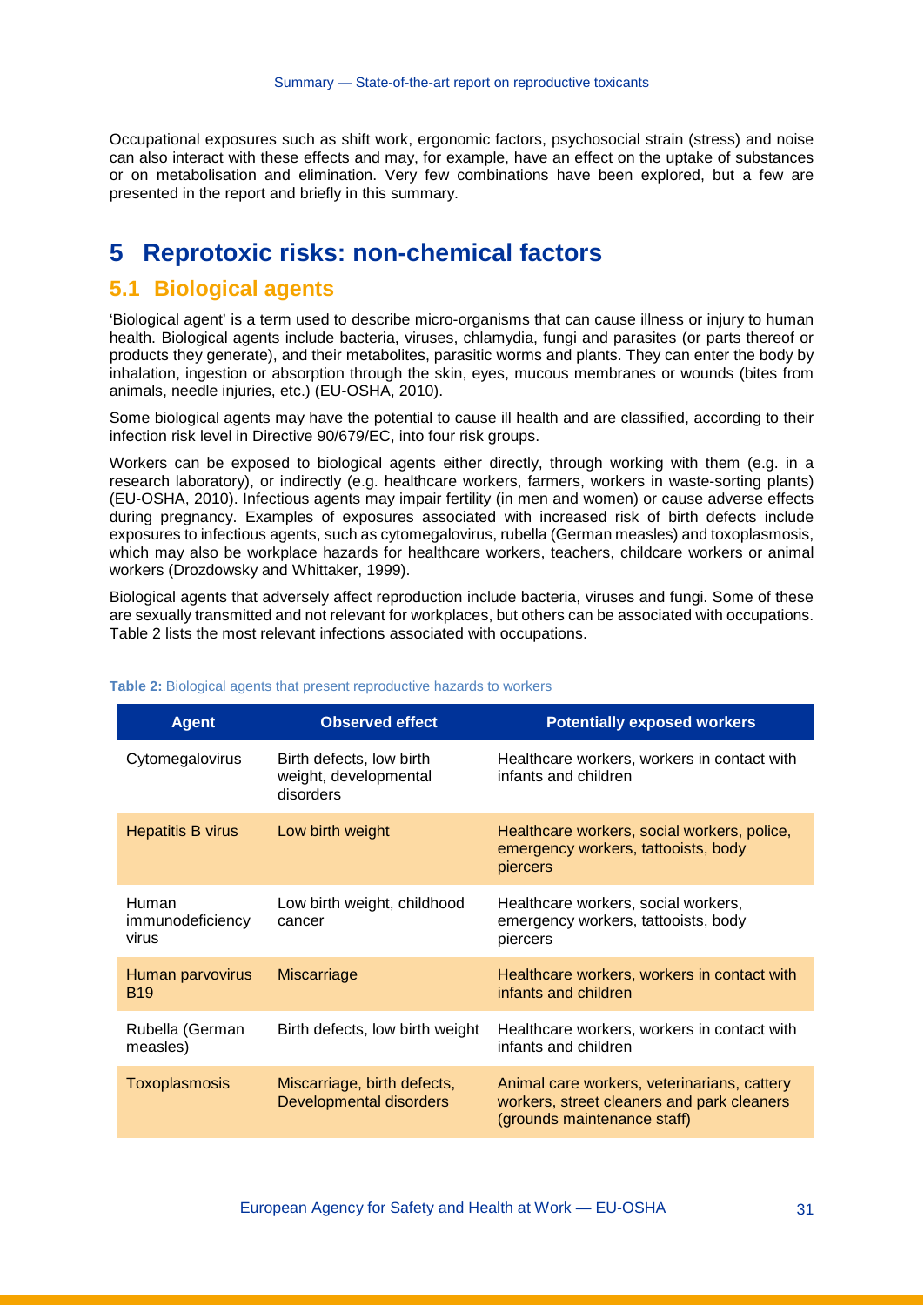| <b>Agent</b>                           | <b>Observed effect</b>                                  | <b>Potentially exposed workers</b>                                                                                                                     |
|----------------------------------------|---------------------------------------------------------|--------------------------------------------------------------------------------------------------------------------------------------------------------|
| Varicella-zoster<br>virus (chickenpox) | Birth defects, low birth weight                         | Healthcare workers, workers in contact with<br>infants and children                                                                                    |
| <b>Brucella</b>                        | <b>Miscarriage</b>                                      | Slaughterhouse workers, veterinarians,<br>hunters, laboratory workers, long-distance<br>transport drivers and workers who travel into<br>endemic areas |
| Epstein-Barr virus                     | May be related to testicular<br>cancer in the offspring | Dentists, healthcare workers                                                                                                                           |
| <b>Mumps virus</b>                     | Sterility (men), miscarriage                            | Teachers, childcare workers, healthcare<br>workers, social workers                                                                                     |
| Coxiella burnetii (Q<br>fever)         | Premature birth, foetal or<br>newborn death             | Farmers, laboratory workers, sheep and<br>dairy workers, veterinarians                                                                                 |
| Coxsackie virus                        | Meningitis, sepsis                                      | Teachers, childcare workers, healthcare<br>workers                                                                                                     |
| Group B<br>streptococcus               | Meningitis, sepsis                                      | Healthcare workers                                                                                                                                     |
| <b>Listeriosis</b>                     | Miscarriage or stillbirth, low<br>birth weight baby     | Laboratory workers, health care workers                                                                                                                |

Source: Compiled by the authors (taken from (NIOSH, 1999) and supplemented).

Infections can be transmitted in different ways. Exposure can be through:

- **EXECUTE:** ingestion when eating and drinking contaminated food products;
- contact with contaminated material (e.g. hands, surfaces and body fluids);
- **EXEDENT** inhalation when breathing in contaminated air (droplets);
- percutaneous inoculation (needle and syringe, cuts or abrasions from contaminated items and animal bites).

Some professions are at particular risk of developing work-related infections, because the workers are exposed to persons with a higher prevalence of infectious diseases or to infectious animals or materials. Examples of occupations associated with a risk of infectious diseases are:

- health care, with direct patient contact;
- social workers, nursing homes, schools, childcare and prisons;
- emergency services (ambulance/fire/police/rescue) and first aid;
- laboratory work, with exposure to infective material or production of biological materials;
- working with animals or animal products (risk of zoonotic infections);
- **•** refuse collection or sewage plants;
- **ground-breaking or earthmoving;**
- local authority services (street cleaning, park maintenance, refuse disposal, public lavatory maintenance);
- hairdressing and beautician, tattooing, ear and body piercing;
- work that requires travelling, including into areas of endemic disease (an area currently listed as high risk for Brucellosis is, among others, the Mediterranean Basin (transport, offshore work, etc.)) (CDC, 2012, US Office of Technological Assessment, 1985).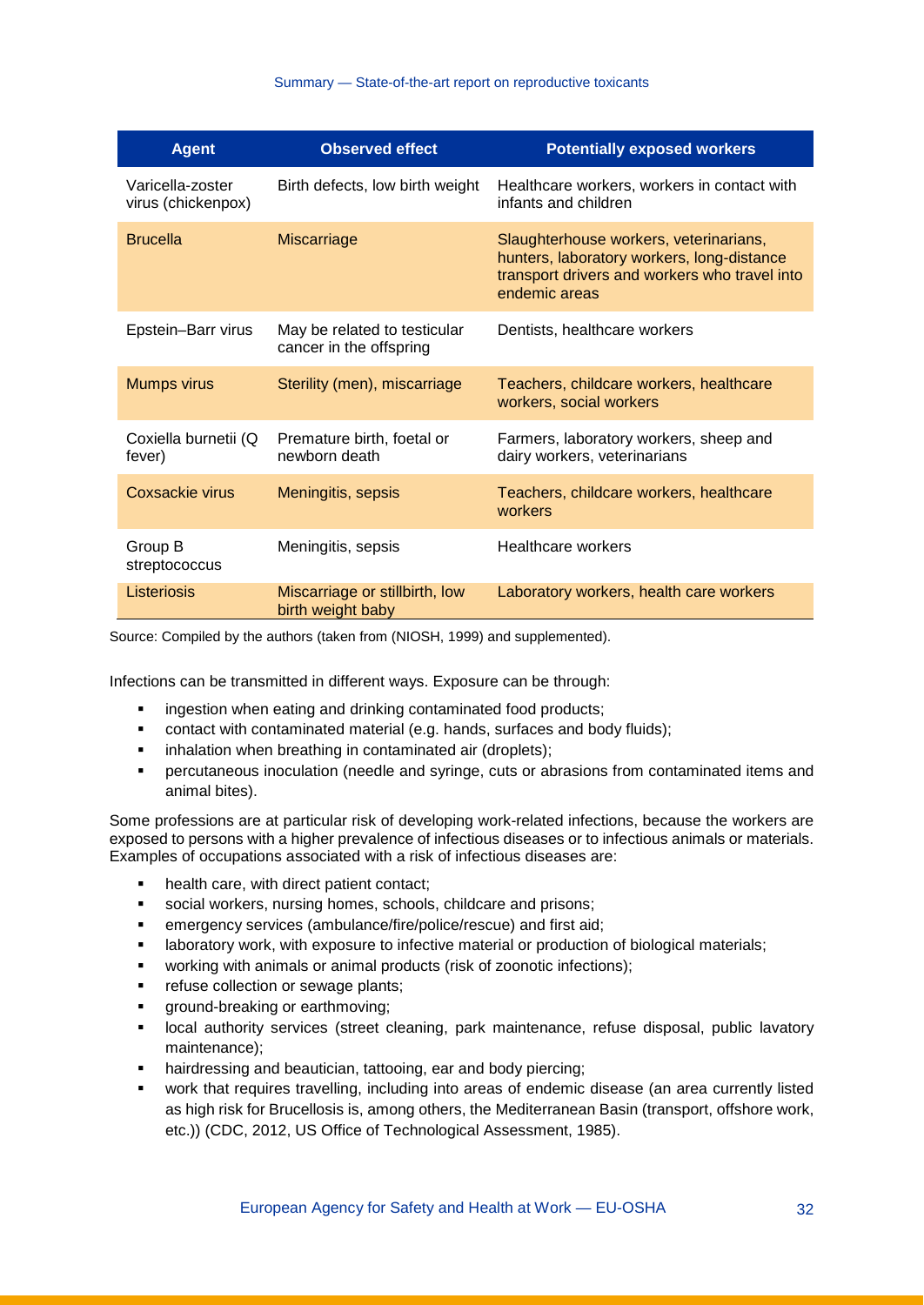Healthcare personnel are particularly exposed to infectious agents that may produce 'teratogenic effects in their offspring, be passed to and infect their offspring' or induce abortion. Biological agents of particular relevance regarding reproduction are rubella, cytomegalovirus and hepatitis B. Some infectious agents may also infect and impair male reproductive function (e.g. mumps, orchitis) (Office of Technological Assessment, 1985).

#### **5.2 Physical factors**

#### *5.2.1 Radiation*

There is the potential for higher exposure to ionising radiation for dentists and dental assistants, medical/technical radiography personnel, nuclear medicine specialists and radiologists, laboratory workers handling radioisotopes, specialised researchers, nuclear power plant personnel and manufacturers of products such as luminous dials and fire alarms. Other jobs potentially affected by radiation exposure are quality controllers (e.g. pipe maintenance), manufacturers of sterilised (medical) products, maintenance workers, and workers involved in cleaning and waste management. The adverse effects of ionising radiation exposure on the father, mother or developing foetus are related to the amount of energy delivered to target tissues. Cell death, mutations in DNA or chromosomal damage may result from exposure and can lead to cancer. Safe occupational exposure thresholds cannot be established, and exposure limits have been promulgated to reduce the likelihood of cancer (Suruda, 1998).

The European Euratom Directive (European Council, 1996) defines the following dose limits for workers exposed to ionising radiation:

- effective dose of 100 mSv over a period of five consecutive years, must not exceed 50 mSv in one year;
- young workers (under 18 years) may not be exposed to ionising radiation at work;
- pregnant women and breastfeeding mothers may not be assigned to work involving a significant risk of bodily radioactive contamination as soon as they inform the company of their condition;
- effective dose of 6 mSv/year for apprentices and students aged between 16 and 18 years, who, in the course of their studies, are obliged to use ionising radiation sources;
- for air crew who may be subjected to more than 1 mSv annually, special measures apply, among which are the conditions that, for pregnant women, there must be a guarantee that the foetus will not receive a dose that exceeds 1 mSv during the remainder of the pregnancy.

#### *5.2.2 Electric shock and lightning strikes*

Researchers have described several foetal effects for pregnant women who experienced electric shocks and recommended that any work that could expose a pregnant woman to electric shock must be avoided. If an electric shock occurs, the foetal status should be checked immediately (Peters *et al*., 2007).

#### *5.2.3 Electromagnetic fields*

Higher exposure to electromagnetic fields (EMFs) may occur for welders, electricians, electric train operators and magnetic resonance imaging machine operators, and for workers in electroplating companies, aluminium refineries and relay stations. Research on reproductive outcomes has concentrated mainly on visual display terminal use. According to Kay, there is no conclusive evidence that exposure leads to any related problems for male or female workers (Kay, 1998). This also holds true for physiotherapists, who are exposed to shortwave and microwave diathermy. In one study, Cromie and colleagues concluded that physiotherapists are unlikely to have an increased risk of negative reproductive outcomes as a result of their exposure to electrophysical agents (Cromie *et al*., 2002). However, avoiding strong magnetic fields is advised, and the International Commission on Non-Ionising Radiation Protection has recommended exposure limits (Kay, 1998), as outlined in [Table 3.](#page-32-0)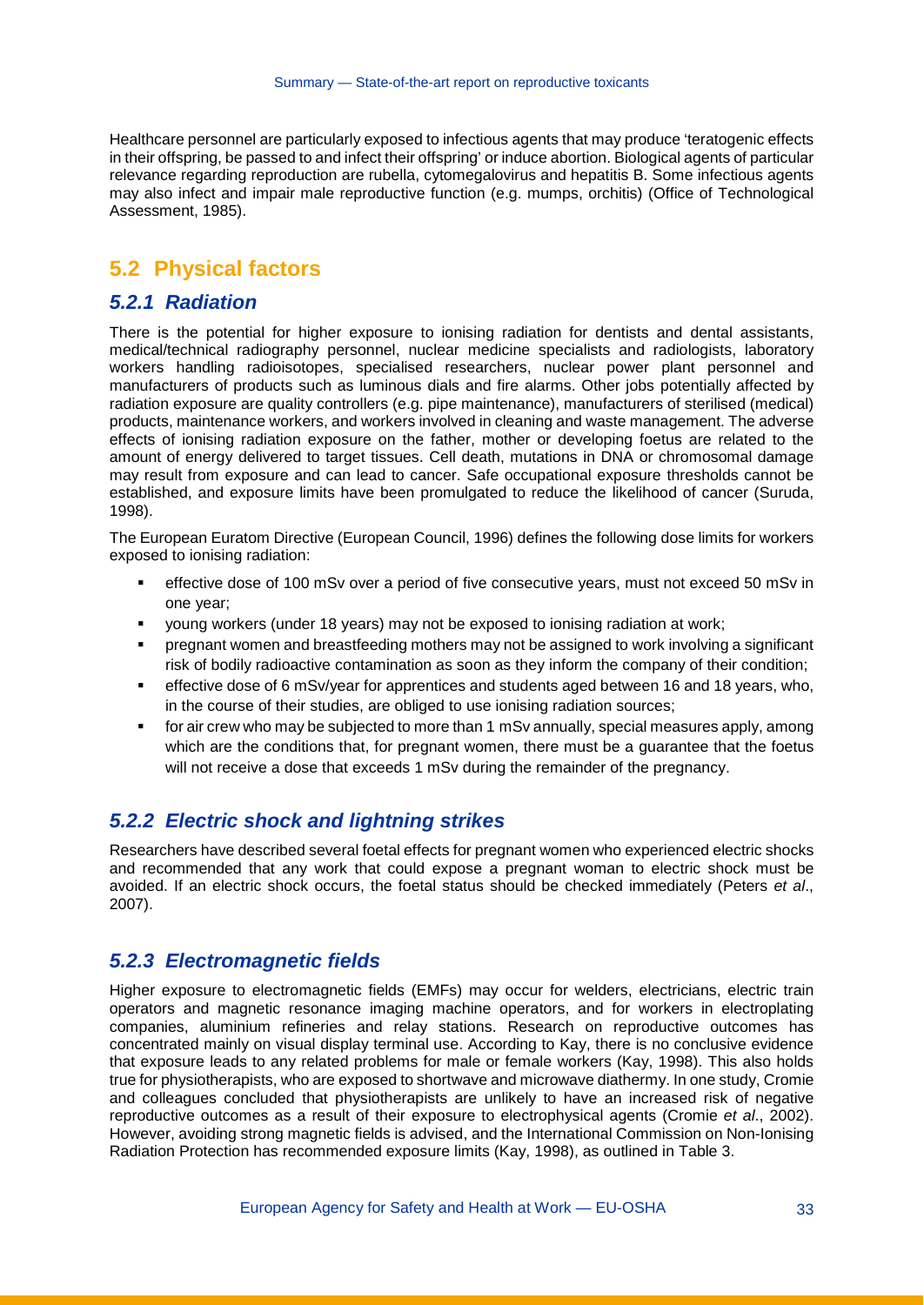#### <span id="page-32-0"></span>**Table 3:** Exposure limits to electromagnetic fields

| Occupational exposure | <b>Electric field</b> | Magnetic field |
|-----------------------|-----------------------|----------------|
| Whole working day     | 10 kV/m               | 5,000 mG       |
| Short term            | $30$ kV/m             | 50,000 mG      |

Source: Kay, 1998.

In order to minimise exposure, the following measures are recommended (Kay, 1998):

- find out where major EMF sources are located in the work area;
- increase the distance between worker and EMF source;
- **•** reduce the time spent near EMF sources;
- **use equipment with low EMF emissions.**

Jensen and colleagues concluded in 2006 that occupational and environmental exposure, and toxicants such as heat and ionising radiation, have known or suspected deleterious effects on male reproductive function, strongly supported by well-designed epidemiological studies. However, they recognise that the low-frequency electromagnetic radiation to which welders are exposed is not a likely cause of negative effects (Jensen *et al*., 2006).

In a more recent review paper, Peters and colleagues recommended that pregnant women may continue working with visual display terminals. However, ergonomic conditions, working hours and work-related stress should be carefully considered (Peters *et al*., 2007). The authors proposed similar recommendations for mobile phone use and for working with other sources of electromagnetic radiation.

### *5.2.4 Noise*

Some scientists believe that intensive noise exposure should be considered a possible risk factor for prematurity and low birth weight. There is biological and epidemiological evidence to suggest that sound exposure above 85 dBA may be hazardous in late pregnancy. This level coincides with the mandatory OEL for all workers (Greenberg *et al*., 1998).

Hougaard and Lund reviewed several studies and concluded that low-frequency noise (< 500 Hz) reaches the foetus almost unhindered, whereas maternal tissues and fluids surrounding the foetus reduce the noise of higher frequencies. The noise environment in the womb is therefore dominated by low-frequency sounds. Animal studies with sheep likely to be relevant for humans have shown that intense sound pressure levels can damage the foetal hearing organ and cause hearing loss in offspring. These results are summarised below.

A few studies have focused on exposure to noise at work during pregnancy and children's hearing after birth. The studies reported a correlation between exposure of the pregnant woman to noise > 85 dB and hearing impairment in children. The quality of the studies is not optimal, but, the results from these human studies are consistent with findings in animals. They therefore support the hypothesis that foetal hearing may be damaged by loud noises in the environment. Furthermore, results from several animal species also indicate that the hearing organ may exhibit an increased sensitivity to noise during development compared with the fully developed organ. Therefore, the foetal hearing organ may be harmed by noise at lower levels than that of an adult. It is also important to note that, in humans, the hearing organ develops during the latter half of pregnancy (Hougaard and Lund, 2004). Hearing protection for the mother cannot prevent damage to foetal hearing, so engineering or organisational controls are needed.

In the same review, the authors noted that indirect effects of noise exposure during pregnancy are assumed to arise as a result of noise-induced maternal stress. The susceptibility of human pregnancy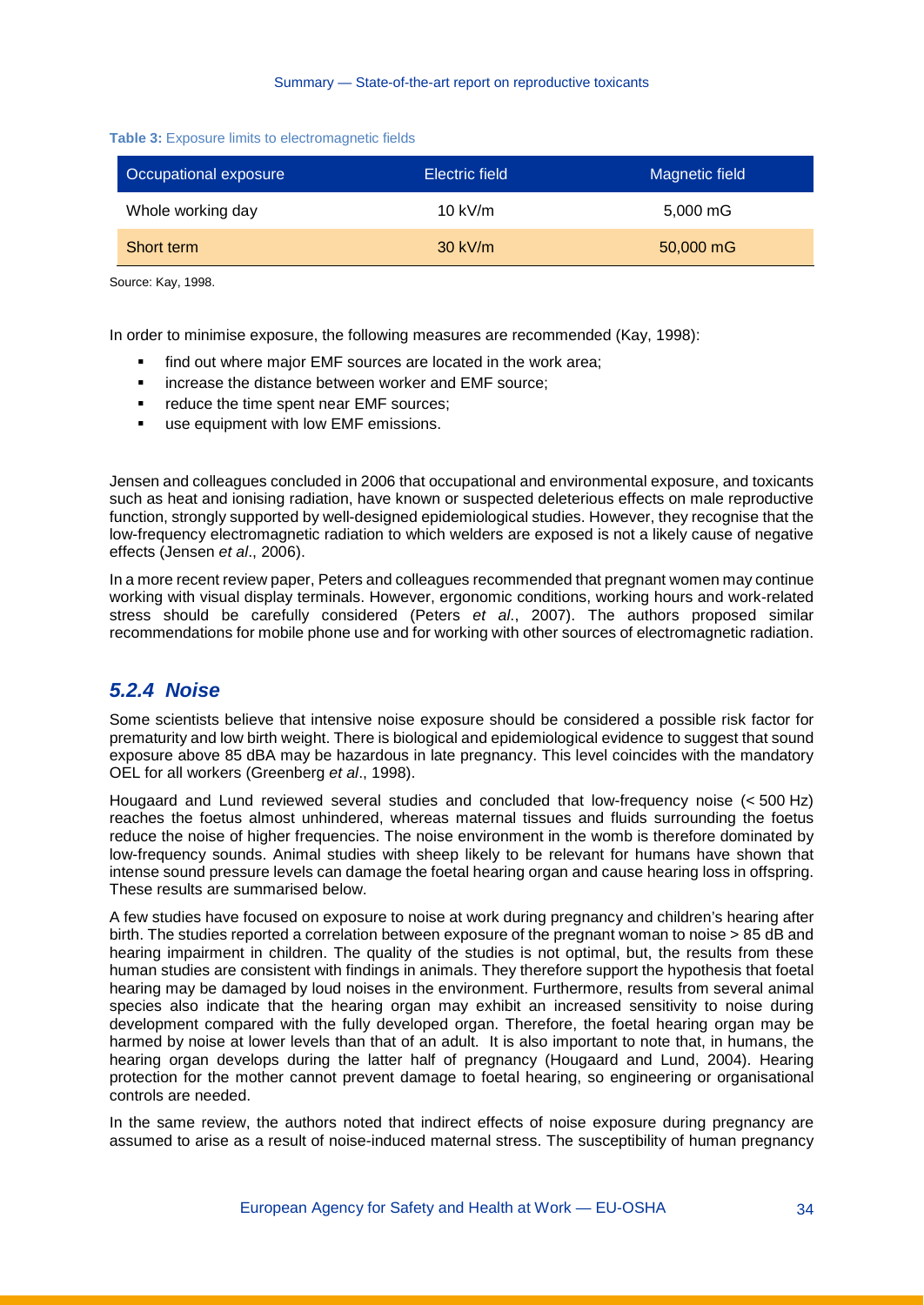to noise exposure in the work environment has been examined in several epidemiological studies. The examined endpoints include miscarriage, premature birth, reduced birth weight and birth defects. Although some studies have methodological limitations, the results indicate that noise in the working environment of around 85 dBA Leq (8 h) can negatively affect birth weight.

#### *5.2.5 Ultrasound*

Significant gonadal or foetal exposure to diagnostic ultrasound is unlikely if the worker's trunk is not in contact with a conducting medium. However, ultrasonic devices may generate adverse effects at very high intensity and it is, therefore, important to follow safety guidelines when using such devices (e.g. in the healthcare sector) (Greenberg *et al*., 1998).

#### *5.2.6 Vibration*

Data on the relationship between vibration and reproductive outcomes are limited. However, occupational vibration exposure should be limited for all workers according to regulations, regardless of whether or not they are of reproductive age. For pregnant workers, whole body vibration is to be avoided, especially at the resonance frequency of the spine and uterus (Greenberg *et al*., 1998).

#### *5.2.7 Cold*

According to some studies, there seem to be no adverse effects for males, non-pregnant females and pregnant females. However, these findings do not exclude the possibility of adverse effects if a mother suffers hypothermia during middle and late pregnancy. Therefore, prevention of cold exposure should follow the relevant good work practices (Mitchell and DeHart, 1998).

#### *5.2.8 Heat*

Very high temperatures over longer periods may cause teratogenic effects. Extreme core temperature elevations should be avoided for both sexes (Mitchell and DeHart, 1998).

Heat is a potential contributor to male infertility. In a questionnaire study conducted by De Fleurian *et al*., excess heat and extended sitting periods were associated with impaired sperm motility (De Fleurian *et al.*, 2009). Some professions involve high outdoor temperatures and prolonged sitting, e.g. agriculture. Summer heat may affect sperm count, motility and sperm morphology (Levine *et al*., 1990). The incidence of pathospermia was investigated as early as the 1970s among occupational drivers compared with other professionals and it has been found to increase in proportion to the number of years of driving. The deterioration of spermiogenesis was mild among car drivers, but was severe in agricultural/industrial hard machinery and farm equipment drivers. There was a higher incidence of impaired fertility in drivers than in other professionals (Sas and Szöllösi, 1979).

#### *5.2.9 Working hours and shifts*

Long working hours and shift work can affect reproduction, although the mechanisms are poorly understood (Hage, 1998a). Hage pragmatically suggested that recommendations on work duration, intensity and shift patterns for pregnant workers should be made carefully on a case-by-case basis (Hage, 1998a).

Working in changing and irregular periods is generally assumed to have a negative influence on the body's natural circadian rhythm, sleep and health. Most of the body's biological functions, such as heart rate, temperature and hormone regulation, vary in accordance with certain patterns during the day. The human circadian rhythm is controlled by the 'internal biological clock' in combination with 'external time givers' such as night/day, work and social life. The body's biological clock will seek to adapt to the external time givers after displacement during working hours (Danish Labour Inspection, 2003). Shift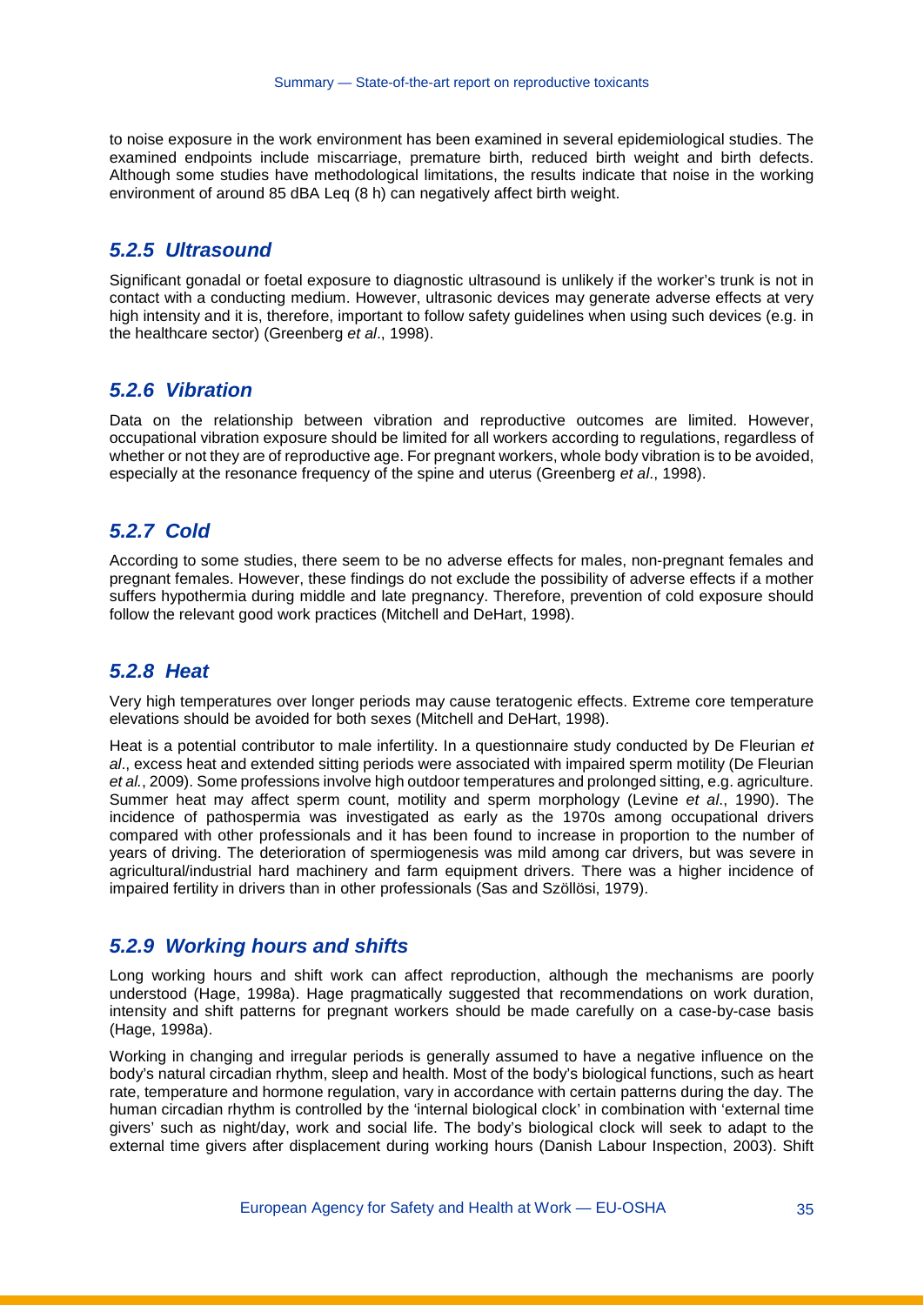work results in the disruption of normal circadian rhythms and thus changes to the normal hormone balance (Reinberg and Smolensky, 1992).

Shift workers have a high incidence of symptoms such as irritability, restlessness, anxiety and nervousness, and they are more tired and lack energy (Danish Labour Inspection, 2003). These are very similar to the classic symptoms of stress, and, as such, can affect the course of pregnancy. Desynchronisation of the body's biological rhythms may also affect reproduction and pregnancy. Shift work affects the body's sex hormones, which may potentially affect fertility (Zhu *et al*., 2003). Direct effects on foetal development during pregnancy can occur in two ways: firstly, the desynchronisation of the mother's biological rhythms can affect the foetus's own ability to synchronise the body's biological rhythms; and, secondly, the synchronisation of the mother's biological rhythms blurs the essential time markers in otherwise strictly coordinated developmental processes (Hougaard, 2003).

The significance of shift work has primarily been investigated for infertility, spontaneous abortion, premature birth and reduced birth weight in relation to the time of birth ('small for gestational age'). In a meta-analysis of results from six studies involving a total of almost 10,000 pregnant women, statistically significant associations between shift/night work and premature birth were found. The authors concluded that there is only a low risk of preterm delivery, low birth weight or babies being 'small for gestational age'. Little evidence was found on pre-eclampsia (hypertension in pregnancy) (Bonzini *et al*., 2011).

On the other hand, although the risk of workplace factors causing premature birth may seem low, premature birth in general is difficult to prevent. Therefore, factors in the work environment are important because they can be changed, therefore reducing the incidence of this pregnancy complication. Following a meta-analysis based on 160,988 women in 29 studies to evaluate the association of physically demanding work, prolonged standing, long working hours, shift work, and cumulative work fatigue score with preterm birth, Mozurkewich et al. calculated that, in prevention terms, one premature birth can be prevented for every 23-171 pregnant women who abstain from shift work or night work during pregnancy (Mozurkewich *et al*., 2000). Several studies suggest that it is primarily fixed night-time work that poses a problem for pregnant women.

It should be noted that in some European countries expectant or breastfeeding mothers are prohibited from shift work or working overtime, whereas in other countries (e.g. the United Kingdom) this is allowed; however, if a specific work risk has been identified or a medical certificate is produced, the employer must offer suitable alternatives to the woman, and if that is not possible, must suspend her from work on paid leave.

### *5.2.10 Ergonomic exposure*

A 1997 review of six studies investigating the reproductive health of cleaners identified an increased risk of spontaneous abortion, preterm delivery, low-weight babies and high blood pressure during pregnancy in cleaners. The risk factors identified were prolonged standing, carrying heavy loads and high abdominal pressure from bending and stooping. One of the studies reviewed also found an association between low reproductive capacity (fecundity) and heavy cleaning work in combination with unfavourable working hours (Krüger *et al*., 1997).

There are few data on the effects on males and females; the available data mainly relate to pregnant women. The evidence of adverse effects is mixed. Nesbitt discusses the effects of ergonomic exposure on workers, subdividing this aspect into heavy work, lifting/pushing/pulling/bending, prolonged standing, prolonged sitting and repetitive upper-extremity use in pregnancy (Nesbitt, 1998). There is clear evidence that heavy lifting during pregnancy can lead to spontaneous abortion, whereas studies on the effects of prolonged standing show some degree of correlation. According to Nesbitt, prolonged standing probably has the most significant effect on pregnancy of any single ergonomic risk factor. A more recent study focused on daycare workers (Riipinen *et al*., 2010).

Hjollund and colleagues suggest that heavy lifting at the time of implantation can be a factor for increased risk of subsequent spontaneous abortion (Hjollund *et al*., 2000b). They urged further research to determine whether or not this represents a problem in the working environment. In any case, they regard the issue as serious, because the described effect takes place at a time when a worker is unable to know that she is pregnant and therefore unable to observe precautions.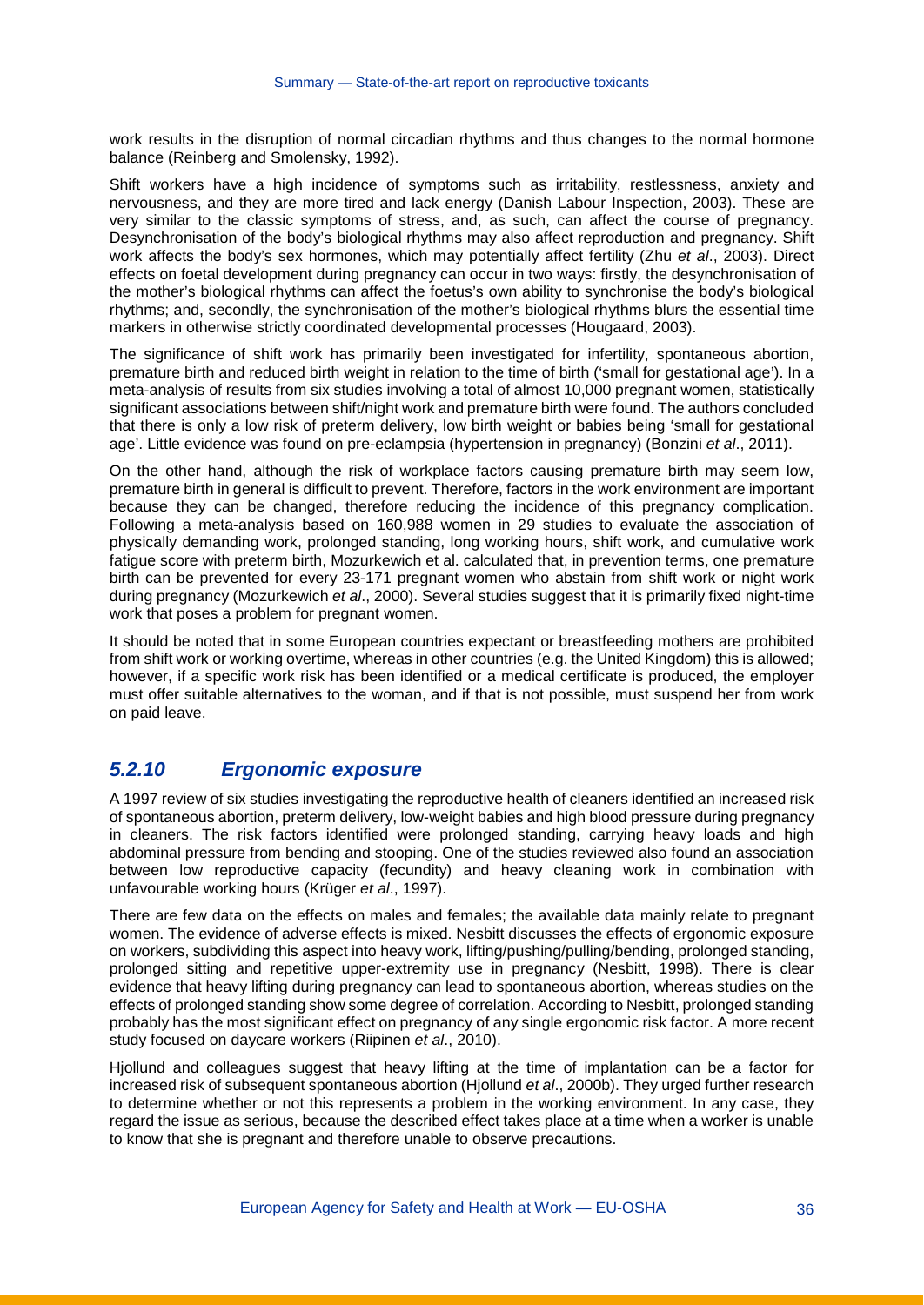Du Plessis and Agarwal published a review article in 2011, noting that prolonged sitting, whether for office workers or drivers, leads to increased scrotal temperature, reduced semen quality and increased time to conceive (Du Plessis and Agarwal, 2011).

Workers who ride a bicycle as part of their job may be at risk for genital numbness or more serious sexual and/or reproductive health problems from pressure in the groin (perineum) from the traditional bicycle saddle. NIOSH researchers have investigated potential health effects of prolonged bicycling in police bicycle patrol units, including the possibility that some bicycle saddles exert excessive pressure on the urogenital area of cyclists, restricting blood flow to the genitals, and resulting in adverse effects on sexual function. NIOSH studies have also demonstrated the effectiveness of no-nose bicycle saddles in mitigating these effects. While most workers in jobs that involve bicycling are men, recent evidence suggests that no-nose bicycle saddles may also benefit women (NIOSH, 2009).

#### **5.3 Psychosocial factors**

Stress can be caused by a variety of factors, such as an abusive environment and high demands. It can be defined in several ways. The Karasek model hypothesises that the highest level of stress is found in jobs characterised by high demands in combination with low control (Karasek and Theorell, 1990). Another model, which may be more relevant to female workers, developed by Johannes Siegrist in the early 1990s, assumes that an imbalance between the effort expended at work and rewards received can result in a stress response. Stress in pregnant women is thought to affect unborn children via changes in maternal physiology or via behaviour. Stressed people produce more stress hormones, and stress modifies the pregnant woman's hormonal environment. Stress hormones may be transmitted from mother to foetus, and the cortisol-like hormones affect development. Stress hormones also affect physiology, and stress reduces blood flow to the placenta. This may have implications for the exchange of nutrients between mother and foetus and, hence, foetal well-being. The mother's immune system is also sensitive to stress, and increased susceptibility to infections may also have negative consequences for the foetus (Wergeland *et al*., 1996; Hougaard, 2004).

The **effect of stress on male reproductive function has been under-studied**. In a Polish study, workrelated stress was assessed by the Subjective Work Characteristics Questionnaire and was found to **affect some semen parameters** (Jurewicz, *et al*., 2010). Stressful life events have also been shown to interfere with semen quality (Gollenberg *et al*., 2010). Both studies were cross-sectional (i.e. they assessed exposure and effect at the same time). This makes it difficult to infer cause and effect. Two Danish pre-studies collected data on stress before the start of the main studies, and investigated occupational and general stress with regard to several male reproductive parameters, including time to conceive. The authors concluded that the effects of stress on semen quality are small or non-existent (Hjollund *et al*., 2004a; Hjollund *et al*., 2004b).

**Female fertility has also been under-studied in relation to stress at work**, or in general. One wellplanned study did not find an overall increase in the risk of prolonged conception time. However, when only couples without suspected reduced fertility were included, **women with high-strain jobs conceived at a slower pace**. General psychological distress was found to influence time taken to conceive among women with the longest menstrual cycles (Hjollund *et al*., 1999). The menstrual cycle was not found to change considerably as a result of general stress (Sanders and Bruce, 1999). Finally, information may also be retrieved from studies of the influence of stress on *in vitro* fertilisation. Several studies offered no indication that emotional distress or stressful life events compromised the chances of conceiving (Boivin *et al*., 2011).

Although results from studies during preconception and conception do not provide a clear picture, results from studies in both humans and experimental animals provide evidence that stress during pregnancy may affect foetal development, with undesired consequences for the pregnancy, as well as for the child after birth. Well-conducted epidemiological studies provide reasonable grounds for assuming that prenatal stress can affect birth weight negatively. Stress during pregnancy has also been associated with increased risks of stillbirth and premature birth (Lobel, 1994; Paarlberg *et al*., 1995; Wisborg *et al*., 2008). Generally, there is good evidence that moderate prenatal stress is associated with changes in behaviour and cognitive function in children (Talge *et al*., 2007).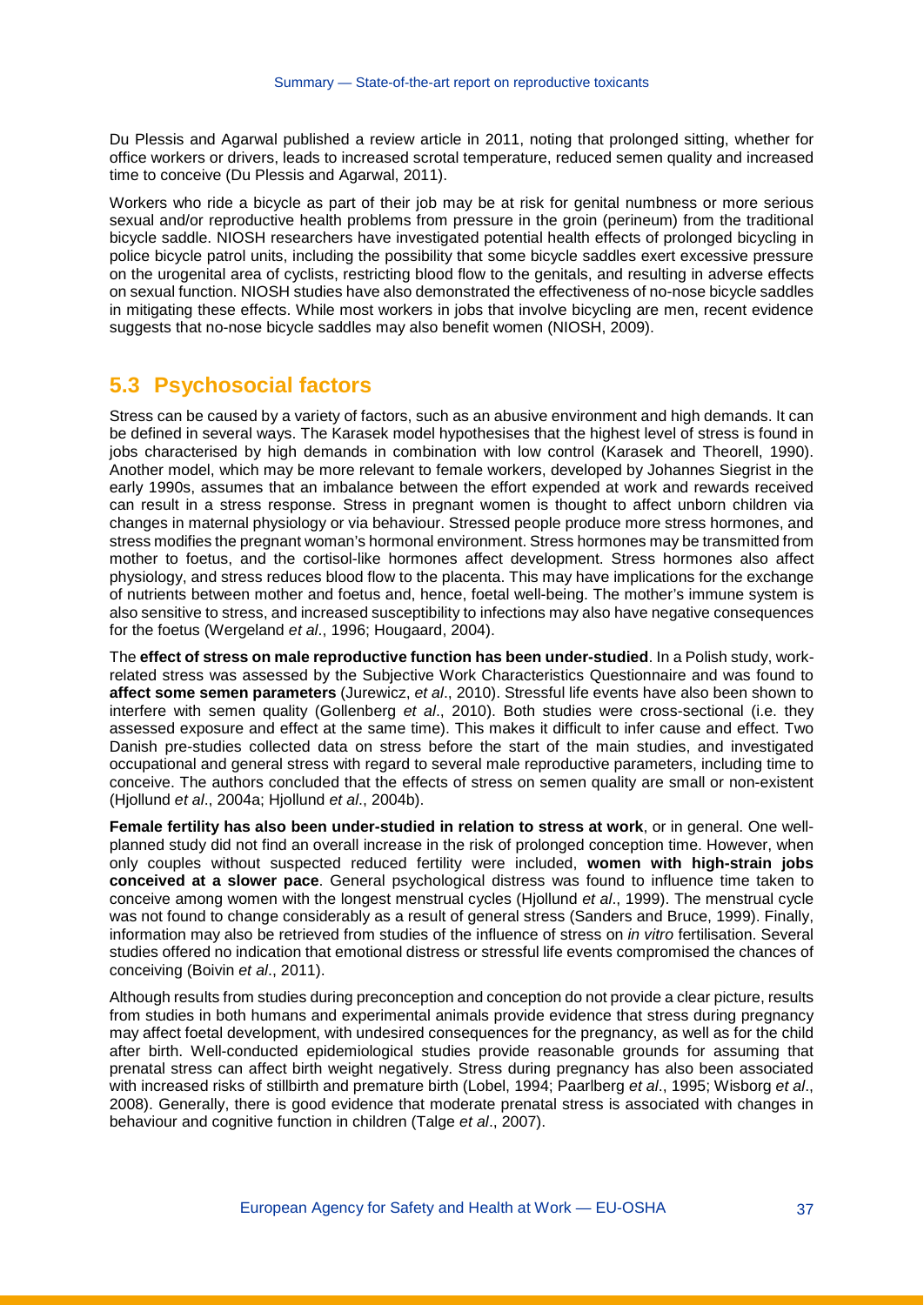In another study, stress at work was moderately associated with **preterm delivery and low birth weight.** Furthermore, although job strain alone was often not associated with spontaneous abortion, there were some indications of an interaction between an adverse psychosocial environment and other risk factors (e.g. smoking, older age at pregnancy, etc.) (Mutambudzi *et al*., 2011). It is, therefore, plausible that psychosocial stress at work can affect pregnancy and development.

To further determine whether or not stress at work affects reproductive endpoints, sound epidemiological studies need to be conducted. Many epidemiological studies apply unclear measures of stress and periods of exposure, and collect information after the children are born. The latter factor, in particular, increases the risk of bias. Most investigated endpoints are relatively close to pregnancy (e.g. abortion, preterm birth and foetal growth). These may, however, not be the most sensitive endpoints (Mutambudzi *et al*., 2011). Sensitive endpoints could be, for example, the nervous system function of the child. Gulati and Ray demand a fresh approach that considers the stress pathways that are activated by particular stressors, to determine how these pathways affect the secretion and actions of various hormones and neuromodulators (Gulati and Ray, 2011).

## **6 Combined exposure**

In occupational settings, workers may be exposed to not only single agents, but also to any combination of agents. Workers may also be exposed through different routes simultaneously (e.g. inhalation and dermal absorption or ingestion). Common combinations include solvent mixtures, noise and ototoxic substances, pesticides mixtures, cleaners and disinfectants, any agents/substances (including biological agents) occurring in health care, nanomaterials occurring in a large variety of technical products (paints, glues, cleaners, health care), welding fumes in combination with radiation, noise, heat and awkward postures, and, finally, stress.

This is a large field, with many methodological challenges, and so far there have been very few reviews or studies. The following paragraphs give a short overview of what has been analysed so far.

Some consideration was already given to mixtures of chemicals, such as endocrine disruptors, in Chapter 3.

## **6.1 Solvent mixtures**

The studies mentioned above have established a significant correlation between spontaneous abortion and time to pregnancy and occupational exposure to organic solvent mixtures. Furthermore, a study showed that shift workers were significantly more likely to suffer spontaneous abortion than non-shift workers. A **synergistic effect** on spontaneous abortion was identified **between shift working and occupational exposure to organic solvent mixtures** (Attarchi *et al*., 2012).

Vulimiri and colleagues noted, in a 2012 review article on specific single solvents and gases,that most exposure comes from complex mixtures of substances. They conclude that it is important to gather more information on both individual chemicals and mixtures of chemicals (Vulimiri *et al*., 2012).

Lawson and colleagues mention a study (Brown-Woodman *et al*., 1994) that detected additive adverse reproductive effects from solvent mixtures (Lawson *et al*., 2006).

#### **6.2 Stress and chemicals**

Both stress and chemicals can affect foetal development. What happens if both types of effects occur simultaneously during pregnancy has not been investigated in epidemiological studies. A review of nearly 40 animal studies showed that stress can increase the effects of chemical exposure when the chemical exposure is so high that it in itself induced effects in the offspring, or the mother was strongly affected (Hougaard, 2005, 2010). The number of studies is, however, limited, and most used very high doses of chemicals (Rider *et al*., 2009; Taskinen *et al*., 1999).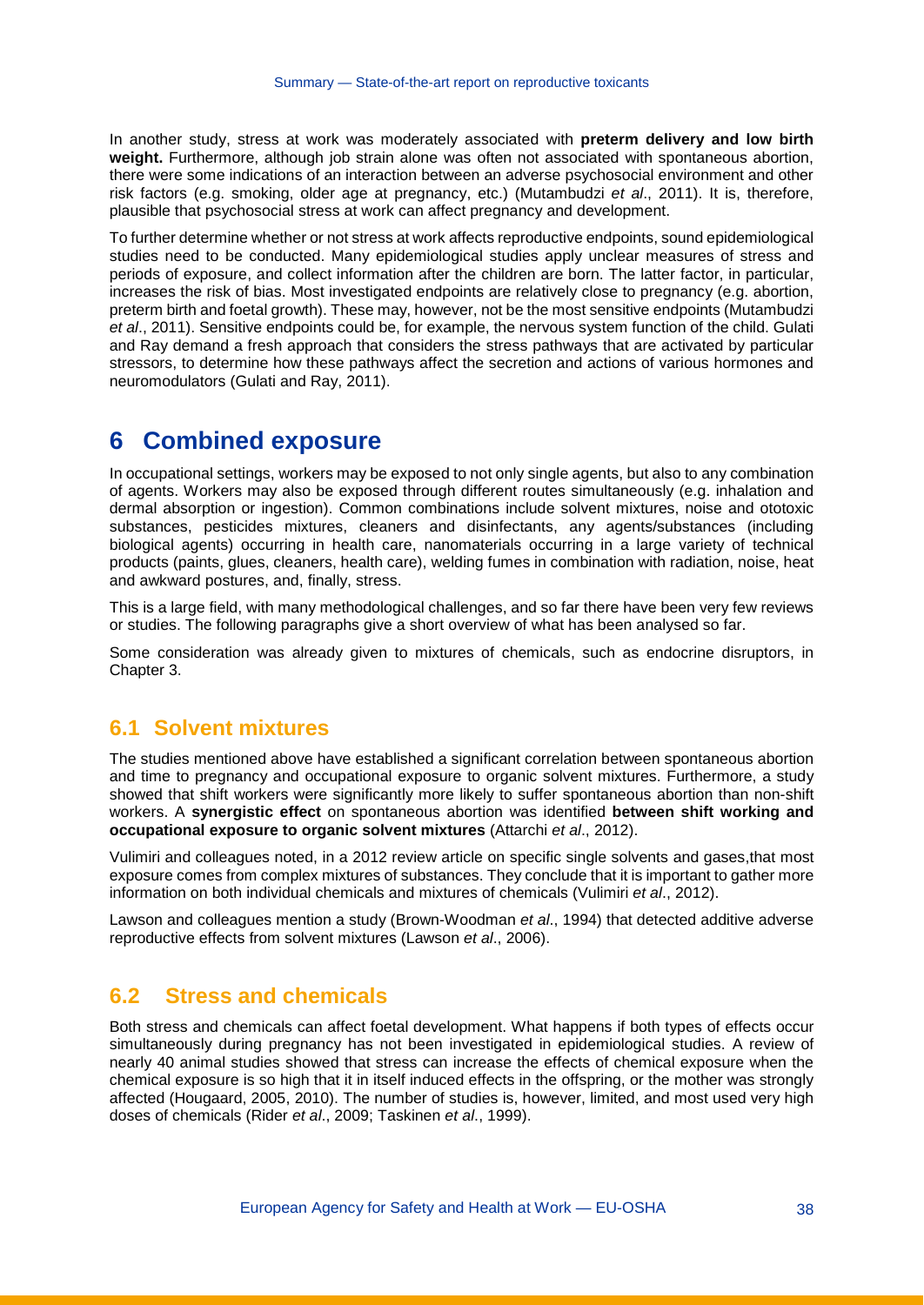#### **6.3 Chemicals and prolonged sitting**

A study in 2009 on the effects of working postures, in association with exposure to traffic pollutants, on male motorway workers concluded that there is a possible interaction between chemical exposure and a prolonged seated position at work. Those workers who were exposed to the fuel combustion gas nitrogen dioxide had a significantly lower sperm total motility than unexposed workers, and the same effect was observed in workers with a forced seated working posture. The effects were especially strong when chemical and postural risk factors were associated (Boggia *et al*., 2009).

#### **6.4 Management and prevention**

Researchers have concluded that 'interpreting available information on additive and synergistic effects of exposures remains a challenge for employers, especially small businesses' (Lawson *et al*., 2006). Studies should consider combinations of risk factors that occur in workplace settings. Where there are some OELs in place for combinations of chemicals, for example, mixture effects can be considered; for example applying SCOEL's guideline on risk assessments for exposure to mixtures of chemical substances which may have similar modes (mechanisms) of action (IGHRC, undated).

## **7 Prevention**

The main report outlines the guiding principles of prevention: sound OSH management and a comprehensive programme of risk assessment. It explains the hierarchy of measures, stressing the importance of elimination and substitution and the importance of carefully examining the choice of prevention measures (e.g. noise protection for pregnant women will not protect the foetus). Training has an important role, as it can be a personal measure (e.g. introducing and practising ergonomic postures) or a collective, company-wide measure (e.g. introducing a new exhaust system would require training to ensure its correct handling). The report presents an overview table of all types of measures, covering chemicals, non-chemicals, emerging factors and psychosocial conditions, as well as combined exposures, in which examples for each measure are given and tools and guidelines are referred to. A few examples from Member States are also presented.

### **7.1 Member State examples**

A range of approaches is found across the EU, with Austria, the Czech Republic, Germany, Finland, France and the Netherlands having included reprotoxic substances in their national legislation at the same level as carcinogens and mutagens when implementing Directive 2004/37/EC. A further 18 Member States cover only carcinogens and mutagens. Two countries cover only some reprotoxic substances (category 1A and 1B) (Milieu and RPA, 2013).

The following sections provide some interesting examples of policy initiatives at Member State level, but are not exhaustive.

## *7.1.1 Austria*

The foetus is particularly sensitive to chemically induced malformations during the first weeks of pregnancy, when a female pregnant worker might not realise that she is pregnant. The current legislation therefore leaves a prevention gap, which was defined here as the 'early pregnancy gap'. The guideline published by the European Commission for the implementation of the Pregnant Workers Directive mentions this problem without providing a satisfactory solution. Austria has partly addressed this situation: employers must undertake a related risk assessment as part of the overall risk assessment regardless of a pregnancy as soon as they employ a female worker, which means that they can apply a predefined policy without delay if a pregnancy occurs and then tailor measures specifically for the pregnant worker in question. Similar approaches apply to risk assessment for young workers where Austria applies a protective approach foreseeing prohibitions of some tasks and exposures, with the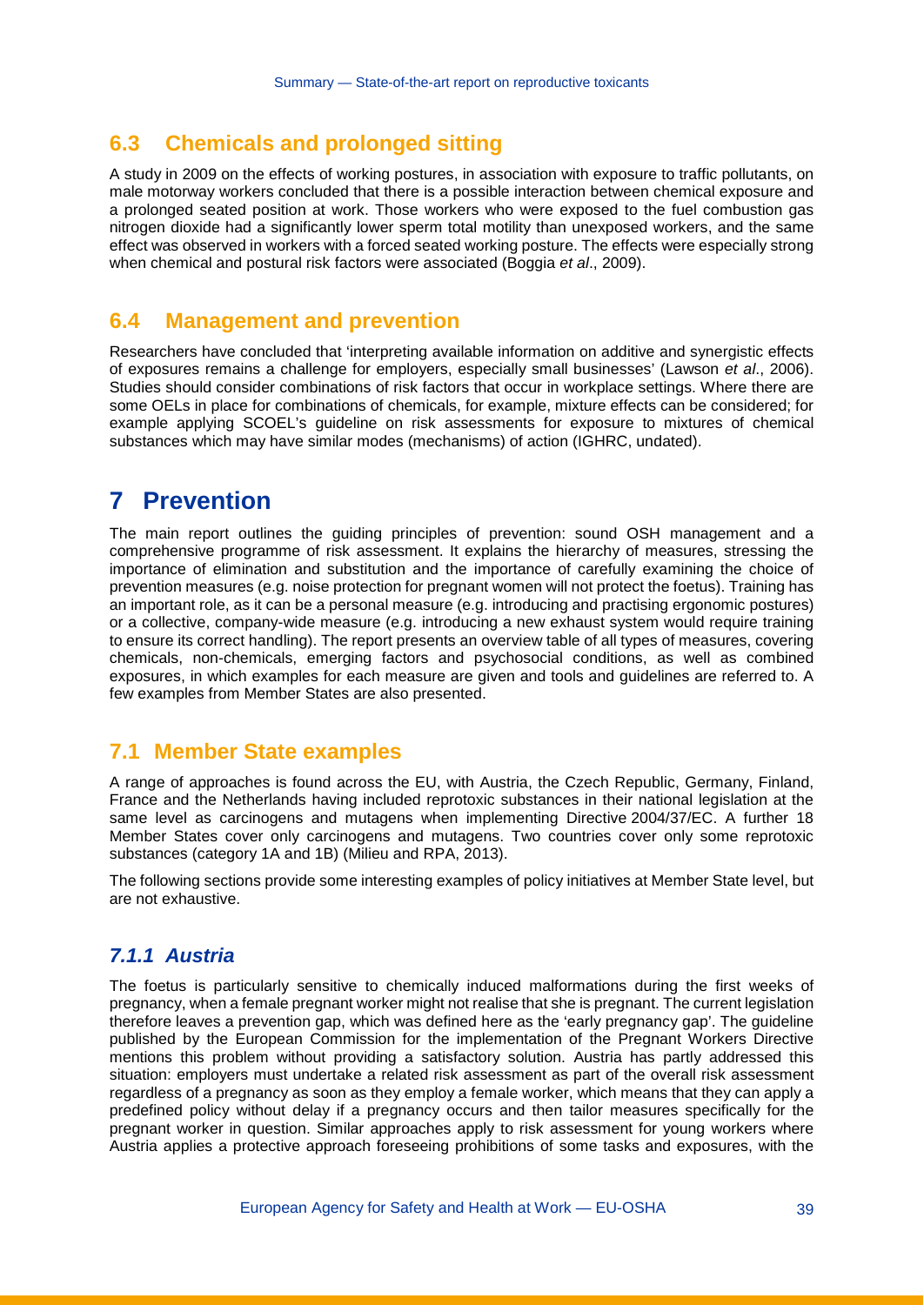exception of workers who are in vocational training and need to perform these tasks in the frame of apprenticeship for example.

This approach can be considered as an important step towards a proactive approach that would take account of reproductive risks for both genders and that would have to be applied when considering counselling of workers who wish to have children. This example could be followed in other Member States, and considerations regarding reproductive risks introduced into principles of health surveillance and the activities of occupational physicians at workplaces.

#### *7.1.2 Denmark*

In Denmark, more than 30 % of all house painters are female. To enable female painters to work during pregnancy without excessive risk to the unborn child, the Danish Painters' Occupational Health Service has evaluated all products used with a view of identifying chemicals of concern. Together with Occupational Health Clinics, they prepared criteria for classifying paints into three risk classes, to indicate whether or not the pregnant painters can use the paints. The evaluation considers the extent of exposure to the chemical substances during work with water-based paints and the risk of reproductive damage. Before working with epoxy resins and isocyanates, Danish chemicals law stipulates that workers must complete special training, developed by social organisations and approved by the labour inspectorate. Denmark has also established very specific guidelines on ergonomics for pregnant women.

This national example highlights the need for avoiding preconceptions about who is exposed in specific tasks and occupations and for taking into account the specific needs of vulnerable groups and both genders when carrying out risk assessment for reproductive and developmental risks. Ergonomic considerations would also have to be taken into account for young workers at these workplaces.

#### *7.1.3 Germany*

The Federal Committee on Hazardous Substances (Ausschuss für Gefahrstoffe) has issued several technical rules (equivalent to codes of practice) approved by the Ministry of Labour and Social Affairs that provide guidance on how to fulfil the obligations of the law. These rules give clear guidance to companies on specific exposures and occupations. The report presents the rules relating to reprotoxic substances in a table. Some are also available in English and one is available in French. The rule on substitution is noteworthy: it explains in detail all necessary steps that a company must take in order to identify a workable solution.

The technical rules do not yet cover nanomaterials, but they do include substances with reprotoxic effects. They allow companies to make risk assessments and establish preventive measures that consider these substances. There is, so far, however, no rule or comprehensive guidance available for companies looking into the issue of reprotoxicity as a whole.

## *7.1.4 Finland*

Finland has had a list of reprotoxic substances in its national legislation since the 1980s and legislation on special maternity leave was passed in 1991. In accordance with the Occupational Safety and Health Act, an employer is obliged to observe the impacts and risks of occupational conditions on reproductivity. In four sections, reproductive health risks are explicitly addressed.

State Council and Ministry of Labour resolutions address both male and female workers, covering reprotoxic factors that are chemical (e.g. ethylene oxide, manganese), biological (e.g. herpes viruses, listeria bacteria) and physical (e.g. ionising radiation). Further guidance has been published by the Finnish Institute for Occupational Health (FIOH). FIOH and the Nordic Institute for Advanced Training in Occupational Health also provide training courses for relevant target groups.

The Social Security Institution in Finland compiles annual statistics on workers who were granted special maternity leave because of exposure to workplace reprotoxins. In recent years, approximately 200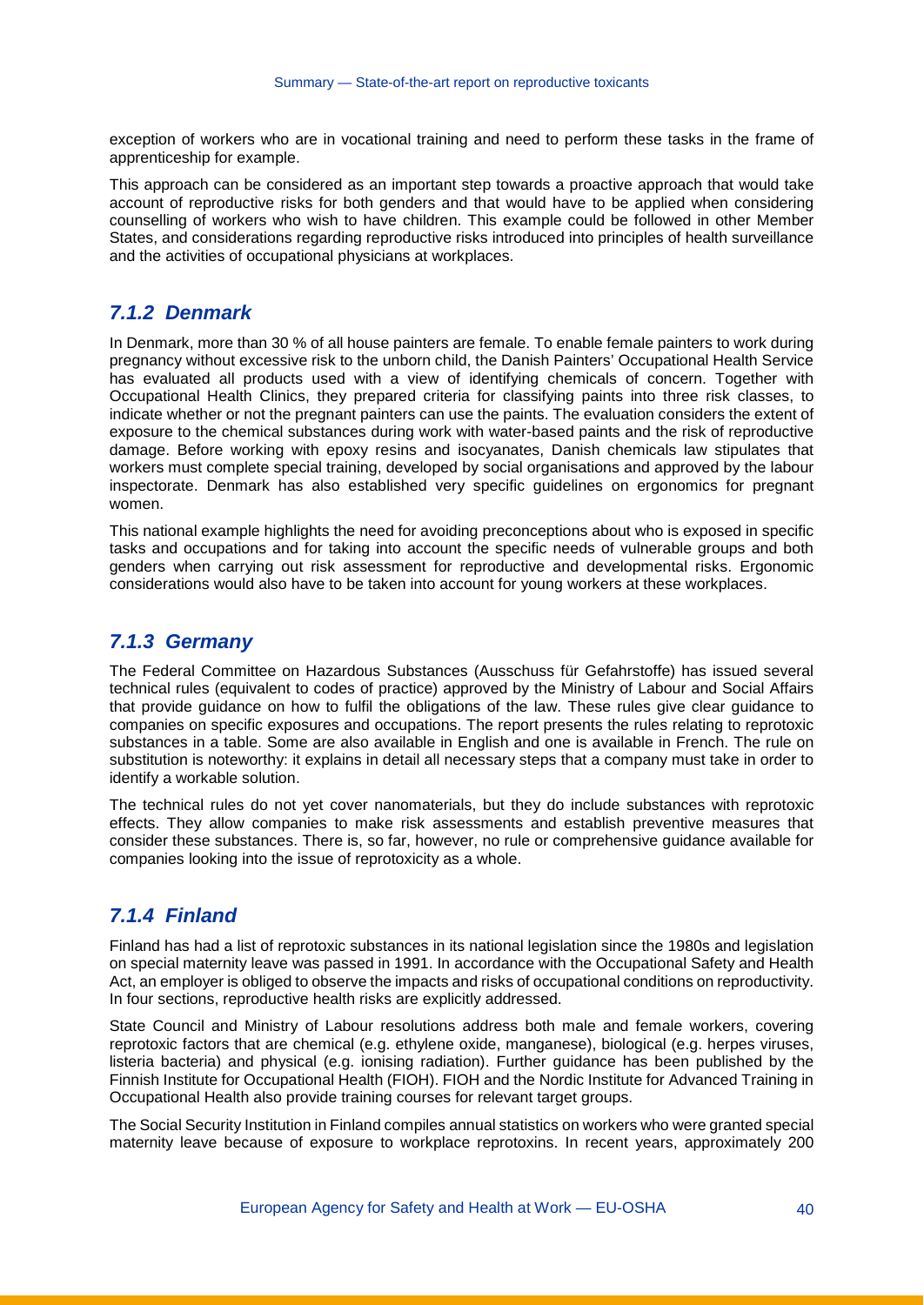female workers annually have been granted special maternity leave owing to chemical, biological and physical hazards. However, women are increasingly involved in physically demanding jobs, but special maternity leave is granted mainly for other reasons (biological or chemical) because legislation does not explicitly allow leave for physically demanding jobs (EU-OSHA, 2014).

The national report on the state of OSH listed the five most important reprotoxicants as follows: solvents, viruses, lead, ionising radiation and night-shift work. Given that they are reprotoxic to both males and females, ethoxyethanol, ethoxyethyl acetate, methoxyethanol and methoxyethyl acetate have been largely voluntarily replaced in industry with safer alternatives.

#### *7.1.5 France*

Following the 2001 implementation of legislation regarding CMR substances, initiatives in France have developed campaigns (e.g. a labour inspection campaign), guidelines, awareness-raising tools, voluntary agreements and a web-based substitution platform.

Conventions were set up between the Ministry of Labour and three industrial federations: metallurgy, chemistry and paints/inks/adhesives. The industrial federations took steps to ensure better implementation of legislation on workers' exposure to CMRs. These steps include the dissemination of information and training, mainly targeted at SMEs. Most federations renewed the conventions in 2011.

In 2006, ANSES was asked by the French Ministry of Labour to carry out a study on the effectiveness of substitution of chemicals classified as CMR category 1A and 1B (EU classification), and to develop a tool to promote substitution (see [http://www.substitution-cmr.fr/\)](http://www.substitution-cmr.fr/). The information available in the portal has been mainly collected through two surveys among companies on the use of CMR and their substitutions, initiated in 2008 (23 priority CMR substances) and 2009 (56 CMR substances). The database is now permanently enriched with examples from different sources.

## **8 Conclusions and recommendations**

The report presents the state-of-the-art OSH research in the field of reprotoxicity. However, identification of all possible reproductive and developmental issues potentially affected by the workplace environment was outside the scope of this report. Instead, examples of the characteristic types of chemicals and other exposures that affect men and women at work are described. This is followed by the identification of typical issues that deserve attention from those involved in improving the work environment so that it is healthy not only for workers themselves, but also for their progeny. Some issues are of a general nature, whereas others primarily relate to specific exposures.

Worker exposure to reprotoxic agents and factors, such as epoxides, isocyanates, solvent mixtures, paints, specific pharmaceuticals, EDCs, nanomaterials, physical agents and stress, are expected to increase over time. This is related to a number of trends in the world of work, including the use of more complex mixtures of chemicals and other agents, and the increased use of plastics and composite materials owing to energy saving and faster production cycles. Workers are also increasingly changing their place of work and their professions, having long commutes to workplaces and short contracts, all of which makes monitoring of their exposures more difficult and complex, as their exposures also frequently change. Although the shift in employment from industrial and manufacturing sectors to the service sector may be associated with a reduction in exposure to some occupational risks, the comparative lack of awareness in the service sector regarding workplace risks and especially those related to dangerous substances, is a concern.

The findings of research presented in the main report clearly reveal that the challenge of reprotoxic factors in the workplace is underestimated. This is the case with exposure to suspected endocrine disrupters has been underestimated, mainly because the majority of chemicals interfere to some degree with hormonal regulation. In addition, particulate exposures are common in the work setting and little regulated, except through crude occupational exposure limits.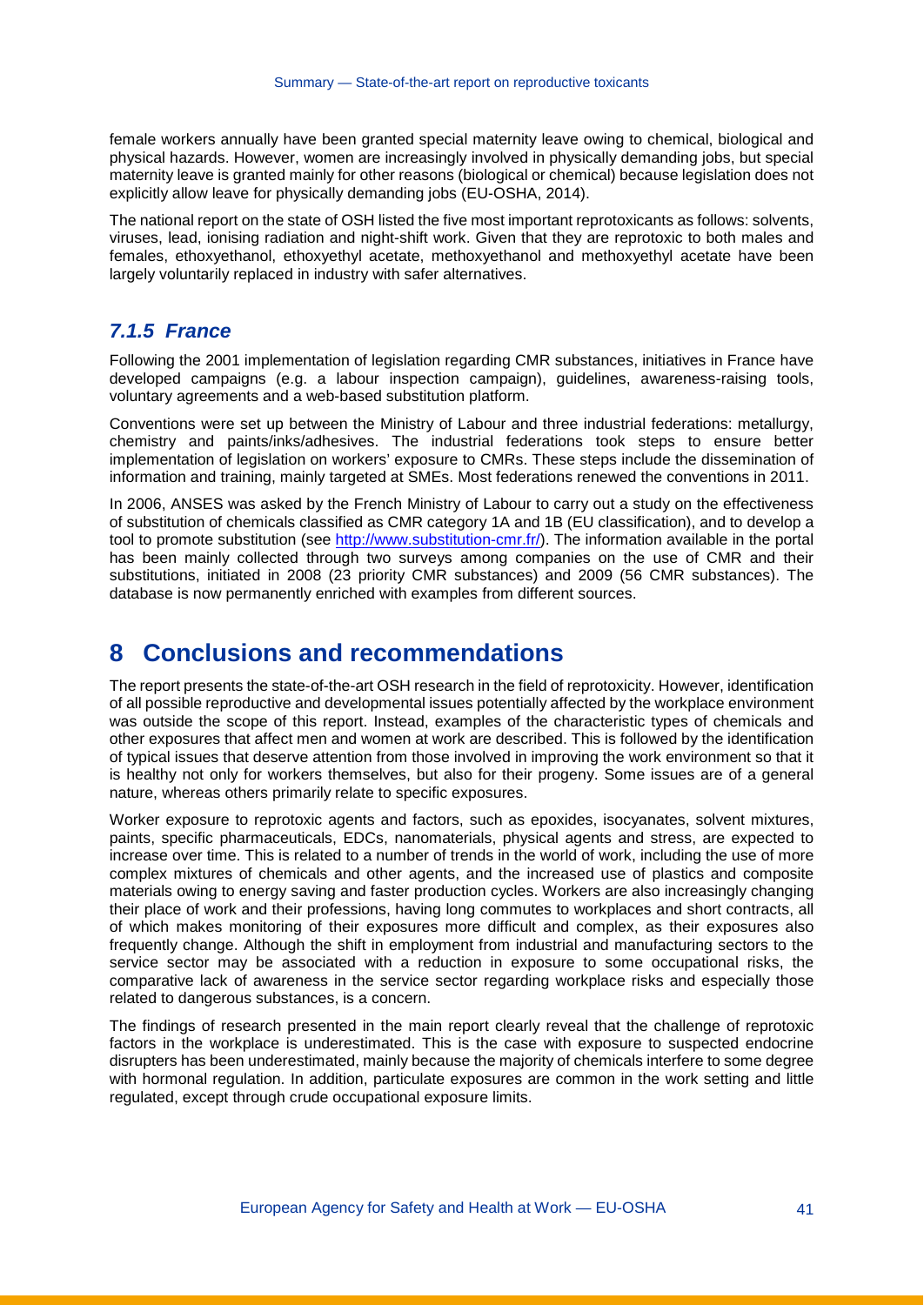The debate over whether or not to introduce reprotoxicants into the Carcinogens and Mutagens Directive has not yet been resolved, owing to differing points of view and the limited availability of supporting data. However, there is agreement that awareness raising and specific guidance are urgently needed.

Although a significant part of the workforce is exposed to workplace risks to reproductivity, many of the adverse factors are under-researched or not considered important. This issue deserves attention as reprotoxicity has an impact on the immediate and long-term future of society.

Increasing awareness is needed at all societal levels so that rather than being seen as a disruption to business, pregnancies are recognised for their importance to society, including as the basis for a sustainable labour force. Furthermore, not improving the work environment to accommodate safe working conditions for reproductive and gestational health, whether by subconscious psychosocial pressure or by various agents and factors, will undermine the future of the companies and, eventually, society as a whole.

## **8.1 Legal frame**

#### *8.1.1 Women and chemicals focus*

Legislation on reprotoxicity focuses mainly on women, in particular pregnant and breastfeeding women, but it should not overlook the fact that the substances, agents, factors and conditions toxic to reproduction may affect the reproductive health of both sexes. Current law also protects, to a certain extent, young male (and female) workers, but the male reproductive age is considered to range, on average, from 15 to 60 years old. It is therefore important to review the legislation and its implementation to ensure equal protection for women and men, including those who plan to have children.

As there are no specific regulations for couples wishing to conceive, existing policy in fact ignores that men and women might be exposed to reproductive toxicants while attempting to conceive, as well as the time lapse from conception to awareness of pregnancy. One of the main conclusions from the assessment of existing legislation is therefore that legislation and guidance should focus on a comprehensive risk assessment and risk management approach that covers both sexes, all developmental stages, long-term effects and all risk factors (including physical, biological and psychosocial factors).

Another important consideration is that women may work in stereotypically 'male occupations', meaning that assumptions on which gender may be exposed to particular risk factors should therefore be avoided. Not all welders or painters are male, and not all horticulture and agricultural workers are female, for example. There are increasing numbers of female public transport drivers exposed to diesel exhaust fumes. In addition, exposure may vary, for example, pesticide exposure may vary over time for agricultural or greenhouse workers; this needs to be considered. One example presented in the report is that of female painters in Denmark, that is, 30 % of all painters in Denmark, and the specific measures designed to protect them from harm.

Legislation is also very much focused on chemical substances, but it barely addresses other reproductive factors such as physical, biological and psychosocial risks specifically. However, even in chemicals-related legislation, specific aspects, such as the non-monotonic and potentially multiplicative effects of endocrine disrupters or the particular aspects linked to fine particle toxicology would need to be addressed. These properties of the substances in question challenge the current legislative approaches such as the setting of occupational limit values or the definition of risk management measures based on DNELs, which are based on the assumption that there is a linear relationship between the level of exposure and the effect. The inclusion of reprotoxicants into the Directive on the Protection of Workers from Risks Related to Exposure to Carcinogens or Mutagens at Work has been proposed, in order that they are included in stricter national worker protection legislation. This would the hierarchy of control measures, starting with substitution, and draw attention to the nature of risks to workers, as well as obliging employers to take specific action when using such substances.

Because of the many knowledge gaps, the need to take a precautionary approach has to be highlighted. A positive example is Council Directive 92/85/EEC which recognises a broad range of chemical, physical and biological agents, work processes and working conditions that could present a risk for new and expectant mothers. In 1992, the European Commission has published guidance to support the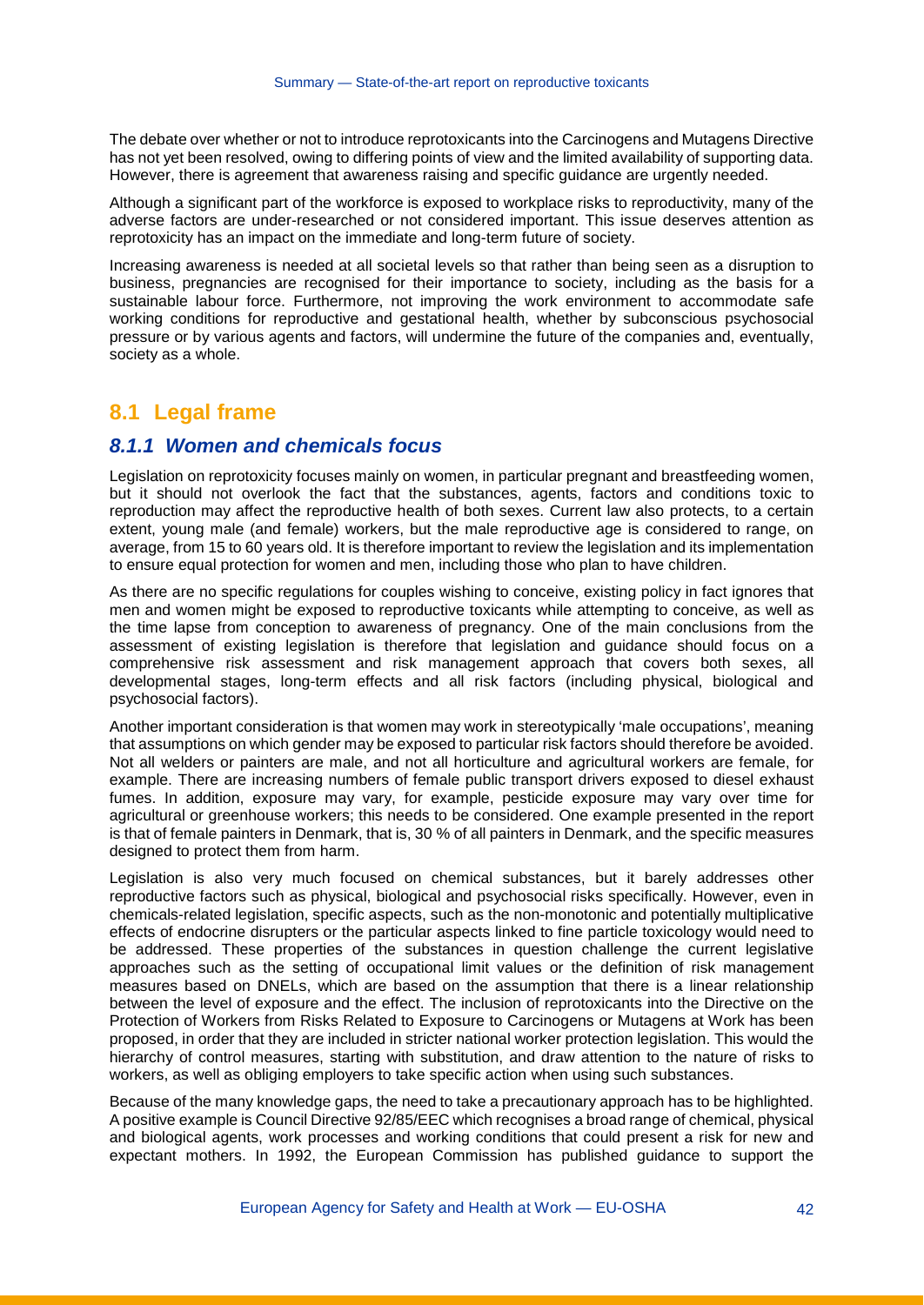implementation of the directive, but the directive and related guidance are widely regarded as needing an update.

#### *8.1.2 Wider impact of changes on the Pregnant Workers Directive*

A European Commission report of 15 March 1999 on the implementation of the Directive (European Commission, 1999) highlighted specific problems with implementation that led to infringement proceedings, e.g. the outright ban by several Member States on night work for pregnant workers and the lack of any compulsory maternity leave, which are now resolved. The report identified other areas of concern, such as differences over which type of workers fell within the scope of the directive, the difficulty in squaring health and safety considerations with women's entitlement to non-discriminatory treatment, and the right to return to their job.

The Directive grants maternity leave, and stipulates that women must not be dismissed from work because of their pregnancy and maternity leave for the period from the beginning of their pregnancy to the end of the period of leave from work. An initiative to amend the directive (European Commission, 2008) was dismissed in 2015. It proposed to extend maternity leave, to grant additional leave in the event of premature childbirth, children hospitalised at birth, the birth of children with disabilities and multiple births. On returning to work, workers could also have requested a re-examination of their working hours in order to better reconcile professional and family life.

The tendency to make greater use of temporary contracts undermines the protection of pregnant women against dismissal. These contracts may terminate employment regardless of pregnancy, thus rendering important aspects of maternity law inapplicable. This also promotes the tendency among women workers not to report their pregnancy until it becomes apparent to employers and co-workers, thereby hindering effective risk prevention.

Although the Directive is exemplary in considering many factors (chemical agents, and biological, physical and psychosocial factors), it does not cover males and females of reproductive age. The directive also leaves out the 'early pregnancy gap', the time a woman may not yet be aware that she is pregnant, during which the provisions of the directive may not be applied. This can be a crucial period for the foetus.

#### *8.1.3 The early pregnancy gap*

As noted above, the foetus is particularly sensitive to chemical induction of malformations during the first 3-8 weeks of pregnancy, when the organs are formed. To prevent malformations, preventive measures are of crucial importance. However, during the initial 4-6 weeks of pregnancy, a woman might not realise that she is pregnant, and she is therefore unable to inform her employer of her condition, in which case the preventive measures outlined in Directive 92/85/EEC are not applied. One study estimated that approximately one-quarter of women were not aware of their pregnancy one month after fertilisation (i.e. at the time when many women realise that they are missing their period). At eight weeks pregnant, almost one in ten women still did not experience symptoms (Sayle *et al*., 2002). Even when recognised, hazards and risks for the pregnancy may still not be assessed until the woman reaches 6- 8 weeks of pregnancy. At this time, the opportunity for prevention of most types of malformations is missed. The current legislation is therefore ineffective with regard to prevention of early injury.

Once a woman's pregnancy is confirmed and the employer has been informed, the latter is obliged to assess risks and remove, avoid or reduce risks for the pregnant woman and unborn child.

Austria has partly addressed this situation: employers must undertake a related assessment regardless of a pregnancy. This is also warranted when young workers may be working in an enterprise. This can surely serve as a good example.

In this respect, the report mentions the Finnish legislation in which an emphasis is put on improving the work environment when planning or constructing workplaces.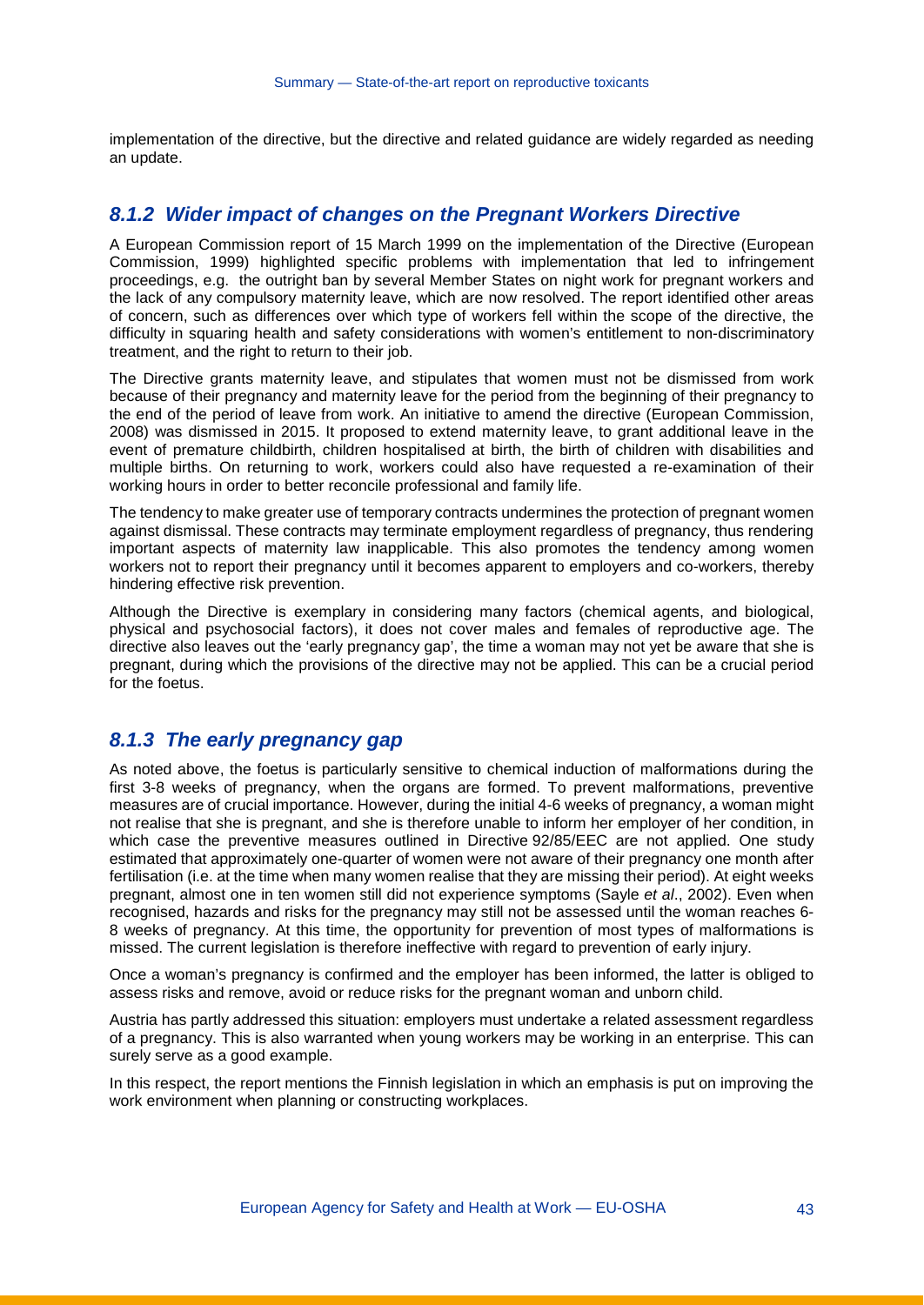#### *8.1.4 Other challenges*

Chemicals with a potential for bio-accumulation might present special cases, as these may be mobilised during pregnancy, even if the pregnant woman herself avoids exposure (McDiarmid and Gehle, 2006). For example, high stores of lead in the bone from past exposure may be mobilised during pregnancy and expose the foetus. This also needs to be considered in a related risk assessment to prevent the exposure leading to accumulation in the first place.

#### *8.1.5 Breastfeeding*

At the abovementioned EU-OSHA workshop in Paris, the World Health Organization (WHO) noted that breastfeeding is an important issue and is not always sufficiently considered in debates on reprotoxicants (EU-OSHA, 2014).

Breastfeeding is considered in classification and labelling regulations for chemicals, as well as in the Pregnant Workers Directive. However, it is rarely addressed in OSH-related research or prevention. The role of breastfeeding in transmitting hazardous substances to the offspring, on the one hand, and in protecting the offspring from the effects of some exposures, on the other hand, needs more research, as does the ability of women to find a balance between work and the need to breastfeed. More research is also needed on the effect of different factors on the capacity to breastfeed, such as exposure to chemicals, stress, shift work or night work.

#### **8.2 Limited knowledge on exposures and effects**

Knowledge of the potential impairment of reproductive function owing to exposure in the work environment is very limited. For many chemical and non-chemical potential risk factors (whether physical, biological or organisational), very little knowledge exists as to their impact on pregnancy, male and female reproductive function, and child health later in life.

Our knowledge of the harmful effects of chemical substances comes mostly from animal studies. One reason is that in population studies it may be difficult to identify a single chemical in the working environment, for example, as multiple exposures are the norm rather than the exception.

Major chemical exposures in the work environment that do not automatically trigger testing (e.g. within REACH) or where relevant models do not resolve important controversies (such as process-generated particles, nano-sized engineered particles, chemicals for which animal models are inadequate for risk assessment, shift work, ergonomic factors and psychosocial strain (stress)) ought to be investigated by relevant study designs to provide data for adequate risk assessment.

In other instances, the nature of exposure may not allow for studies in animals, at least not to a degree where they may serve as a basis for regulation. This applies to the effects of work stress and heavy lifting on human pregnancy outcomes, for example. For both of these factors, prospective epidemiological studies may be necessary. As well-designed studies come at a high cost, many controversies may remain unresolved for a longer period of time.

Occupational regulations require that several non-chemical exposures be evaluated when a female worker becomes pregnant, for example shift work, ergonomic factors, psychosocial strain (stress), noise and biological agents. These exposures are, however, mainly investigated by universities and governmental research groups as a result of academic interest, which limits the scope of such assessments and the funds available for this type of research. They are not necessarily targeted at those areas where the impact is highest or where the need for prevention is most urgent. The approach to the investigation may also be driven by research questions rather than by problems occurring in the workplace (observational studies). Also, exposure assessment for these factors is very limited.

In addition, studies in humans have mostly looked at effects closely related to the course of pregnancy, for example abortion, gestation length and birth weight. Functional disorders related to the immune, cardiovascular and nervous systems, for example, are rarely investigated. Investigations should therefore consider wider coverage in terms of gender, generations and the time span covered.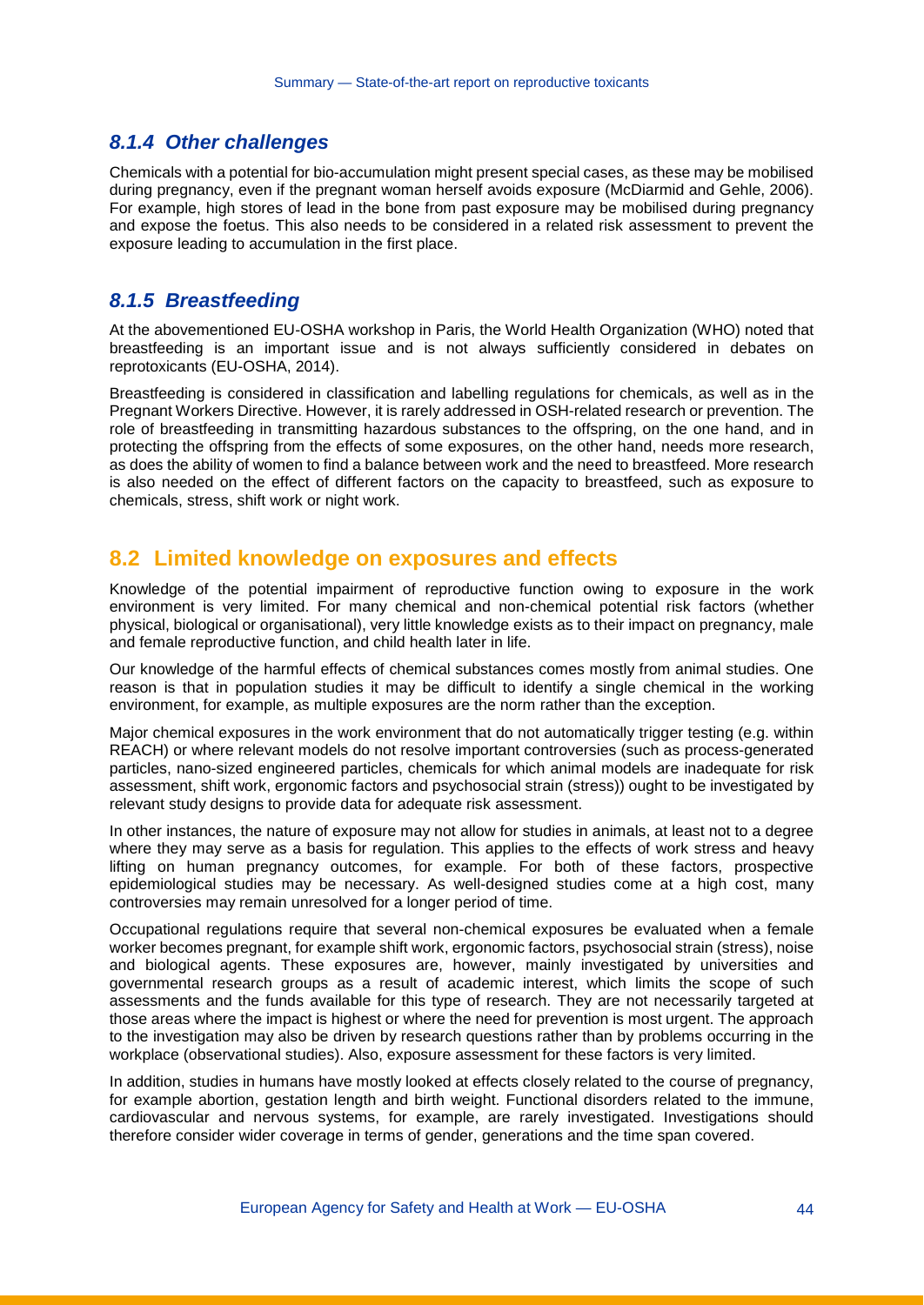All possible channels and data sources (e.g. data from infertility treatment or hospital discharge data) should be used to spot reproductive harm, as well as to identify relevant exposures, for example by linking effects data with data from the occupational histories (social security records, employer documentation, health and exposure surveillance) of workers and previous (parent) generations. One example is the Danish Occupational Birth Register, which includes information on parents' occupations as well as on birth and children's contact with the hospital system later in life. The ultimate aim should be to identify at-risk occupational groups among men and women.

Regarding exposure assessment, the job-exposure matrices (JEMs), as described in Chapter 3, seem to be a promising tool to identify exposure risks in the working environment. The methodology and use of these instruments should be further developed. For example, a number of JEMs that were developed by and are accessible through the French Institute for Public Health Surveillance (InVS) provide information (in French) on exposure to different types of solvents and nanoparticles (engineered or not).

#### **8.3 Occupational diseases**

Regarding occupational diseases (ODs), it can be said that the EU list of occupational diseases does not refer to any reproductive disorders caused by any of the risk factors identified in this review. The report notes that in France and a number of other countries, it is possible to recognise a disease as an OD not only in accordance with the national list of diseases but also in accordance with the complementary system, in which the victim has to prove the link between the illness and their job. It was also noted that in the USA, the list of ODs has a chapter on reproductive issues, including infertility, birth defects and spontaneous abortion. The ILO list of ODs does not explicitly include reproductive ODs but it does include a general clause allowing for any other diseases that can be demonstrated to be occupational. Health providers should be made more aware about this possibility, because they are the first point of call for victims initiating a claim (EU-OSHA, 2014). The update of EU and other occupational diseases lists, including criteria for recognition and compensation, should be considered.

A much larger variety of data sources could be used to provide evidence of reproductive effects, such as the Danish Occupational Birth Register mentioned above, that includes information on parents' occupations as well as information on birth and children's contacts with the hospital system later in life, in combination with other disease register data and the abovementioned job-exposure matrices.

### **8.4 Long-term effects**

Factors toxic to reproduction should be given higher priority because of their health effects for workers as well as for future generations. The developmental effects of reprotoxicity may only appear after a long time (especially in the development of offspring), so estimations of the correlation of levels of parental exposure with reprotoxic effects could be difficult and require the implementation of appropriate research methods. Equally, these effects should be addressed by the current legislation, starting with regulations on testing and information requirements for chemicals, legislation that sets use conditions and not least worker protection requirements. More awareness at all levels — company, enforcement and policy — is needed. New hazards should be included and any new legislation should be sufficiently flexible to encompass these.

| <b>Issue</b>                                                                                          | <b>Recommendation</b>                      |
|-------------------------------------------------------------------------------------------------------|--------------------------------------------|
| Few chemicals evaluated for reproductive<br>toxicity                                                  | Systematically increase the number of      |
| Only relatively few chemicals have been tested                                                        | chemicals tested for reproductive effects. |
| for their effect on reproduction and pregnancy in<br>animals; this needs to be increased considerably | Include effects previously not considered. |

<span id="page-43-0"></span>**Table 4: Summary of conclusions on testing and evaluation of negative reproductive and developmental effects**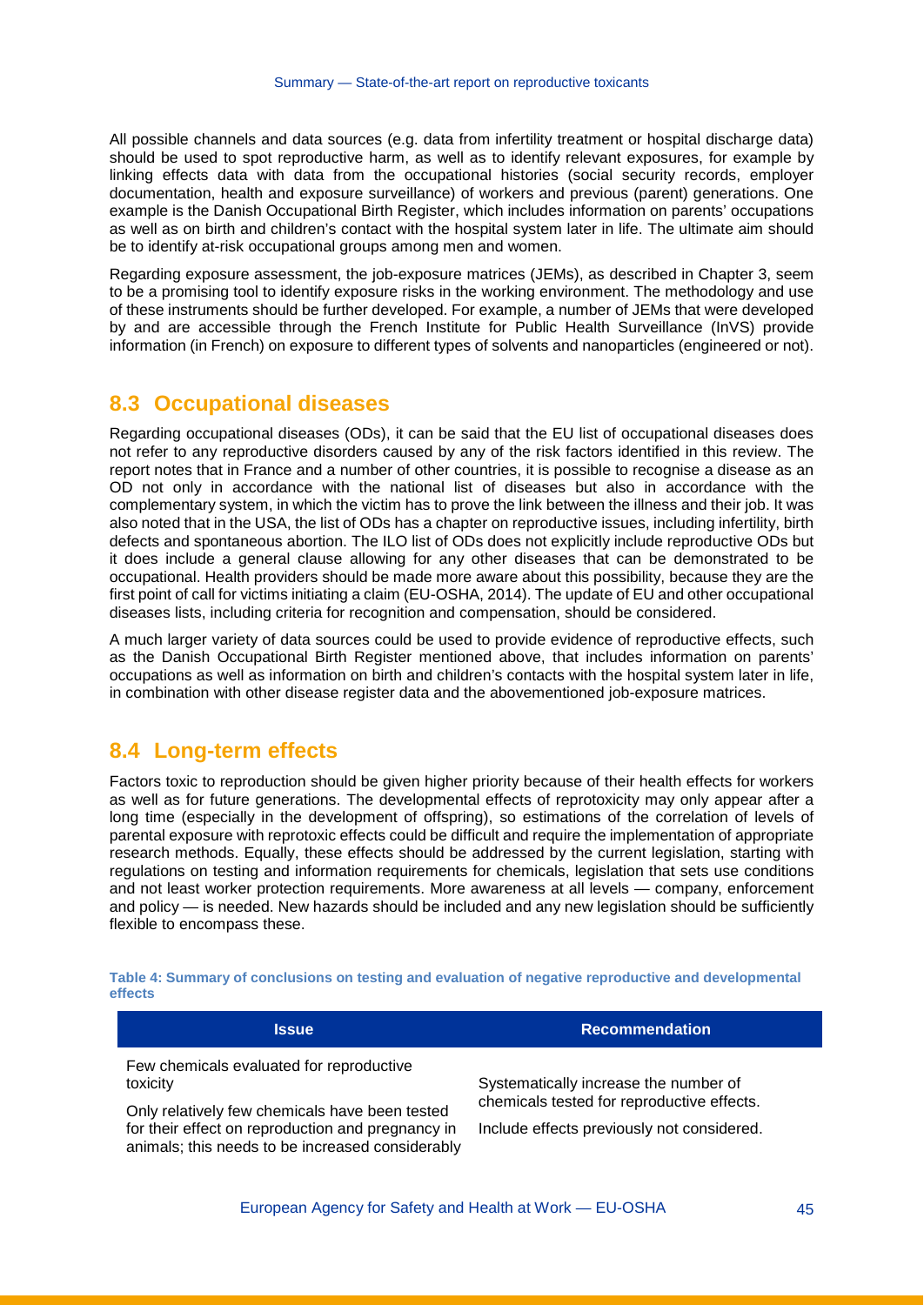| <b>Issue</b>                                                                                                                                                                                          | <b>Recommendation</b>                                                                                                                                                                                                                 |
|-------------------------------------------------------------------------------------------------------------------------------------------------------------------------------------------------------|---------------------------------------------------------------------------------------------------------------------------------------------------------------------------------------------------------------------------------------|
|                                                                                                                                                                                                       | Manufacturers and importers should consider<br>the precautionary principle where data gaps<br>have been identified or are suspected.                                                                                                  |
| Process-related chemicals not under testing<br>routines of chemicals legislation, e.g. welding                                                                                                        | Develop methods to assess them, build on<br>existing knowledge from studies of fine<br>particulate matter.                                                                                                                            |
| fumes, diesel exhaust                                                                                                                                                                                 | Conduct epidemiological studies.                                                                                                                                                                                                      |
|                                                                                                                                                                                                       | Animal studies should also consider investigating<br>chemical concentrations that occur in workplace<br>settings.                                                                                                                     |
| For most chemicals, knowledge of reproductive<br>toxicity is provided by experimental studies in<br>animals.                                                                                          | Develop epidemiological studies, especially<br>prospective population studies and use them in a<br>complementary way.                                                                                                                 |
| Epidemiological studies are performed relatively<br>infrequently and they do not form part of the<br>requirements for regulations on chemicals (e.g.<br>REACH). This is true even if suspicion arises | Consider<br>setting<br>up complementary<br>data<br>collection systems on emerging risks and alert<br>systems, based on job-exposure profiles.                                                                                         |
| that marketed chemicals might be harmful to<br>reproduction                                                                                                                                           | Design testing procedures and legal mechanisms<br>that are triggered automatically when suspicion<br>arises about a possible adverse<br>effect on<br>functions,<br>reproductive<br>related<br>hormonal<br>mechanisms and development. |
| Some outcomes cannot be assessed by animal<br>studies, e.g. effects of work stress and heavy<br>lifting on pregnancy outcomes                                                                         | Develop epidemiological studies and proper<br>study settings.<br>Consider combined<br>exposures<br><sub>of</sub><br>several<br>stressors.                                                                                             |
| Mainly effects on pregnancy studied, for                                                                                                                                                              | Develop further and apply methods to assess<br>effects on male fertility, epigenetic effects and<br>other long-term effects on the progeny.                                                                                           |
| example abortion, gestation length and birth<br>weight                                                                                                                                                | Dedicate resources to other effects relevant to<br>female workers, such as early onset of puberty or<br>the menopause.                                                                                                                |
| Long-term effects not studied                                                                                                                                                                         | Studies should consider the time lapse between<br>the adverse action of a hazardous factor and the<br>assessment of potential effects.                                                                                                |
| Developmental studies lacking                                                                                                                                                                         | Develop cohort studies over long time spans.                                                                                                                                                                                          |
| Potentially important domains, such as the<br>function of the cardiovascular and immune<br>systems, neuroendocrine axis and hepatic and                                                               | More prospective studies are needed that assess<br>effects over a longer period of time.                                                                                                                                              |
| renal function, not examined in the tests                                                                                                                                                             | Human studies should consider the time lapse<br>between the adverse action of a hazardous factor                                                                                                                                      |
| Effects that do not become evident until old age<br>not assessed                                                                                                                                      | and the assessment of potential effects.<br>Consider including data on parental (maternal                                                                                                                                             |
| Harm to the nervous system and related cognitive<br>deficits, for example, might not become apparent                                                                                                  | and paternal) occupations and exposure when<br>assessing reproductive health effects.                                                                                                                                                 |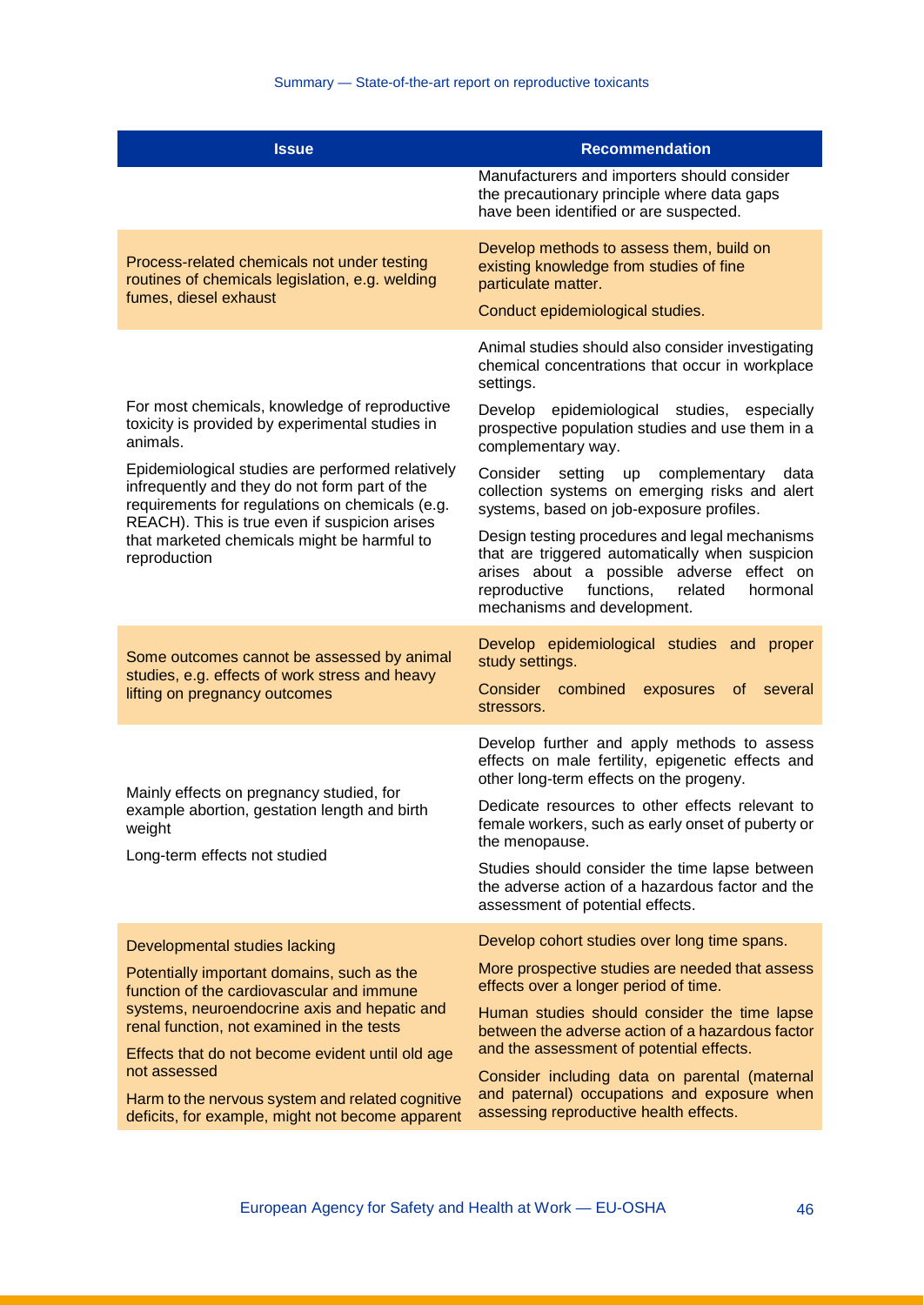| <b>Issue</b>                                                                                               | <b>Recommendation</b>                                                                                                                                                                                      |
|------------------------------------------------------------------------------------------------------------|------------------------------------------------------------------------------------------------------------------------------------------------------------------------------------------------------------|
| until a child's learning abilities are evaluated by<br>professionals                                       | Use data from a variety of sources, e.g.<br>malformations registers, hospital registers, in<br>combination, using for example data warehouse<br>approaches. 8                                              |
|                                                                                                            | Use new methodologies such as data mining. 9                                                                                                                                                               |
|                                                                                                            | Dedicate resources to targeted research in<br>epigenetics.                                                                                                                                                 |
|                                                                                                            | Develop methodologies to assess epigenetic<br>effects, including basic research and research in<br>specific occupations.                                                                                   |
| Epigenetic effects not assessed                                                                            | Consider longer time spans for epidemiologic<br>studies.                                                                                                                                                   |
|                                                                                                            | The scope of the investigated endpoints should<br>be widened and cover, for example, functions of<br>the cardiovascular and immune systems, the<br>neuroendocrine axis and hepatic and renal<br>functions. |
| Mechanisms such as oxidative stress caused by<br>nanoparticles currently not covered by testing<br>methods | <b>Develop</b><br>adequate<br>testing<br>routines<br>and<br>alternative methods.                                                                                                                           |
|                                                                                                            | Consider including<br>parental exposure<br>and<br>exposure histories.                                                                                                                                      |
|                                                                                                            | Develop job-exposure matrices and<br>study<br>routines for specific occupations based on<br>exposure profiles.                                                                                             |
| Studies lack information on exposures                                                                      | Adapt exposure studies to new technologies, for<br>example when considering emissions by diesel<br>engines or from nanomaterials, and consider<br>technological developments                               |
|                                                                                                            | Ensure emerging sectors such as waste<br>management or health professions are covered,<br>and within the sectors consider the range of<br>different professions (e.g. nurses vs. home care).               |

-

<span id="page-45-0"></span><sup>&</sup>lt;sup>8</sup> In computing, a data warehouse, is a system used for reporting and data analysis. Data warehouses are central repositories of integrated data from one or more disparate sources.

<span id="page-45-1"></span><sup>&</sup>lt;sup>9</sup> Data mining is an interdisciplinary subfield of computer science, the computational process of discovering patterns in large data sets involving methods at the intersection of artificial intelligence, machine learning, statistics, and database systems.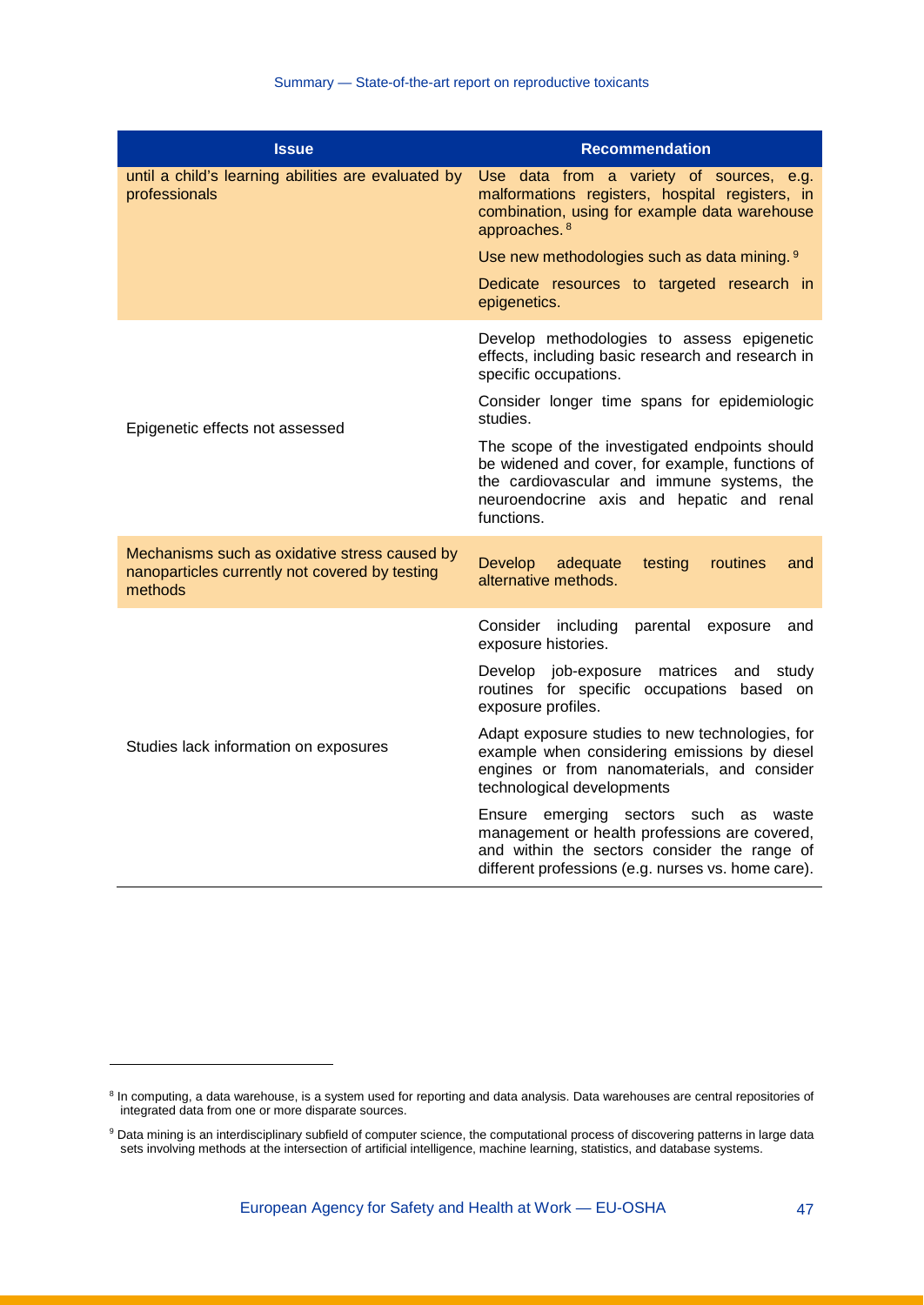## **8.5 Non-chemical reprotoxicants**

#### *8.5.1 Biological agents*

The hazard of biological agents in health care has long been recognised and studied. It is, however, necessary to link known biological risks to workplaces and activities, and to integrate this knowledge into prevention measures, especially for pregnant women in other at-risk professions (e.g. the meat processing and agriculture industries).

Little is known about the effect of biological agents at workplaces on male fertility and reproduction. Further research is needed into this, and it is necessary to raise awareness of the fact that male reproduction may also be impaired by biological agents, especially as men are increasingly moving into professions that are traditionally female dominated. One example may be the risk of infection by mumps in adult men in nursery wards and primary schools. For some of the traditionally exposed professions, such as agriculture or animal breeding, there is more information now on non-infectious work-related diseases, such as respiratory disorders, caused by biological agents, but little is known about reproductive and developmental effects in these professions. Equally, as more workers travel for work or migrate to other countries for work, the reproductive effects of potential infections and other diseases should also be explored further.

#### *8.5.2 Physical risks*

Regarding physical factors, there is research on the reproductive effects of ionising radiation, electric shock, electromagnetic fields, heat, cold, noise, ultrasound and vibration. However, most research focuses on pregnant women, with wide uncertainty in the findings. Proposed measures mainly concern pregnant women.

As with chemicals, research is closely related to pregnancy problems (e.g. abortion, preterm birth and foetal growth). These may not be the most sensitive endpoints. More research is needed, including in the selection of the most sensitive endpoints (e.g. the nervous system function of the child).

#### *8.5.3 Psychosocial risks*

To determine whether stress at work affects reproductive endpoints, sound epidemiological studies are needed. Many epidemiological studies apply unclear measures of stress and periods of exposure, and collect information after children are born. This, in particular, increases the risk of bias. As in the other fields, most investigated endpoints are relatively close to pregnancy. Some scientists demand a fresh approach that considers the stress pathways that are activated by particular stressors, and determines how these pathways affect the secretion and actions of various hormones and neuromodulators.

Studies on the effects of working hours, shifts and ergonomic issues on reproductive functions have shown that there are effects of physical workload and shift or night work on pregnancy outcomes. A consideration of work organisation in companies is therefore needed and should specifically address the situation of pregnant women.

#### **8.6 Prevention**

#### *8.6.1 Awareness raising*

Pregnant workers, workers who have recently given birth and breastfeeding workers are reasonably well covered by prevention measures and guidance, but when it comes to other workers and conditions, much remains to be done, especially considering the range of reprotoxic agents. The main knowledge gap within prevention is the very poor understanding of reprotoxicity (i.e. knowledge on reproductive and developmental toxicity). In addition, many risks are little understood by employers, workers or OSH professionals. These risks include diverse factors such as frequently used chemicals, biological agents, noise below 500 Hz, prolonged sitting for men, heat and stress.

The trend to work far from a base or at clients' premises also contributes to making exposure assessment difficult and risks being underestimated or not realised. The increasing diversification of

European Agency for Safety and Health at Work — EU-OSHA 48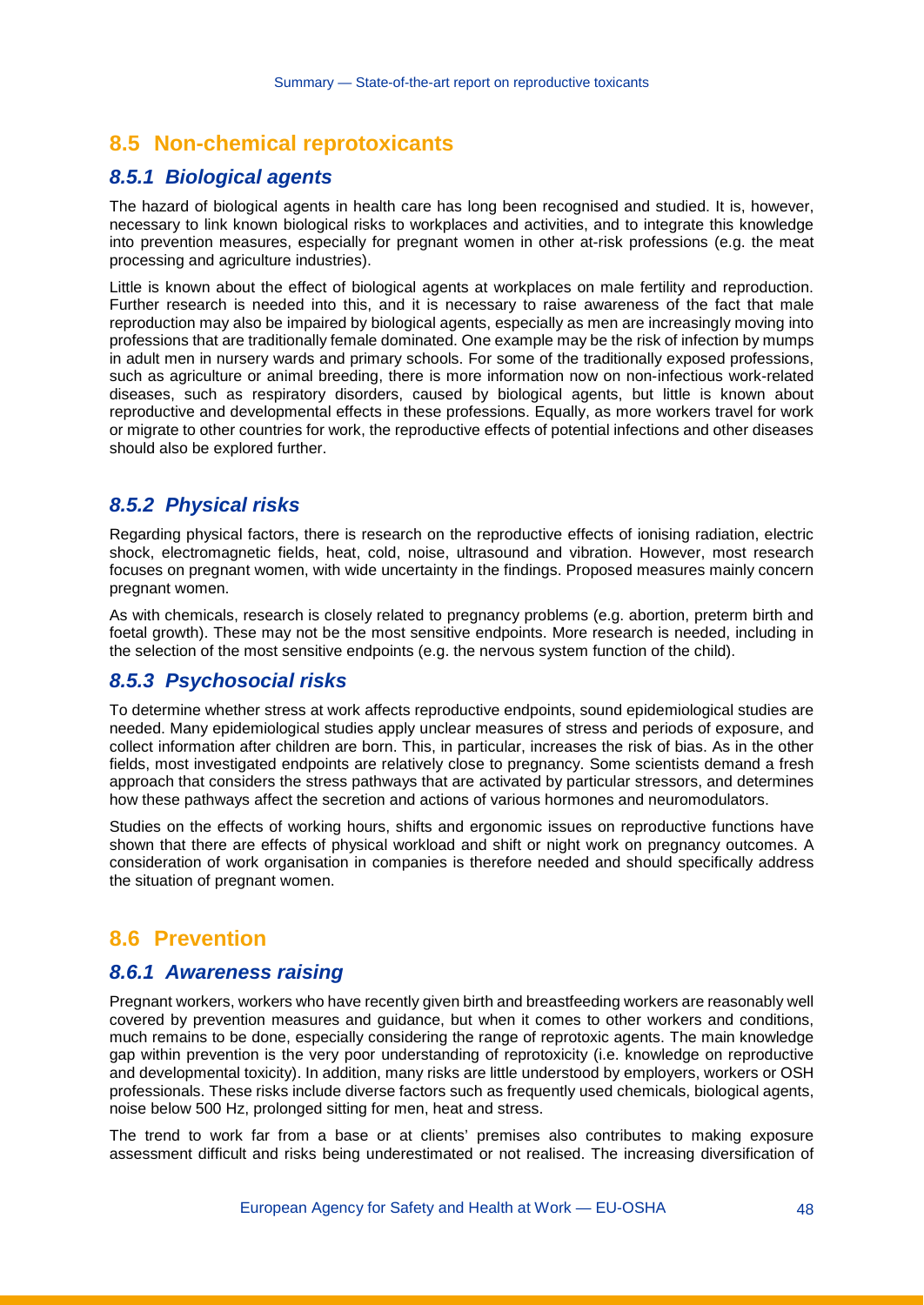working relationships will remain a major challenge for the communication of such wide-ranging risks as reproductive and developmental factors at workplaces and their interaction.

The cultural norms in some sectors (e.g. road transport, construction and several service sectors) and the current economic climate may also have to be taken into account when designing awareness-raising activities. Behaviour-oriented measures that aim to improve the safety culture, including methods such as peer observation and peer discussion, could be a useful vehicle for awareness raising and the introduction of a real preventive approach. They need, however, preconditions such as example setting by managers and supervisors, a no-blame culture and valuing feedback proposals. A truly participative approach should be considered in issues as sensitive as risks to reproduction.

Furthermore, reproduction and the ability to procreate may be perceived as a personal matter by all actors, including employers and authorities. However, all concerned parties need to be informed of the risks and the current legislative shortcomings and these hurdles will have to be overcome to achieve solutions. Plans on how to establish comprehensive prevention measures, how interventions should be targeted and how to increase compliance with legislation should be developed.

Some countries have already implemented measures on reprotoxicants that go beyond the minimal requirements of the European Union Directives, which have been shown to have beneficial effects on risk assessment and awareness, as well as on helping implementation. These could serve as good practice examples.

The above tasks can be successfully conducted only if all stakeholders, including social partners and the actors in compensation and recognition of disease, view this as a joint challenge, and if the labour inspectorates support the projects. France has conducted campaigns involving social partners and labour inspectorates and this can serve as a good practice example.

#### *8.6.2 Guidelines are urgently needed*

There is also an urgent need to establish more guidelines for companies, labour inspectorates and accident/health insurance organisations. Employers and workers should be informed on what to do in case of missing data, unclear results, etc. Importantly, they should be informed of when and how to apply the precautionary principle.

The European Commission developed model guidance on working with reprotoxicants within the project on the extension of the Carcinogens and Mutagens Directive. Another important guideline was issued by the Commission to support the application of Council Directive 92/85/EEC, but it is considered to be due for revision.

A few examples of guidelines for the assessment of reproductive and developmental risk factors are also available, and they stress the importance of counselling and information, as well as the consultation of workers, which is important to ensure that preventive measures are put in place efficiently. Although caution needs to be applied where personal data are concerned, such counselling can give an opportunity to explore any possible risk factors to workers at their workplaces, while at the same time raising awareness in a mutual learning approach, for example if occupational physicians were involved.

Health service providers (general practitioners, nurses, midwives) should also be provided with tools to assess occupational reproductive risks. These should be consulted by occupational physicians in case of a health problem that may be of an occupational nature (pre-conceptual guidance).

Tools, guidance instruments and experience in applying these should be shared between Member States (an exemplary case in Finland places an emphasis on improving the work environment when planning/constructing workplaces).The development of guidance documents and tools should be accompanied by training courses, in order to assist companies in the risk assessment and in the implementation of preventive measures. Finland has established some courses that could serve as examples.

[Table 5](#page-48-0) provides a number of recommendations for prevention that emerge from the analysis.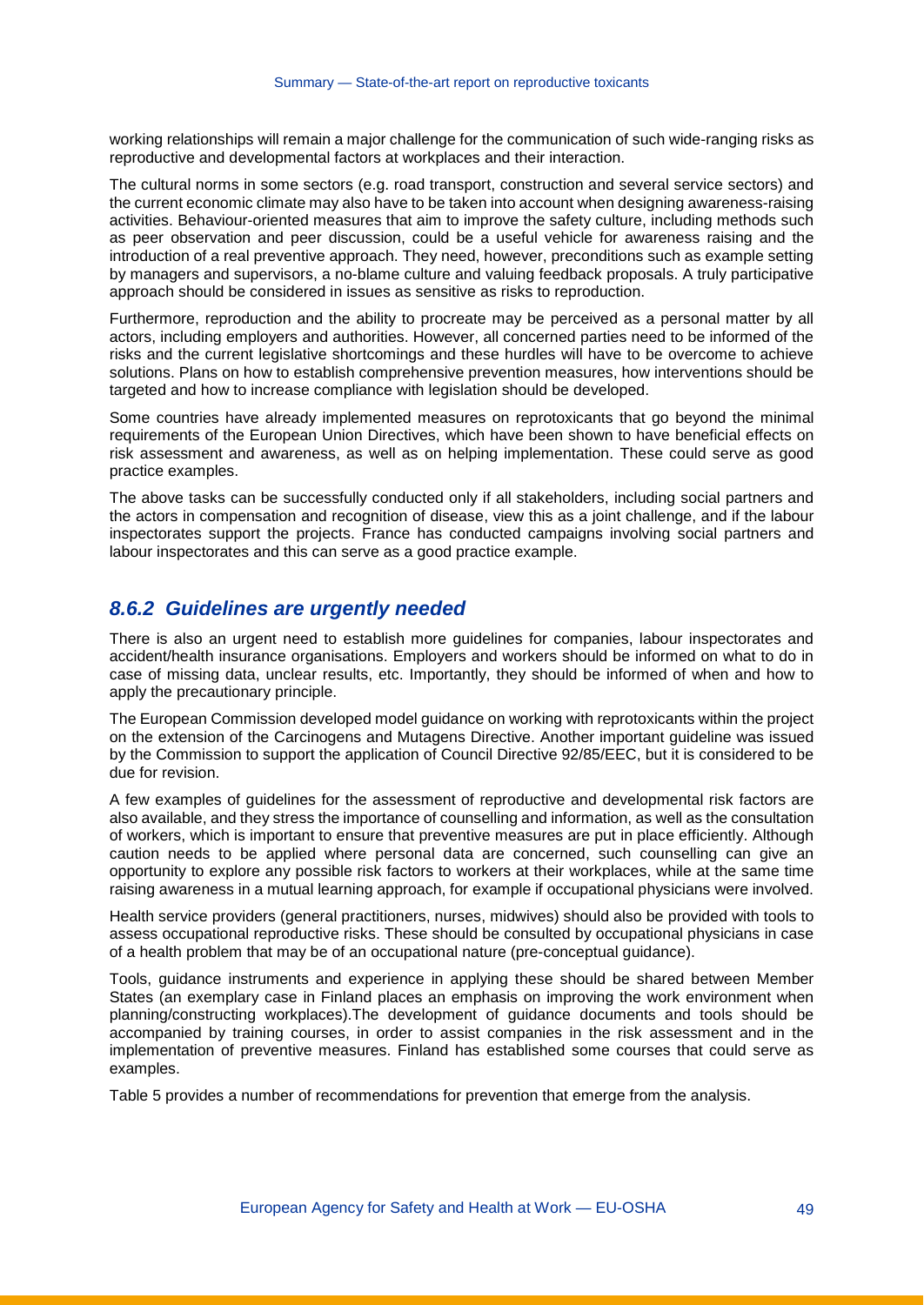#### <span id="page-48-0"></span>**Table 5: Recommendations for prevention**

| <b>Findings</b>                                                            | <b>Recommendations</b>                                                                                                                                                                                                                                                |
|----------------------------------------------------------------------------|-----------------------------------------------------------------------------------------------------------------------------------------------------------------------------------------------------------------------------------------------------------------------|
| Very few examples of guidance available.                                   | Develop guidelines to support enterprises in<br>raising awareness and identifying reproductive<br>and developmental risks.                                                                                                                                            |
|                                                                            | Ideally it should be sector specific, cover all<br>factors, such as chemicals, biological agents,<br>physical and psychosocial agents, and ensure<br>that the issue of reprotoxicity is comprehensively<br>addressed.                                                 |
|                                                                            | Develop guidelines for labour inspectors and<br>engage in a dialogue with stakeholders to<br>elucidate how to legally approach issues related<br>to endocrine disruption and new and emerging<br>risks. Ensure prevention rapidly follows up on<br>research findings. |
|                                                                            | Review the guidelines for pregnant workers that<br>accompany the EU directive                                                                                                                                                                                         |
|                                                                            | Collect good practice cases<br>addressing<br>reproductive risks, to ensure experience is<br>shared.                                                                                                                                                                   |
| Reproductive risks not included in tools for<br>workplace risk assessment. | Complement existing tools to include a focus on<br>reproductive and developmental risk.                                                                                                                                                                               |
| Lack of knowledge on reproductive risks.                                   | Apply a precautionary approach where there are<br>data gaps and mixture effects are expected.                                                                                                                                                                         |
|                                                                            | Follow up any unusual results from health<br>surveillance or concerns that may arise among<br>workers.                                                                                                                                                                |
|                                                                            | Ensure employers are informed about the<br>of nanomaterials<br>or endocrine-<br>presence<br>disrupting properties of chemicals, e.g. through<br>safety data sheets.                                                                                                   |
|                                                                            | Make sure that workers understand<br>the<br>limitations of the OELs for the substances they<br>work with.                                                                                                                                                             |
| OELs do not cover reproductive risks.                                      | Ensure that OELs for endocrine disruptors are<br>reassessed.                                                                                                                                                                                                          |
|                                                                            | Ensure that more research is conducted on<br>particle and EDC effects at workplaces.                                                                                                                                                                                  |
| Men and women may be exposed in non-<br>traditional professions.           | Avoid assumptions of who are exposed and<br>design guidance for a<br>diverse<br>working<br>population.                                                                                                                                                                |
|                                                                            | Address risks in a gender-sensitive way (e.g.<br>infectious diseases may harm male fertility in<br>education, and women exposed to heavy<br>physical work in traditionally male professions).                                                                         |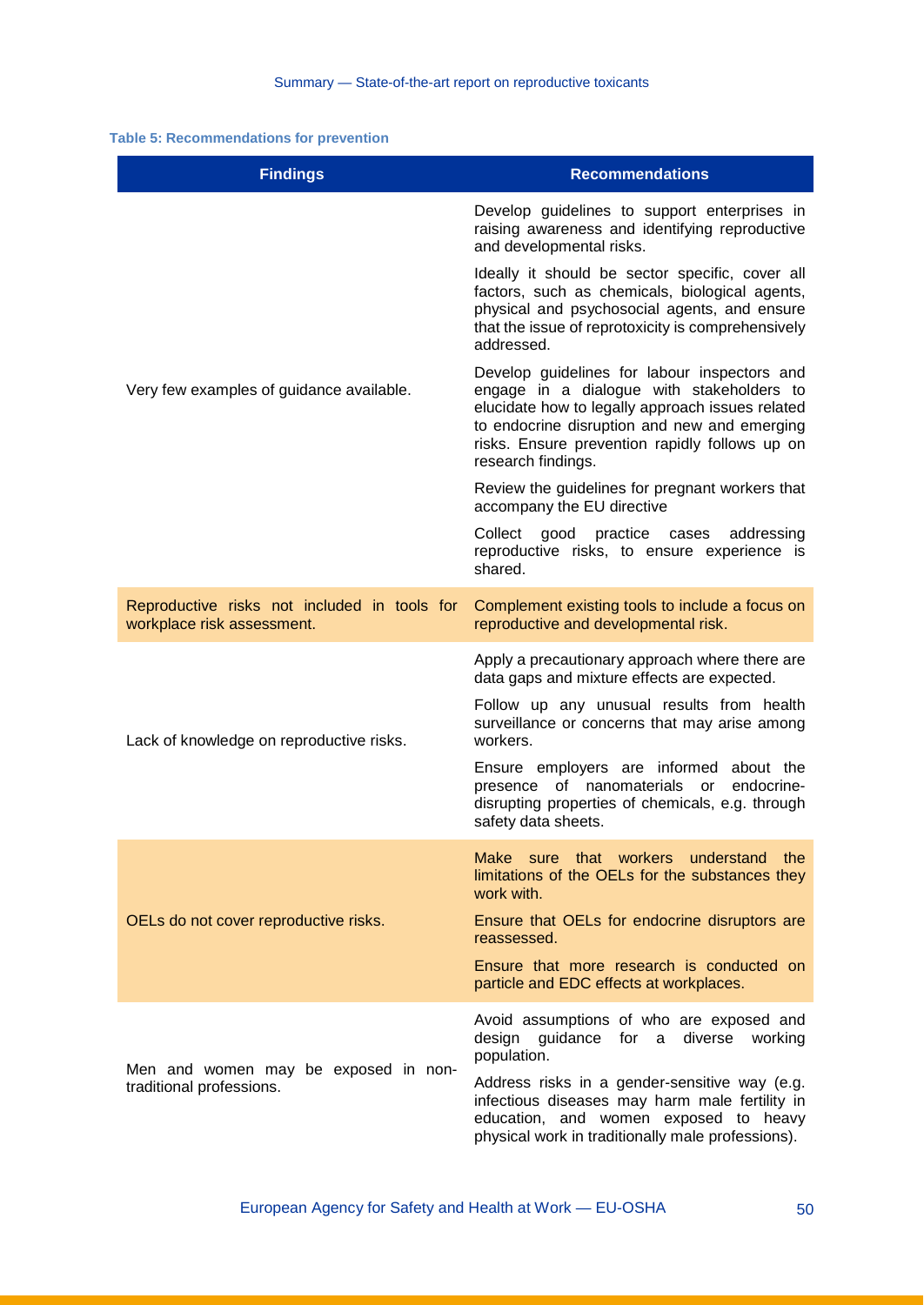| <b>Findings</b>                                                                                                       | <b>Recommendations</b>                                                                                                                                                       |
|-----------------------------------------------------------------------------------------------------------------------|------------------------------------------------------------------------------------------------------------------------------------------------------------------------------|
|                                                                                                                       | Raise awareness of reproductive risks to all<br>workers. Consider counselling of workers.                                                                                    |
| Only risks to pregnant women and the unborn<br>child are (partly) addressed.                                          | Promote tools and measures that support<br>elimination of the risk (and substitution of<br>chemicals).                                                                       |
|                                                                                                                       | <b>Ensure</b><br>protective measures related<br>to<br>breastfeeding are implemented and effects of<br>workplace risks on breastfeeding are further<br>elucidated.            |
|                                                                                                                       | Raise awareness of reproductive risks and early<br>effects in pregnancy.                                                                                                     |
| Early pregnancy gap                                                                                                   | Explain the early pregnancy gap and ensure that<br>women workers are aware of their rights and can<br>report their pregnancy in a non-blame, non-<br>discriminatory culture. |
|                                                                                                                       | Develop guidance to support OSH services.                                                                                                                                    |
| Health services do not have guidance on how to<br>assess risks and identify potential occupational<br>health effects. | Develop guidance for counselling to workers and<br>identification of workplace-related occupational<br>health effects.                                                       |

#### *8.6.3 Precautionary approach*

Various problems described in this report do not allow for clear limit values to be set or considered in the risk assessment, nor for a clear assessment of the risks at all levels, whether to reproductive function, the parents or the child, and the introduction of preventive measures. In occupational settings, workers may be exposed not only to single agents, factors or conditions, but also to any combinations of these through different routes simultaneously (e.g. inhalation and dermal absorption or ingestion). Assessing potential risks of all exposures remains a challenge for employers, especially small businesses. Additionally, there are emerging risks (e.g. from nanomaterials and EDCs) where the scientific approach is still being discussed, and the various mixture effects would also need to be considered. Where the scientific data do not yet allow the defining of protective levels of exposure, a precautionary approach needs to be applied. This approach must also consider the 'early pregnancy gap'.

#### **8.7 Final remarks**

It has been widely recognised that EU policies need to be coordinated to improve the prevention of reproductive risks, for example public health, environmental protection and chemicals policies. The WHO, for example, demands that reproductive disorders, including those caused by work, should be given priority in the national health plans and plans on the prevention of non-communicable diseases.

Legislation and its implementation should be coherent to ensure equal protection for women and men, including those who plan to have children, as well as for future generations. Women and men should be reassured that having children is something that is welcomed within society and within enterprises, notwithstanding pressure in times of economic crisis. Risk assessments should include both male and female aspects of reproduction, and should be based on the possibility that any woman of reproductive age may become pregnant without her knowledge. Workplace organisation and working conditions should also allow for the specific requirements of pregnant women and young mothers. Factors harmful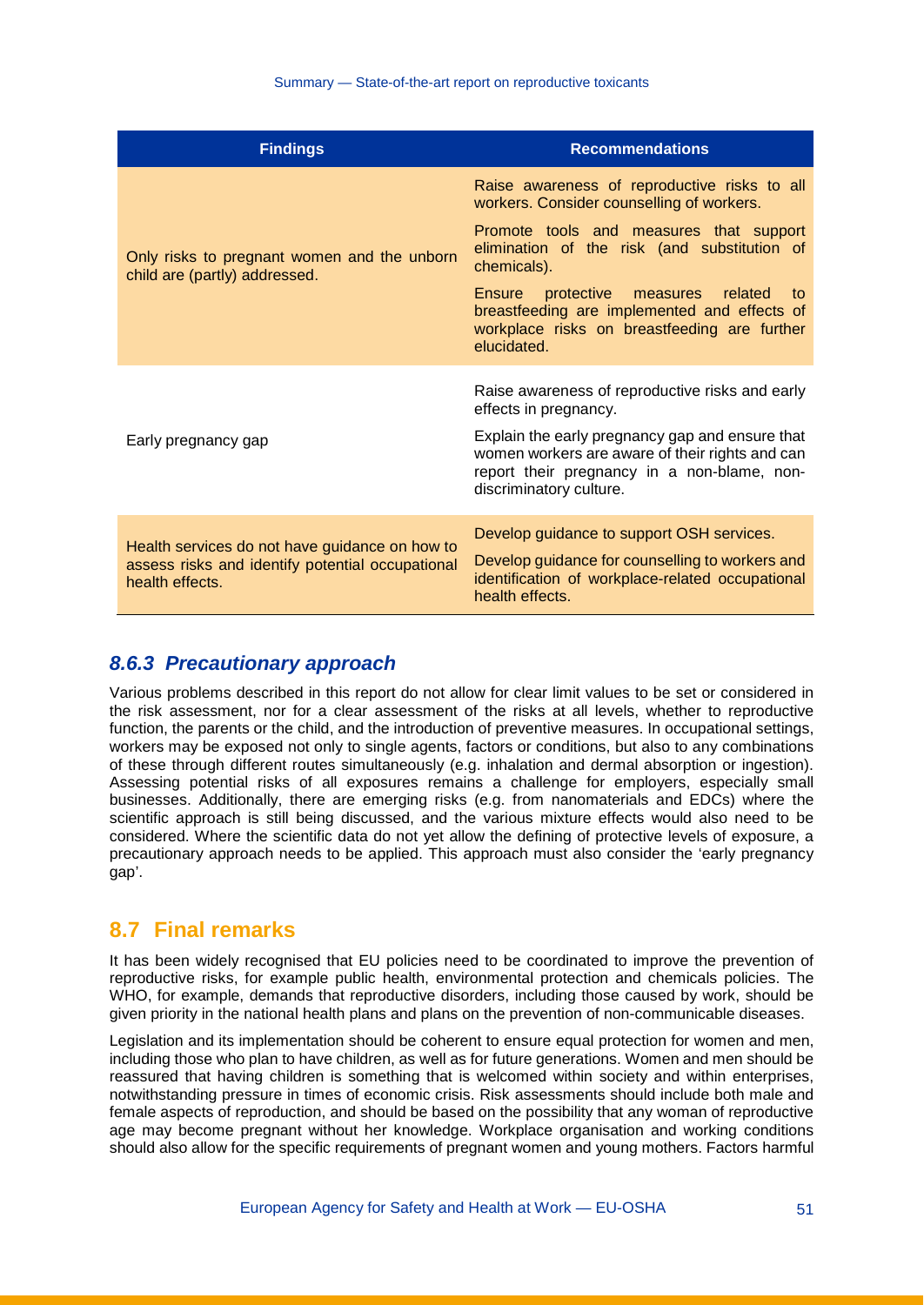to reproduction should be given higher priority because of their health effects for workers as well as future generations. In all areas (chemicals, non-chemicals, mixtures, emerging factors), there are large gaps in scientific toxicological data. Much more effort is needed to close these gaps.

Finally, the 2014 EU-OSHA workshop in Paris underlined that exposure to reprotoxic risks may be exported to third countries, for example through the export of electronic waste that is then processed by workers including women and children in the destination countries. This should be prevented.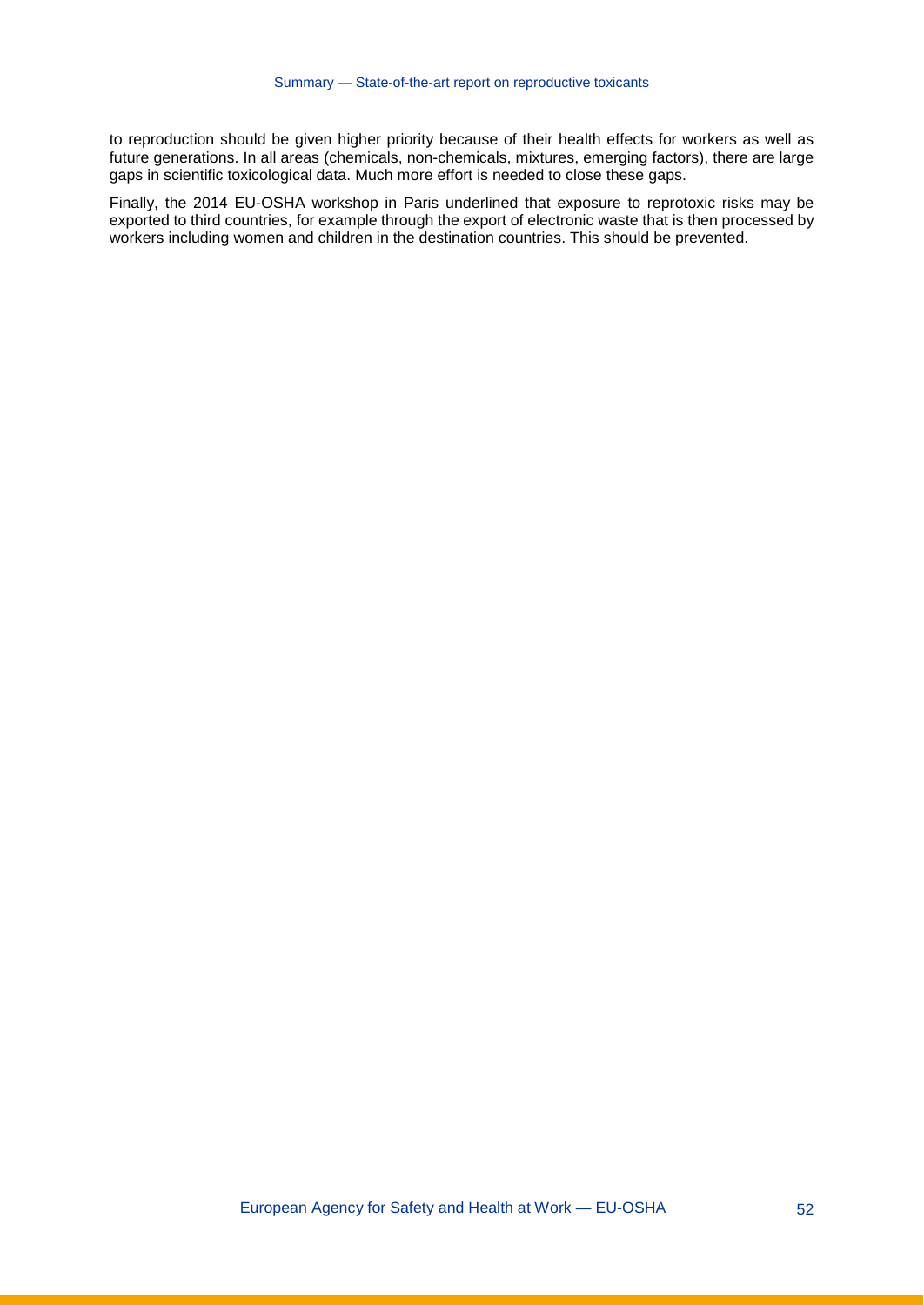## **9 References**

- ANSES French Agency for Food, Environmental and Occupational Health & Safety, Opinion on the assessment of the risks associated with bisphenol A for human health, and on toxicological data and data on the use of bisphenols S, F, M, B, AP, AF and BADGE, 2014. Available at [https://www.anses.fr/en/content/bisphenol-anses-demonstrates-potential-health-risks-and](https://www.anses.fr/en/content/bisphenol-anses-demonstrates-potential-health-risks-and-confirms-need-reduce-exposure)[confirms-need-reduce-exposure](https://www.anses.fr/en/content/bisphenol-anses-demonstrates-potential-health-risks-and-confirms-need-reduce-exposure)
- ANSES French Agency for Food, Environmental and Occupational Health & Safety, Opinion on 'the definition of scientific criteria for defining endocrine disruptors', 2016. Available at <https://www.anses.fr/en/system/files/SUBCHIM2016SA0133EN.pdf>
- Attarchi, M.S., Ashouri, M., Labbafinejad, Y. & Mohammadi, S., 'Assessment of time to pregnancy and spontaneous abortion status following occupational exposure to organic solvents mixture', *International Archives of Occupational and Environmental Health*, Vol. 85, No 3, 2012, pp. 295-303.
- Birnbaum, L., 'Endocrine disruption', presentation at European Commission conference *Endocrine Disruptors: Current challenges in science and policy Brussels*, June 2012. Available at [http://ec.europa.eu/environment/chemicals/endocrine/pdf/endocrine\\_presentations.zip](http://ec.europa.eu/environment/chemicals/endocrine/pdf/endocrine_presentations.zip)
- Boggia, B., Carbone, U., Farinaro, E., *et al*., 'Effects of working posture and exposure to traffic pollutants on sperm quality', *Journal of Endocrinology Investigation*, Vol. 32, No 5, 2009, pp. 430-434.
- Boivin, J., Griffiths, E. & Venetis, C.A., 'Emotional distress in infertile women and failure of assisted reproductive technologies: meta-analysis of prospective psychosocial studies', *British Medical Journal*, 342, 2011, d223.
- Brouwers, M.M., van Tongeren, M., Hirst, A., Bretveld, R.W. & Roeleveld, N., 'Occupational exposure to potential endocrine disruptors: further development of a job exposure matrix', *Occupational and Environmental Medicine*, Vol. 66, 2009, pp. 607-614.
- Brown-Woodman, P.D., Webster, W.S., Picker, K. & Huq, F., 'In vitro assessment of individual and interactive effects of aromatic hydrocarbons on embryonic development of the rat', *Reproductive Toxicology*, Vol. 8, 1994, pp. 121-135.
- Chapin, R.E. & Sloane, R.A., 'Reproductive assessment by continuous breeding evolving study design and summaries of ninety studies', *Environmental Health Perspectives*, Vol. 105, Suppl. 1, 1997, pp. 199−395.
- Conference Proceedings, EU Conference on endocrine disruptors: Current challenges in science and policy, Brussels June 2012. Retrieved 28 August 2012, from: [http://ec.europa.eu/environment/chemicals/index.htm.](http://ec.europa.eu/environment/chemicals/index.htm)
- Cullinan, P., Acquilla, S. & Dhara, V., 'Long term morbidity in survivors of the 1984 Bhopal gas leak', *National Medical Journal of India*, Vol. 9, 1996, pp. 5-10.
- Czerczak S., 'Zasady ustalania wartości najwyższych dopuszczalnych stężeń chemicznych czynników szkodliwych w środowisku pracy' [Rules for determining the maximum permissible concentrations of harmful chemical agents in the workplace], *Podstawy i Metody Oceny Środowiska Pracy*, Vol. 4, No 42, 2004, pp. 5-18.
- De Fleurian, G., Perrin, J., Ecochard, R., Dantony, E., Lanteaume, A., Achard, V., Grillo, J.M., Guichaoua, M.R., Botta, A. & Sari-Minodier, I., Occupational exposures obtained by questionnaire in clinical practice and their association with semen quality, *Journal of Andrology* 30, 2009. pp.566-79. doi: 10.2164/jandrol.108.005918. Epub 2009 Feb 19.
- Drozdowsky, S.L. & Whittaker, S.G, 'Workplace hazards to reproduction and development: a resource for workers, employers, health care providers, and health & safety personnel', *Safety and Health Assessment and Research for Prevention SHARP*, technical report No. 21-3-1999, 1999, pp. 1-7.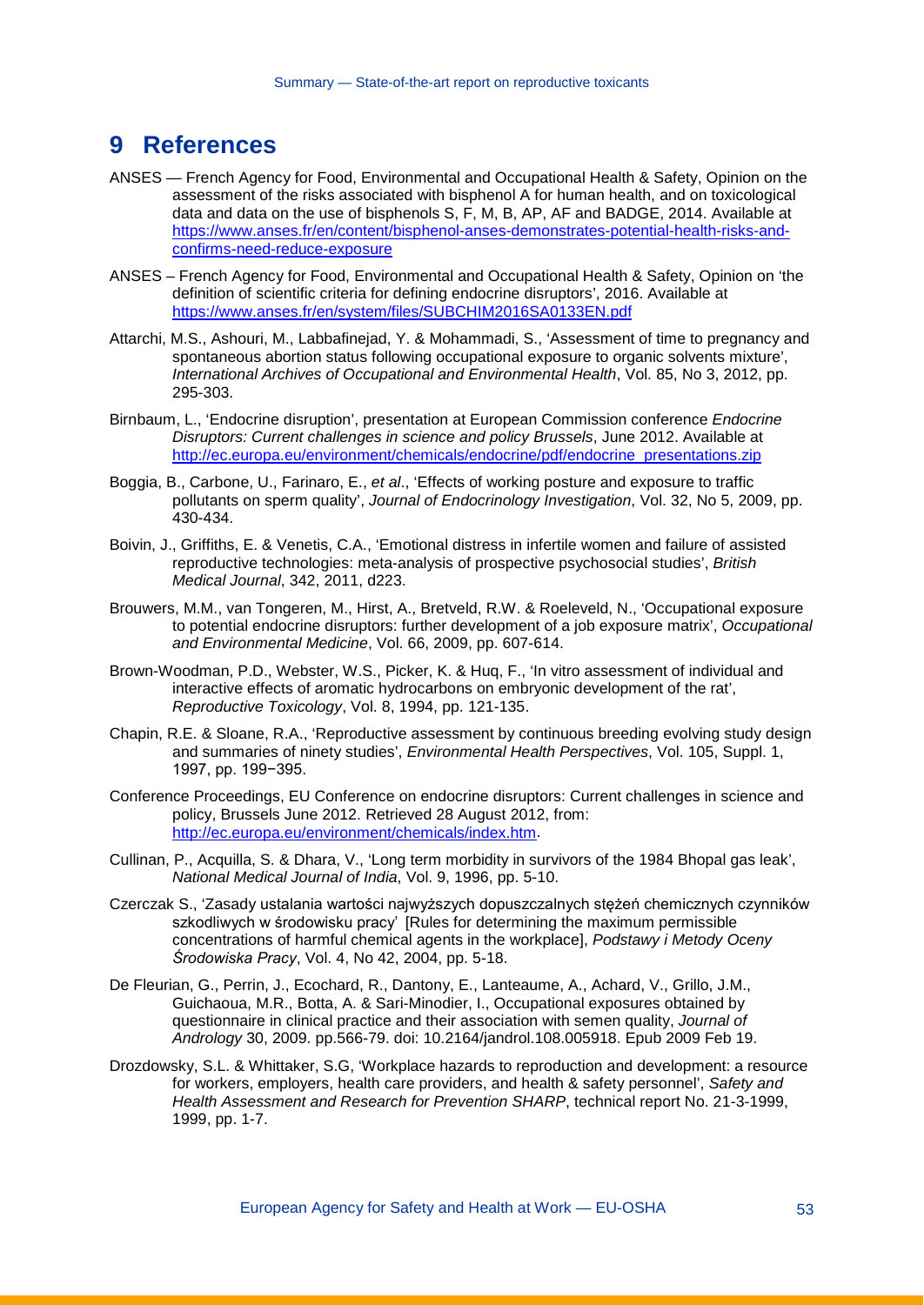- Du Plessis, S.S. & Agarwal, A., 'Environmental insults on spermatogenesis', in Racowsky, C., Schlegel, P.N., Fauser, B.C. and Carrell, D.T., *Biennial reviews of infertility*, Vol. 2, Springer, 2011, pp. 133-154.
- ECHA European Chemicals Agency, Guidance on the application of the CLP Criteria. Guidance to Regulation (EC) No 1272/2008 on classification, labelling and packaging of substances and mixtures. ECHA-12-G-14-EN, version 4.0, 2013b.
- ECHA European Chemicals Agency, Guidance on Information Requirements and Chemical Safety Assessment, Chapter R.7a: Endpoint specific guidance, version 4.1, 2015.
- EU-OSHA European Agency for Safety and Health at Work, Exploratory survey of occupational exposure limits for carcinogens, mutagens and reprotoxic substances at EU Member State levels, Luxembourg, Office for Official Publications of the European Communities, 2009a. Available at:<https://osha.europa.eu/en/publications/reports/548OELs>
- EU-OSHA European Agency for Safety and Health at Work, *Risk assessment for biological agents*. E-fact 53, 2010, pp. 1-14. Available at: [https://osha.europa.eu/es/tools-and](https://osha.europa.eu/es/tools-and-publications/publications/e-facts/efact53/view)[publications/publications/e-facts/efact53/view](https://osha.europa.eu/es/tools-and-publications/publications/e-facts/efact53/view)
- EU-OSHA European Agency for Safety and Health at Work, Workplace risks affecting reproduction: from knowledge to action, seminar online summary of workshop held in Paris, January 2014. Retrieved 21 July 2014 from[: https://osha.europa.eu/en/seminars/workplace-risks-affecting](https://osha.europa.eu/en/seminars/workplace-risks-affecting-reproduction-from-knowledge-to-action)[reproduction-from-knowledge-to-action](https://osha.europa.eu/en/seminars/workplace-risks-affecting-reproduction-from-knowledge-to-action)
- European Commission, Report from the Commission on the implementation of Council Directive 92/85/EEC of 19 October 1992 on the introduction of measures to encourage improvements in the health and safety at work of pregnant workers and workers who have recently given birth or are breastfeeding, COM/99/ 0100 final, Brussels, 1999.
- European Commission, Communication from the Commission on the guidelines on the assessment of the chemical, physical and biological agents and industrial processes considered hazardous for the safety or health of pregnant workers and workers who have recently given birth or are breastfeeding (Council Directive 92/85/EEC), Communication from the Commission, COM(2000) 466 final/2, Brussels, 2000.
- European Commission, 2008, Proposal for a Directive of the European Parliament and of the Council of 3 October 2008 amending Council Directive 92/85/EEC on the introduction of measures to encourage improvements in the safety and health at work of pregnant workers and workers who have recently given birth or who are breastfeeding COM (2008) 637 final, 2008/0193 (COD). Available at

<http://eur-lex.europa.eu/legal-content/EN/ALL/?uri=CELEX:52008PC0637>

- European Commission, 'Commission recommendation of 18 October on the definition of nanomaterial (2011/696/EU)', *Official Journal of the European Union,* L 275, 2011, pp. 38-40.
- European Commission, 2011, Fourth Report on the implementation of the 'Community Strategy for Endocrine disrupters' a range of substances suspected of interfering with the hormone systems of humans and wildlife (COM (1999) 706), Commission Staff Working Paper, SEC(2011) 1001 final, 10.08.2011.
- European Commission, Press release 15.06.2016, *Commission presents scientific criteria to identify endocrine disruptors in the pesticides and biocides areas*. Available at [http://europa.eu/rapid/press-release\\_IP-16-2152\\_en.htm](http://europa.eu/rapid/press-release_IP-16-2152_en.htm)
- European Commission, 2016. Executive summary of the impact assessment SWD(2016) 212 final; Communication from the Commission to the European Parliament and the Council. COM(2016) 350 final. Available at [http://ec.europa.eu/health/endocrine\\_disruptors/policy/index\\_en.htm](http://ec.europa.eu/health/endocrine_disruptors/policy/index_en.htm)
- European Council, Council Directive 92/85/EEC of 19 October 1992 on the introduction of measures to encourage improvements in the safety and health at work of pregnant workers and workers who have recently given birth or are breastfeeding (tenth individual Directive within the meaning of Article 16 (1) of Directive 89/391/EEC).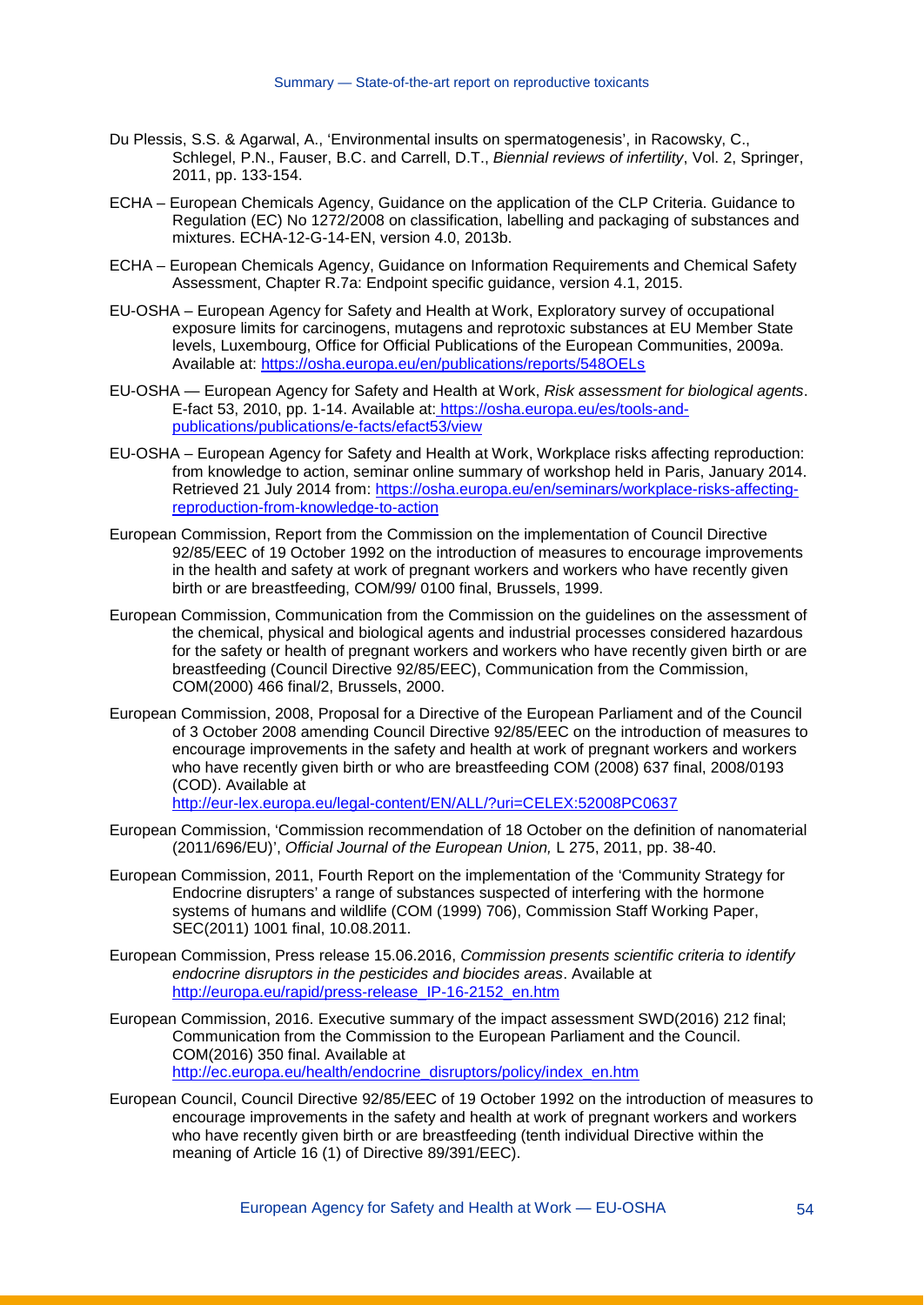- European Council, 1996, Council Directive 96/29/Euratom of 13 May 1996 laying down basic safety standards for the protection of the health of workers and the general public against the dangers arising from ionizing radiation.
- Evans, T.J., 'Endocrine disruptors', in Gupta, R.C. (ed.), *Reproductive and developmental toxicity*, Elsevier Inc., London, Burlington, MA, San Diego, CA , 2011, pp. 874-875.
- Fairhurst, S., 'The uncertainty factor in the setting of occupational exposure standards', *Annals of Occupational Hygiene,* Vol. 39, 1995, pp. 375-385.
- Feveile, H., Schmidt, L., Hannerz, H. & Hougaard, K.S., 'Industrial differences in female fertility treatment rates – a new approach to assess differences related to occupation?', *Scandinavian Journal of Public Health*, Vol. 39, No 2, 2011, pp. 164-171. Available at: <http://www.ncbi.nlm.nih.gov/pubmed/21239478>
- Gould, J.C., Kasichayanula, S., Shepperly, D.C. & Boulton D.W., 'Use of low-dose clinical pharmacodynamic and pharmacokinetic data to establish an occupational exposure limit for dapagliflozin, a potent inhibitor of the renal sodium glucose co-transporter 2', Regulatory Toxicology and Pharmacology, 2013, pii: S0273-2300(13)00104-9.
- Greenberg, G.N., Cohen, B.A., Frazier, L.M. & DeHart, R.L., 'Noise, ultrasound, and vibration', in Frazier, L.M. & Hage, M.L. (eds), *Reproductive hazards of the workplace*, John Wiley and Sons, Inc., New York, 1998, pp. 401-414.
- Gromiec, J.P. & Czerczak, S., 'Kryteria Oceny Narażenia na Substancje Chemiczne w Polsce i na Świecie – Procedury Ustalania i Stosowania [Polish and worldwide criteria for assessing exposure to chemicals: procedures and applications]', *Medycyna Pracy*, Vol. 53, No 1, 2002, pp. 53-59.
- Guignon, N. & Sandret, N., 'Les expositions aux produits mutagènes et reprotoxiques', *DARES – Premières Synthèses Informations*, No. 32.1, 2005.
- Gulati, K. & Ray, A. 'Stress: its impact on reproductive and developmental toxicity', Gupta, R.C. (Ed.), *Reproductive and Developmental Toxicity*, Elsevier Inc., London, Burlington, MA, San Diego, CA, 2011, pp. 825-834
- Hage, M.L., 'Disinfectants', in Frazier, L.M. & Hage, M.L. (eds), *Reproductive hazards of the workplace*, John Wiley and Sons, Inc., New York, 1998, pp. 257-275.
- Hage, M.L., 'Working hours, shift rotation, and shift duration', Frazier, L.M., Hage, M.L. (eds), *Reproductive hazards of the workplace*, John Wiley and Sons, Inc., New York. 1998, pp. 506- 512.
- Hass, U., & Filinska, M., 'Effekter på hjernens udvikling og funktion efter udsættelse for kemiske stoffer med hormonlignende virkninger [Effects on brain development and function after exposure to chemicals with hormone-like effects]', *Miljø og Sundhed*, vol. 23, 2003, pp. 12-19.
- Hass, U., Herrmann, S.S., Jacobsen. P.R., Jensen, B.H., Petersen, A., Poulsen, M.E., Taxvig, C., Vinggaard, A.M., Boberg, J., Christiansen, S., Clemmensen, L.H. & Axelstad, M., 'Adverse effects on sexual development in rat offspring after low dose exposure to a mixture of endocrine disrupting pesticides', *Reproductive Toxicology*, Vol. 34, No 2, 2012, pp. 261-274.
- Hass, U., Scholze, M., Christiansen, S., Dalgaard, M., Vinggaard, A.M., Axelstad, M., Metzdorff, S.B. & Kortenkamp, A., 'Combined exposure to anti-androgens exacerbates disruption of sexual differentiation in the rat', *Environmental Health Perspectives*, Vol. 115, Suppl. 1, 2007, pp. 122-128.
- Health Council of the Netherlands, 'Advisory reports on healthy working conditions', undated. Retrieved 29 July 2014 from: [http://www.gezondheidsraad.nl/en/search/results/evaluation%20of%20effects%20on%20repr](http://www.gezondheidsraad.nl/en/search/results/evaluation%20of%20effects%20on%20reproduction) [oduction](http://www.gezondheidsraad.nl/en/search/results/evaluation%20of%20effects%20on%20reproduction)
- Hjollund, N.H., Kold, J.T., Bonde, J.P., Henriksen, T.B., Kolstad, H.A., Andersson, A.M., Ernst, E., Giwercman, A., Skakkebaek, N.E. & Olsen, J., 'Job strain and time to pregnancy', *Scandinavian Journal of Work, Environment and Health*, Vol. 24, 1998, pp. 344-350.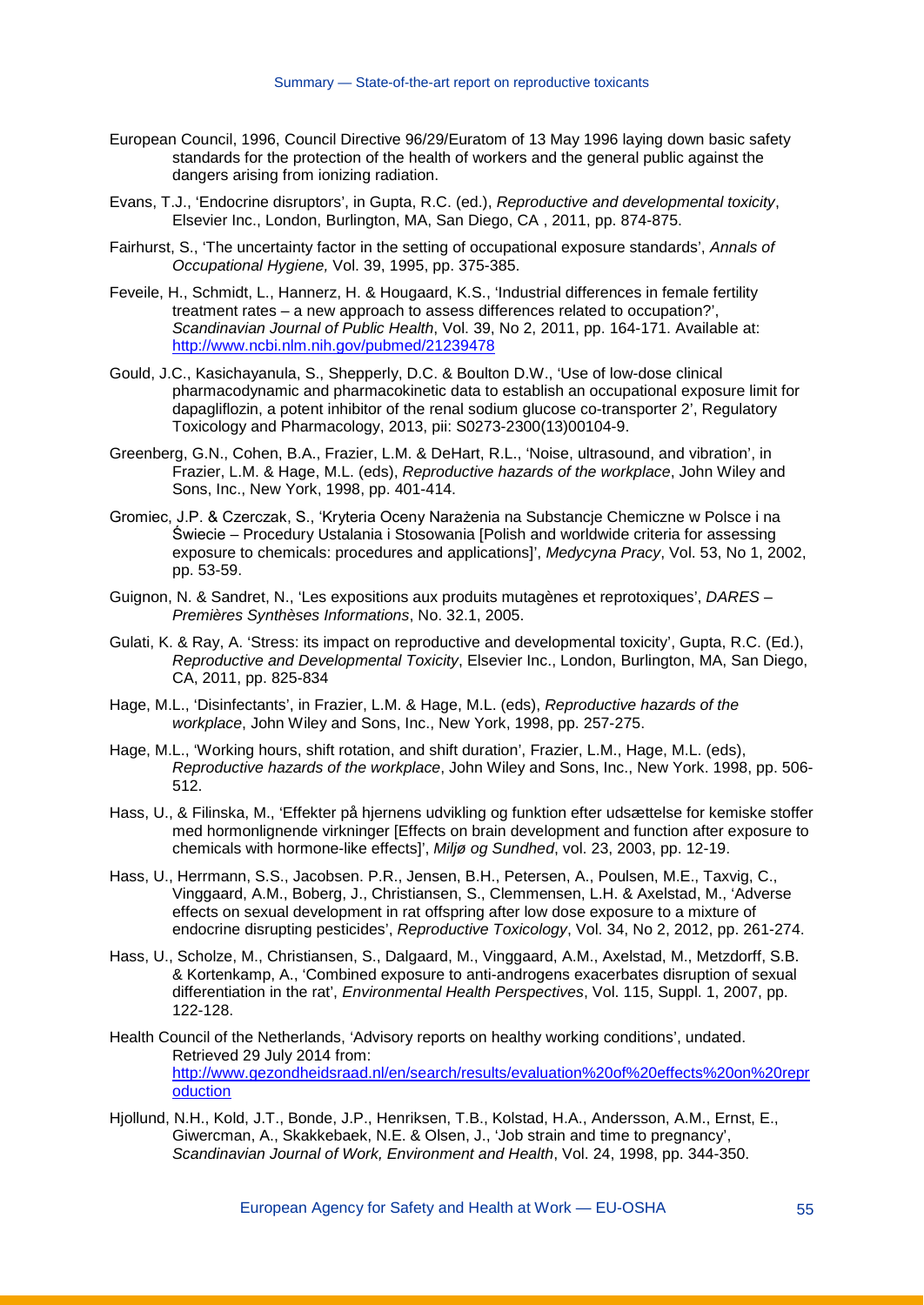- Hjollund, N.H., Jensen, T.K., Bonde, J.P., Henriksen, T.B., Andersson, A.M., Kolstad, H.A., Ernst, E., Giwercman, A., Skakkebaek, N.E. & Olsen, J., 'Distress and reduced fertility: a follow-up study of first-pregnancy planners', *Fertility and Sterility*, Vol. 72, 1999, pp. 47-53.
- Hjollund, N.H., Bonde, J.P., Henriksen, T.B., Giwercman, A. & Olsen, J., 'Job strain and male fertility', *Epidemiology*, Vol. 15, 2004a, pp. 114-117.
- Hjollund, N.H., Bonde, J.P., Henriksen, T.B., Giwercman, A. & Olsen, J., 'Reproductive effects of male psychologic stress', *Epidemiology*, Vol. 15, 2004b, pp. 21-27.
- Hjollund, N.H., Bonde, J.P., Jensen, T.K., Henriksen, T.B., Andersson, A.M., Kolstad, H.A., Ernst, E., Giwercman, A., Skakkebaek, N.E., & Olsen. J., 'Male-mediated spontaneous abortion among spouses of stainless steel welders', *Scandinavian Journal of Work, Environment and Health*, Vol. 26, 2000a, pp. 187-192.
- Hougaard, K.S., 'Effekter af stress i fostertilværelsen [Effects of stress on foetal stage]', *Miljø og Sundhed*, Suppl. 4, 2004, pp. 14-24.
- Hougaard, K.S., *Neurobehavioral Teratology of maternal stress in combination with chemical exposure in rats*, PhD thesis, Institute of Occupational Health, 2003, Copenhagen
- Hougaard, K.S., *Reproduction Injuries and pregnancy complications — Note to Working Environment Authority,* strategy project 2010, unpublished, 2005
- Hougaard, K.S., *Reproduction Injuries and pregnancy complications — Update to note to Working Environment Authority strategy project*, unpublished, 2010
- Hougaard, K.S. & Lund, S.P., Helbredseffekter af støj i arbejdsmiljøet [Health effects of noise in the working environment], AMI Documentation 13, Copenhagen, 2004.
- Hougaard, K.S., Jackson, P., Jensen, K.A., Sloth, J.J., Loschner, K., Larsen, E.H., Birkedal, R.K., Vibenholt, A., Boisen, A.M., Wallin, H. & Vogel, U., 'Effects of prenatal exposure to surfacecoated nanosized titanium dioxide (UV-Titan). A study in mice', *Particle and Fibre Toxicology,* Vol. 7, No 16, 2010, p. 16.
- Hougaard, K.S., Hannerz, H., Feveile, H. & Bonde, J.P., 'Increased incidence of infertility treatment among women working in the plastics industry', *Reproductive Toxicology,* Vol. 27, 2009, pp. 186-189.
- Iavicoli, I., Fontana, I. & Bergamaschi, A., 'The effects of metals as endocrine disruptors', *Journal of Toxicology and Environmental Health*, Part B: Critical Reviews, Vol. 12, No 3, 2009, pp. 206- 223.
- IGHRC Interdepartmental Group on Health Risks from Chemicals, *Chemical mixtures: a framework for assessing risks to human health*, undated. Available at: <http://ieh.cranfield.ac.uk/ighrc/publications1.html>
- Jensen, T.K., Bonde, J.P. & Joffe, M., 'The influence of occupational exposure on male reproductive function', *Occupational Medicine (London),* Vol. 56, No 8, 2006, pp. 544-553.
- Jørgensen, N., Vierula, M., Jacobsen, R., Pukkala, E., Perheentupa, A., Virtanen, H.E., Skakkebæk, N.E. & Toppari, J., 'Recent adverse trends in semen quality and testis cancer incidence among Finnish men', *International Journal of Andrology*, Vol. 34, 2011, pp. e37–e48.
- Karasek, R. & Theorell, T., Healthy work: stress productivity and the reconstruction of working life, Basic Books, New York, 1990.
- Kay, H.H., 'Electromagnetic fields', in Frazier, L.M. & Hage, M.L. (eds), *Reproductive hazards of the workplace*, John Wiley and Sons, Inc., New York, 1998, pp. 391-400.
- Kortenkamp, A., Martin, O., Faust, M., Evans, R., McKinlay, R., Orton, F. & Rosivatz, E., *State of the art assessment of endocrine disruptors*, 2011. Available at: [http://ec.europa.eu/environment/chemicals/endocrine/pdf/sota\\_edc\\_final\\_report.pdf](http://ec.europa.eu/environment/chemicals/endocrine/pdf/sota_edc_final_report.pdf)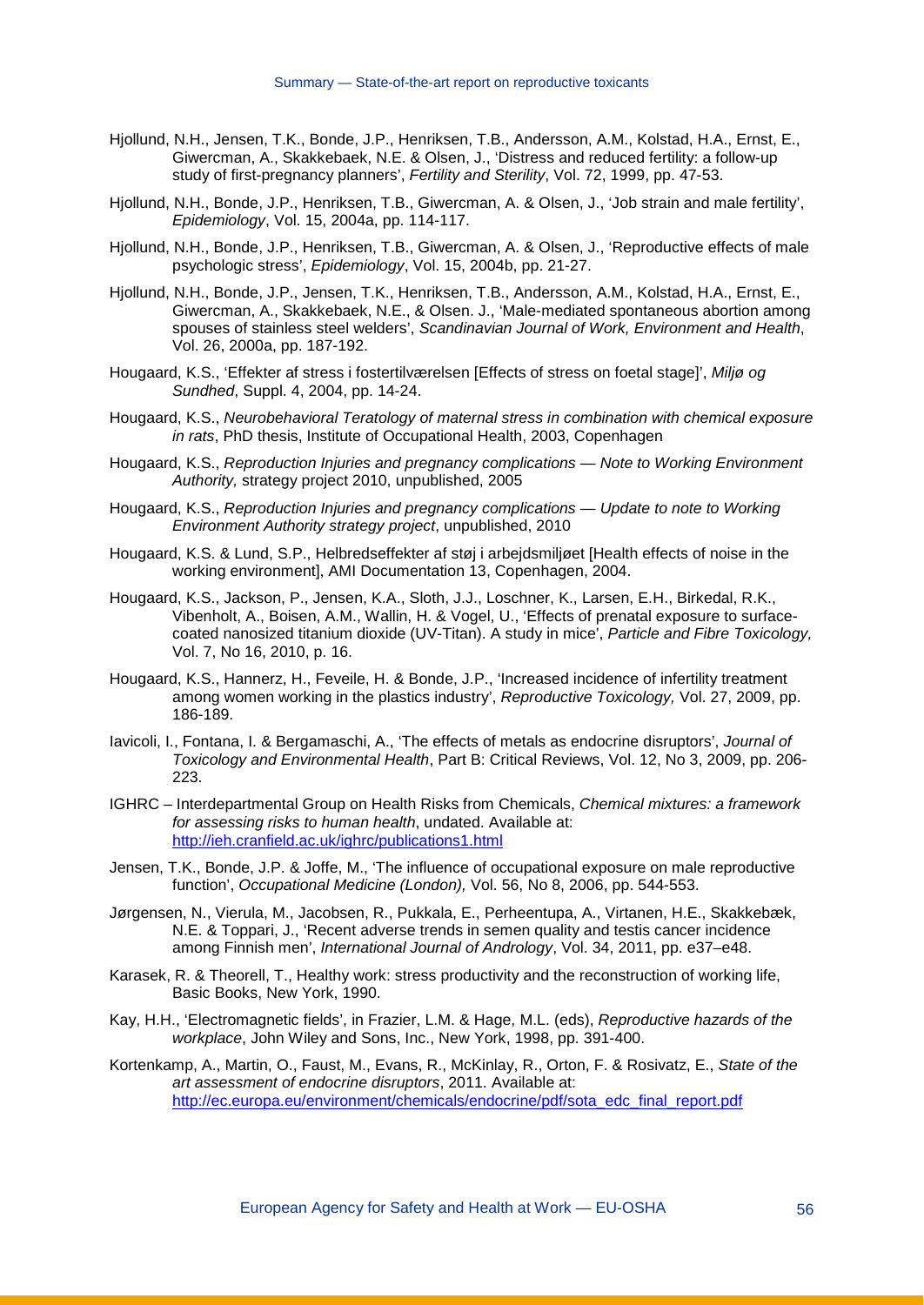- Krüger, D., Louhevaara, V., Nielsen, J. & Schneider, T., 'Risk assessment and preventive strategies in professional cleaning', *Werkstattberichte Wissenschaft + Technik*, Wirtschaftsverlag NW, No 13, Hamburg, 1997.
- Larsen, P.B., 'Børn og ufødtes udsættelse og følsomhed over for kemiske stoffer [Exposure of children and the unborn and sensitivity to chemicals]'', *Miljø og Sundhed,* Vol. 17, 2001, pp. 8-11.
- Lawson, C.C., Grajewski, B., Daston, G.P., Frazier, L.M., Lynch, D., McDiarmid, M., Murono, E., Perreault, S.D., Robbins, W.A., Ryan, M.A., Shelby, M. & Whelan, E.A., 'Workgroup report: implementing a national occupational reproductive research agenda – decade one and beyond', *Environmental Health Perspectives*, Vol. 114, No 3, 2006, pp. 435-441.
- Lawson, C.C., Schnorr, T.M., Daston, G.P., Grajewski, B., Marcus, M., McDiarmid, M., Murono, E., Perreault, S.D., Schrader, S.M. & Shelby, M., 'An occupational reproductive research agenda for the third millennium', *Environmental Health Perspectives,* Vol. 111, No 4, 2003, pp. 584- 592.
- Levine, R.J., Mathew, R.M., Chenault, C.B., Brown, M.H., Hurtt, M.E., Bentley, K.S., Mohr, K.L. & Working, P.K., Differences in the quality of semen in outdoor workers during summer and winter, *New England Journal of Medicine* 323, 1990, pp.12-16.
- Li, D., Zhou, Z., Qing, D., He, Y., Wu, T., Miao, M., Wang, J., Wenig, X., Ferber, J.R., Herrinton, L.J., Zhu, Q., Gao, E., Checkoway, H. & Yuan, W., 'Occupational exposure to bisphenol A (BPA) and the risk of self-reported male sexual dysfunction', *Human Reproduction,* Vol. 25, 2010, pp. 519-527.
- Lobel, M., 'Conceptualizations, measurement, and effects of prenatal maternal stress on birth outcomes', *Journal of Behavioral Medicine*, Vol. 17, 1994, pp. 225-272.
- Mantovani, A. & Baldi, F., 'Emerging aspects endocrine disrupters aggregate exposure in living environment and workplace', 2010. Retrieved 12 August 2015 from: <http://www.iss.it/binary/inte/cont/ENG.pdf>
- Metzdorff, S.B., Dalgaard, M., Christiansen, S., Axelstad, M., Hass, U., Kiersgaard, M.K., Scholze, M., Kortenkamp, A. & Vinggaard, A.M., 'Dysgenesis and histological changes of genitals and perturbations of gene expression in male rats after in utero exposure to antiandrogen mixtures', *Toxicological Sciences*, Vol. 98, No 1, 2007, pp. 87-98.
- Milieu Ltd & Risk and Policy Analysts Ltd (RPA), Final Report, Analysis at EU-level of health, socioeconomic and environmental impacts in connection with possible amendment to Directive 2004/37/EC (carcinogens and mutagens at work) to extend the scope to include category 1A and 1B reprotoxic substances, funded by the European Commission and the DG EMPL as a Study Service Contract, 2013.
- Mnif, W., Hassine, A.I.H., Bouaziz, A., Bartegi, A., Thomas, O. & Roig, B., 'Effect of endocrine disruptor pesticides: a review', *International Journal of Environmental Research and Public Health,* Vol. 8, 2011, pp. 2265-2303.
- Mozurkewich, E.L., Luke, B., Avni, M. & Wolf, F.M., 'Working conditions and adverse pregnancy outcome: a meta-analysis', *Obstetrics & Gynecology*, Vol. 95, 2000, pp. 623-635.
- Mutambudzi, M., Meyer, J.D., Warren, N. & Reisine, S., 'Effects of psychosocial characteristics of work on pregnancy outcomes: a critical review', *Women Health*, Vol. 51, 2011, pp. 279-297.
- National Board of Health (Sundhedsstyrelsen), Malformation Register 1994-2006 New figures from the Health Protection Agency, Denmark, 2007, 11 (13), pp. 1-13.
- Nesbitt, T., 'Ergonomic exposures', in Frazier, L.M. & Hage, M.L. (eds), *Reproductive hazards of the workplace*, John Wiley and Sons, Inc., New York, 1998, pp. 431-464.
- NIOSH National Institute for Occupational Safety and Health (USA), *The effect of workplace hazards on female reproductive health*, DHSS (NIOSH) Publication No 99-104, 1999, p. 5. Available at:<http://www.cdc.gov/niosh/docs/99-104/pdfs/99-104.pdf>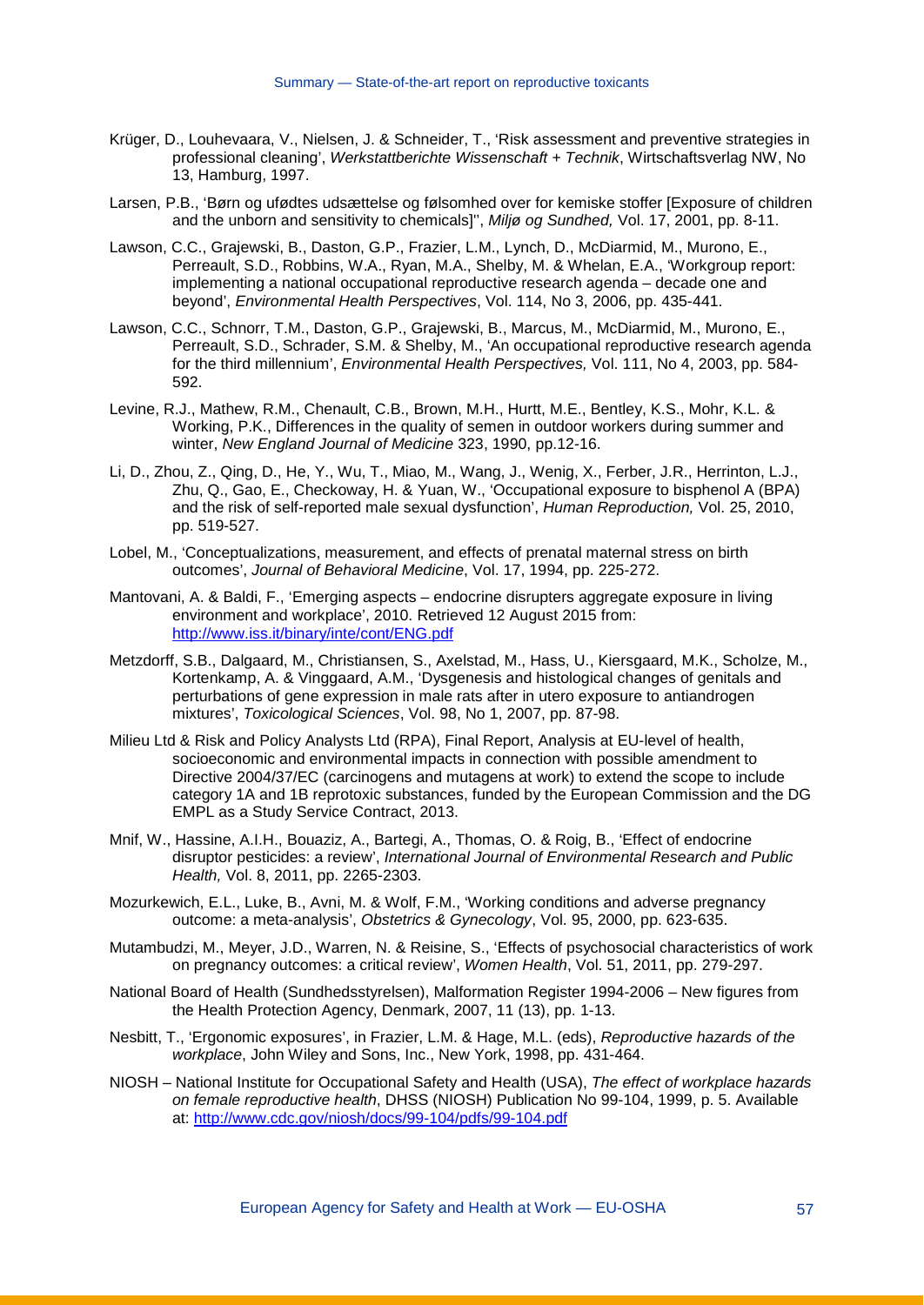- NIOSH National Institute for Occupational Safety and Health (USA), *Current intelligence bulletin 63: occupational exposure to titanium dioxide*, NIOSH Publication No 2011-160, 2011. Available at: [http://www.cdc.gov/niosh/docs/2011-160/pdfs/2011-160.pdf,](http://www.cdc.gov/niosh/docs/2011-160/pdfs/2011-160.pdf)
- NIOSH National Institute for Occupational Safety and Health (USA), Workplace Solutions. No-nose Saddles for Preventing Genital Numbness and Sexual Dysfunction from Occupational Bicycling. Available at http://www.cdc.gov/niosh/docs/wp-solutions/2009-131/pdfs/2009- 131.pdf
- Office of Technology Assessment, *Reproductive health hazards in the workplace*, OTA-BA-266, US Congress, US Government Printing Office, Washington DC, December 1985.
- Paarlberg, K.M., Vingerhoets, A.J., Passchier, J., Dekker, G.A. & Van Geijn, H.P., 'Psychosocial factors and pregnancy outcome: a review with emphasis on methodological issues', *Journal of Psychosomatic Research*, Vol. 39, 1995, pp. 563-595.
- Peters, P., Miller, R.K. & McElhatton, P.R., 'Occupational, industrial, and environmental agents', in Schaefer, C., Peters, P. & Miller, R.K. (eds), *Drugs during pregnancy and lactation*, Academic Press, 2007.
- Rider, C.V., Wilson, V.S., Howdeshell, K.L., Hotchkiss, A.K., Furr, J.R., Lambright, C.R. & Grey Jr., L.E., 'Cumulative effects of in utero administration of mixtures of "antiandrogens" on male rat reproductive development', *Toxicology and Pathology*, Vol. 37, No 1, 2009, pp. 100-113.
- Riipinen, A., Sallmén, M., Taskinen, H., Koskinen, A. & Lindbohm, M.L., 'Pregnancy outcomes among daycare employees in Finland', *Scandinavian Journal of Work, Environment and Health*, Vol. 36, No 3, 2010, pp. 222-230.
- Rissman, E.F. & Adli, M., Minireview: transgenerational epigenetic inheritance: focus on endocrine disrupting compounds, *Endocrinology*, Vol. 155, No 8, 2014, pp. 2770-2780.
- Ritz, C., Ruminski, W., Hougaard, K.S., Wallin, H., Vogel, U. & Yauk, C.L., 'Germline mutation rates in mice following in utero exposure to diesel exhaust particles by maternal inhalation', *Mutation Research,* Vol. 712, 2011, pp. 55-58.
- Rubio, A.A.C., Valdés, J.M.R., Lareo, A.C., Merino, R.G. & Cencillo, F.R., 'Riesgo quimico laboral: Elementos para un diagnostico en Espana', *Revista Española de Salud Pública*, Vol. 79, 2005, pp. 283-295.
- Sánchez-Peña L.C., Reyes B.E, López-Carrillo L., Recio R., Morán-Martínez J., Cebrián M.E. & Quintanilla-Vega B., 'Organophosphorous pesticide exposure alters sperm chromatin structure in Mexican agricultural workers', *Toxicology and Applied Pharmacology*, Vol. 196, No 1, 2004, pp. 108-113.
- Sanders, K.A. & Bruce, N.W., 'Psychosocial stress and the menstrual cycle'. *Journal of Biosocial Science*, Vol. 31, 1999, pp. 393-402.
- Sas, M. & Szöllösi, J., 'Impaired spermiogenesis as a common finding among professional drivers'*, Archives of Andrology*, Vol. 3,1979, pp.57-60.
- SCOEL Scientific Committee on Occupational Exposure Limits*, Methodology for the derivation of occupational exposure limits: key documentation (version 7),* European Commission, Brussels, 2013, pp. 1-39.
- Sharpe, R.M. & Irvine, D.S., 'How strong is the evidence of a link between environmental chemicals and adverse effects on human reproductive health?', *British Medical Journal*, 2004, 328 (7437), pp. 447-451.
- Silva, E., Rajapakse, N. & Kortenkamp, A., 'Something from "nothing" eight weak estrogenic chemicals combined at concentrations below NOECs produce significant mixture effects', *Environmental Science and Technology*, Vol. 36, No 8, 2002, pp. 1751-1756. Available at: <http://www.ncbi.nlm.nih.gov/pubmed/11993873>
- Storgaard, L. & Bonde, J.P, 'Endocrine disrupters and semen quality', *Environment and Health*, Vol. 21, 2003, pp. 9-15.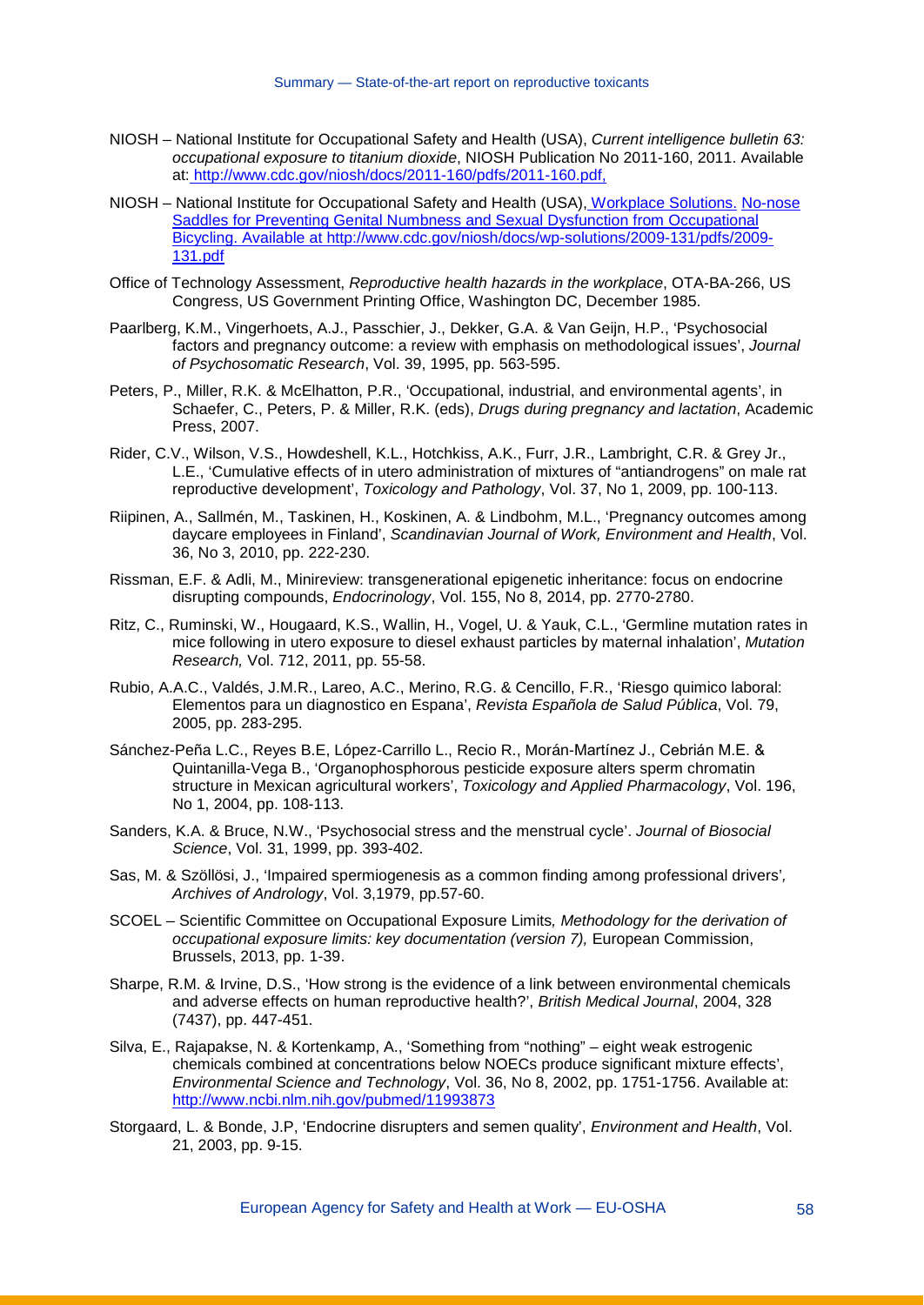- Suruda, A.J., 'Radiation', in Frazier, L.M. & Hage, M.L. (eds), *Reproductive hazards of the workplace*, John Wiley and Sons, Inc., New York, 1998, pp. 367-390.
- Swan, S.H., Main, K.M., Liu, F., Stewart, S.L., Kruse, R.L., Calafat, A.M., Mao, C.S., Redmon, J.B., Ternand, C.L., Sullivan, S. & Teague, J.L., 'Decrease in anogenital distance among male infant with prenatal phthalate exposure', *Environmental Health Perspectives*, Vol. 113, No 8, 2005, pp. 1056-1061.
- Talge, N.M., Neal, C. & Glover, V., 'Antenatal maternal stress and long-term effects on child neurodevelopment: how and why?', *Journal of Child Psychology and Psychiatry*, Vol. 48, 2007, pp. 245-261.
- Taskinen, H.K., Kyyrönen, P., Sallmen, M., Virtanen, S.V., Liukkonen, T.A., Huida, O., Lindbohm, M.L. & Anttila, A., 'Reduced fertility among female wood workers exposed to formaldehyde', *American Journal of Industrial Medicine*, Vol. 36, No 1, 1999, pp. 206-212.
- Taskinen, H., Lindbohm, M.-L. & Sallmén, M., 'Occupational exposure to chemicals and reproductive health', Gupta, R.C. (Ed.), *Reproductive and Developmental Toxicity*, Elsevier Inc., London, Burlington, MA, San Diego, CA, 2011, pp. 949-955.
- Vandenberg, L.N., Colborn, T., Hayes, T.B., Heindel, J.J., Jacobs, Jr., D.R., Lee, D.-H., Shioda, T., Soto, A.M., vom Saal, F.S., Welshons, W.V., Zoeller, R.T. & Myers, J.P., 'Hormones and endocrine-disrupting chemicals: low-dose effects and nonmonotonic dose responses', *Endocrine Reviews*, June 2012, 33(3), pp. 378-455.
- Vogel, L., *Reproductive hazards, prevention and equality*, lecture at a seminar on chemical substances at work: facing up to the challenges, 2009. Retrieved 12 November 2016 from: [https://osha.europa.eu/en/tools-and-publications/seminars/chemical-substances-at-work](https://osha.europa.eu/en/tools-and-publications/seminars/chemical-substances-at-work-facing-up-to-the-challenges)[facing-up-to-the-challenges](https://osha.europa.eu/en/tools-and-publications/seminars/chemical-substances-at-work-facing-up-to-the-challenges)
- Vulimiri, S.V., Pratt, M.M., Kulkarni, S., Beedanagari, S. & Mahadevan, B., 'Reproductive and developmental toxicology: toxic solvents and gases', in Gupta, R.C. (ed.), *Reproductive and developmental toxicity,* Elsevier Inc., 2011, pp. 303-315.
- Wergeland, E., Strand, K. & Bjerkedal, T., 'Smoking in pregnancy: a way to cope with excessive workload', *Scandinavian Journal of Primary Health Care*, Vol. 14, 1996, pp. 21-28.
- Wisborg, K., Barklin, A., Hedegaard, M. & Henriksen, T.B., 'Psychological stress during pregnancy and stillbirth: prospective study', *British journal of obstetrics and gynaecology*, Vol. 115, 2008, pp. 882-885.
- WHO, World Health Organization, International Programme on Chemical Safety, 'Global assessment of the state-of-the-science of endocrine disruptors', Damstra, T., Barlow, S., Bergman, A., Kavlock, R., Van Der Kraak, G. (eds.), 2002. Available at [http://www.who.int/ipcs/publications/new\\_issues/endocrine\\_disruptors/en/](http://www.who.int/ipcs/publications/new_issues/endocrine_disruptors/en/)

## **10 Further reading**

Feveile, H., Schmidt, L., Hannerz, H. & Hougaard, K.S., 'Industrial differences in female fertility treatment rates – a new approach to assess differences related to occupation?', Scandinavian Journal of Public Health, Vol. 39, No 2, 2011, pp. 164-171.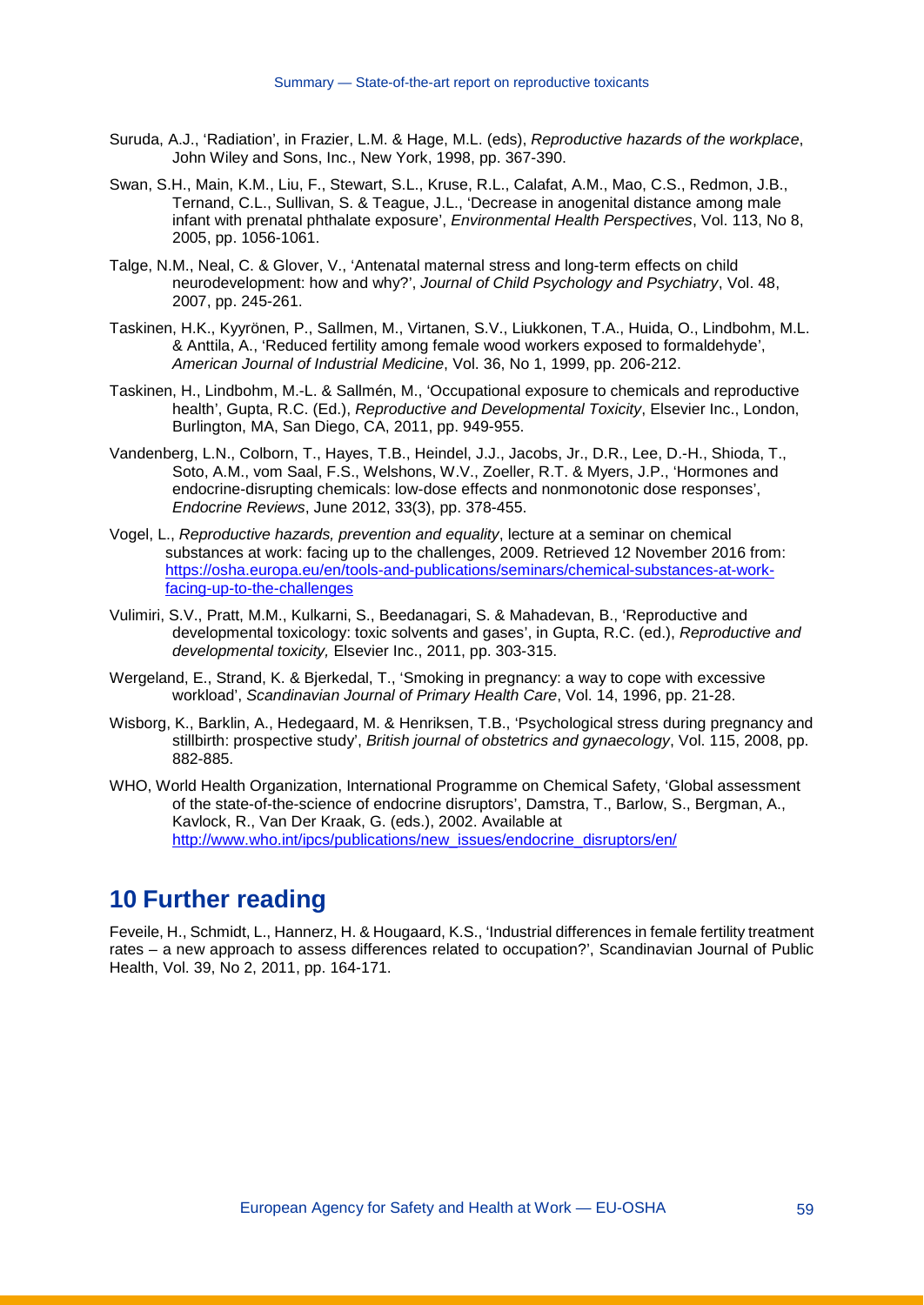## **11 Annexes**

#### **11.1 Glossary**

*Anogenital distance:* The distance from the anus to the genitalia, the base of the penis or vagina. It is considered medically significant for a number of reasons, in both humans and animals. It is regulated by dihydrotestosterone, which can be disrupted by endocrine disrupters.

*Confounding factor*: A variable that is related to both the exposure and the outcome being studied. Not considering confounding factors may lead to mis-estimations.

*Congenital*: Present at birth.

*DNA*: Deoxyribonucleic acid, a molecule that encodes the genetic instructions used in the development and functioning of all known living organisms and many viruses.

*Endpoint*: The particular biological response being measured.

*Embryo/foetus*: The embryonic stage begins at about 3 weeks and extends to about 8 or 9 weeks; the foetal stage extends from 8 weeks until birth. .

*Epidemiology*: The study of the distribution of diseases and their precursors in human populations.

*Epigenetic changes*: Changes in gene expression caused by certain base pairs in DNA, or ribonucleic acid (RNA), being 'turned off' or 'turned on' again, through chemical reactions.

*Oestrogen*: Any natural or artificial substance that induces oestrogenic activity; more specifically the oestrogenic hormones oestradiol and oestrone produced by the ovary; the female sex hormones.

*Gamete*: A mature male or female germ cell (spermatozoon or ovum).

*Gametogenesis*: Production of germ cells (the male and female reproductive cells, sperm or egg).

*Gestation*: Period of intrauterine development from conception to birth.

*Gonadotoxic*: Toxic to the sex organs.

*Infertility*: Inability to produce live-born children.

*Intrauterine growth retardation*: Poor growth of a baby while in the uterus.

*In vitro:* Outside the living organism an in an artificial environment.

*In vivo*: Within the living organism.

*Implantation*: Process whereby a fertilised ovum burrows into the lining of the uterus on its arrival there, and attaches itself firmly. Successful implantation is essential to the future development of the embryo/foetus and is sometimes considered the true moment of conception.

*Metabolic disorder*: Inborn errors of metabolism (set of life-sustaining chemical transformations within the cells).

*Parturition*: Labour and delivery.

*Postpartum or postnatal period*: The period beginning immediately after the birth of a child and extending for approximately 6 weeks.

*Potency*: In the field of pharmacology, potency is a measure of drug activity expressed in terms of the amount required to produce an effect of given intensity. A highly potent drug (e.g. morphine, alprazolam or chlorpromazine) evokes a larger response at low concentrations, whereas a drug of lower potency (ibuprofen, acetylsalicylic acid) evokes a small response at low concentrations.

*Teratogen/teratogenesis*: An agent that interferes with embryonic or foetal development. A chemical or physical agent that causes physical defects in offspring.

*Testosterone*: A hormone secreted by the testes that stimulates the development of masculine characteristics.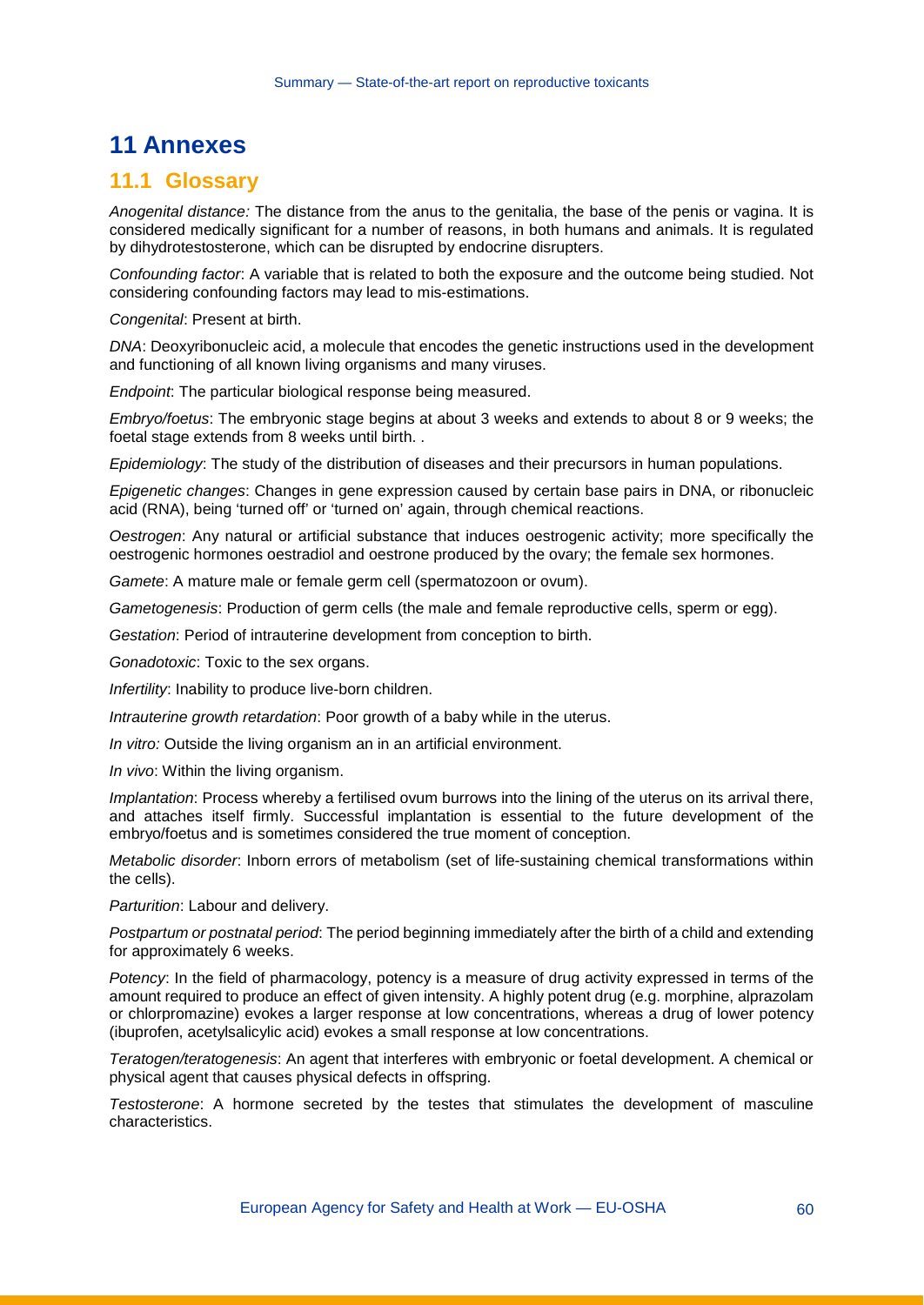*Reproductive health hazard*: A chemical, physical or biological agent that causes reproductive impairment in adults and developmental impairment or death in the embryo/foetus or child (Hage).

*Senescence*: Biological ageing.

*Xenobiotic*: A foreign chemical substance found within an organism that is not normally naturally produced by or expected to be present within that organism.

#### **11.2 List of abbreviations**

BPA: bisphenol A

CLP: classification, labelling and packaging of substances and mixtures

CMR: carcinogenic, mutagenic or toxic for reproduction

DEP: diesel exhaust particle

DNA: deoxyribonucleic acid

DNEL: Derived no-effect level

EDC: endocrine-disrupting compound, also endocrine-disrupting chemical

ENP: engineered nanoparticle

EU-OSHA: European Agency for Safety and Health at Work

FIOH: Finnish Institute for Occupational Health

ILO: International Labour Organization

JEM: job-exposure matrix

NIOSH: National Institute for Occupational Safety and Health (USA)

NMP: N-methyl-2-pyrrolidone

OD: occupational disease

OECD: Organisation for Economic Co-operation and Development

OEL: occupational exposure limit

OSH: occupational safety and health

PAH: polyaromatic hydrocarbons

PCB: polychlorinated biphenyl

PPE: Personal Protective Equipment

ppm: parts per million

REACH: Registration, Evaluation, Authorisation and restriction of CHemicals

SCOEL: Scientific Committee on Occupational Exposure Limits

SME: small and medium-sized enterprise

#### **11.3 Additional material provided in the annex of the report**

- Substances classified as toxic to reproduction according to European Regulation (EC) No 1272/2008 (CLP) (consolidated version, dated 1 December 2013).
- List of chemical agents with occupational exposure limit values (OELVs), which are marked with note 'reprotoxicity' according to the CLP regulation.
- **The Polish OELs for substances with 'Ft' notation.**
- List of substances toxic for reproduction included in the candidate list (per 23 July 2014).